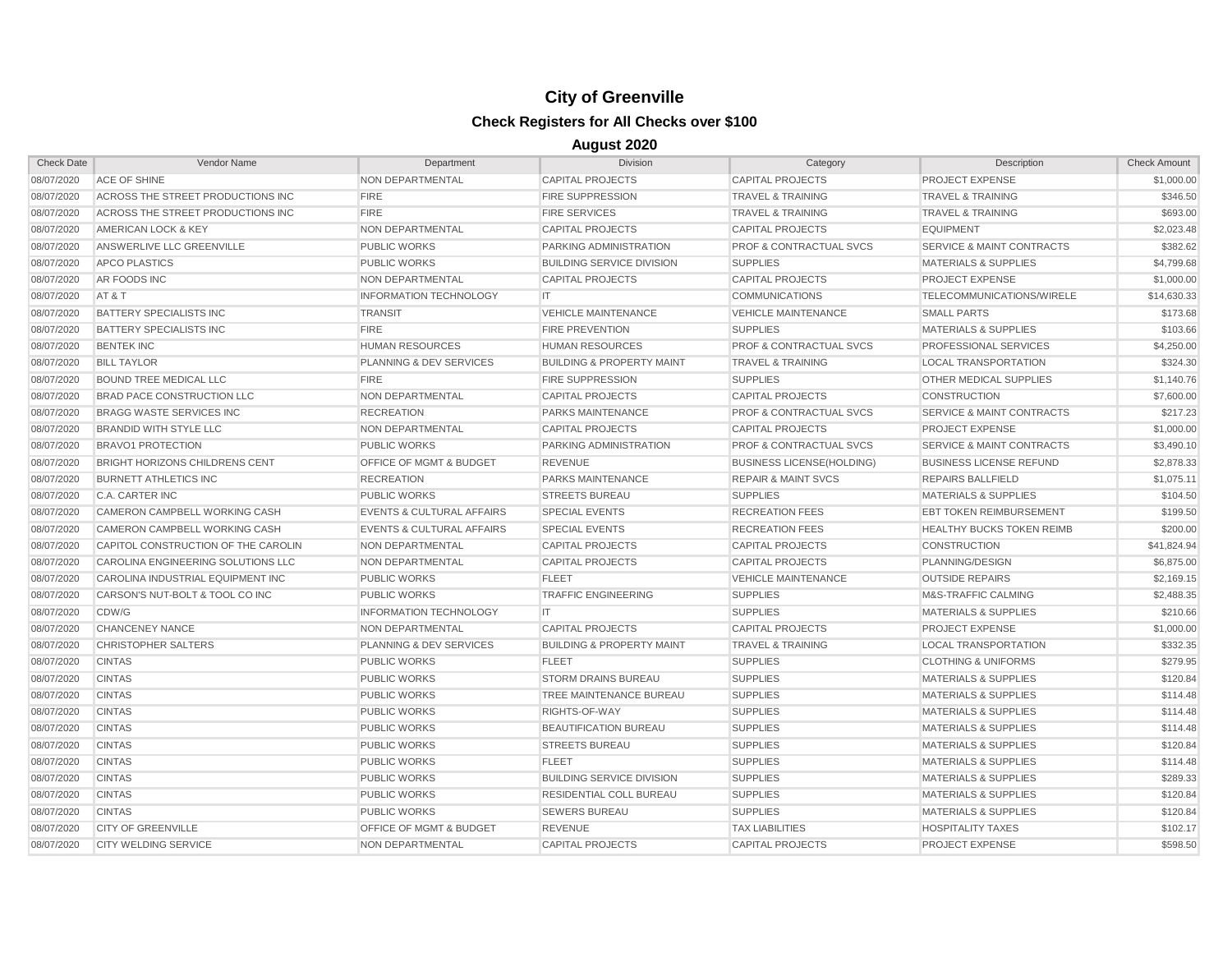| <b>Check Date</b> | Vendor Name                            | Department                         | <b>Division</b>                  | Category                           | Description                          | <b>Check Amount</b> |
|-------------------|----------------------------------------|------------------------------------|----------------------------------|------------------------------------|--------------------------------------|---------------------|
| 08/07/2020        | CLASSIC ACE HARDWARE - GREER           | <b>PUBLIC SAFETY</b>               | POLICE-PATROL SVS                | <b>SUPPLIES</b>                    | <b>MATERIALS &amp; SUPPLIES</b>      | \$238.50            |
| 08/07/2020        | <b>COMMUNITY JOURNALS LLC</b>          | <b>CITY MANAGER</b>                | <b>CITY MANAGER</b>              | <b>SUNDRY</b>                      | <b>MISCELLANEOUS</b>                 | \$1,900.00          |
| 08/07/2020        | <b>COMOS INC</b>                       | NON DEPARTMENTAL                   | <b>CAPITAL PROJECTS</b>          | <b>CAPITAL PROJECTS</b>            | PROJECT EXPENSE                      | \$1,000.00          |
| 08/07/2020        | CONSOLIDATED PIPE & SUPPLY CO INC      | <b>PUBLIC WORKS</b>                | <b>STORM DRAINS BUREAU</b>       | <b>SUPPLIES</b>                    | <b>MATERIALS &amp; SUPPLIES</b>      | \$2,351.91          |
| 08/07/2020        | <b>CONTINENTAL ENGINES</b>             | <b>RECREATION</b>                  | PARKS MAINTENANCE                | <b>REPAIR &amp; MAINT SVCS</b>     | <b>SMALL ENGINE</b>                  | \$197.30            |
| 08/07/2020        | <b>COWART AWARDS INC</b>               | <b>RECREATION</b>                  | <b>COMMUNITY CENTERS</b>         | <b>SUNDRY</b>                      | AWARDS                               | \$392.20            |
| 08/07/2020        | <b>CUMMINS</b>                         | <b>PUBLIC WORKS</b>                | <b>FLEET</b>                     | <b>VEHICLE MAINTENANCE</b>         | <b>OUTSIDE REPAIRS</b>               | \$258.28            |
| 08/07/2020        | <b>CUMMINS ATLANTIC</b>                | <b>TRANSIT</b>                     | <b>VEHICLE MAINTENANCE</b>       | <b>SUPPLIES</b>                    | <b>MATERIALS &amp; SUPPLIES</b>      | \$770.00            |
| 08/07/2020        | <b>DECA</b>                            | <b>PUBLIC SAFETY</b>               | POLICE-DISPATCH BUREAU           | <b>PROF &amp; CONTRACTUAL SVCS</b> | <b>EQUIPMENT RENTAL</b>              | \$10,000.00         |
| 08/07/2020        | <b>DECA</b>                            | PUBLIC SAFETY                      | POLICE-PATROL SVS                | <b>SUNDRY</b>                      | <b>MISCELLANEOUS</b>                 | \$2,407.00          |
| 08/07/2020        | <b>DELL MARKETING LP</b>               | <b>INFORMATION TECHNOLOGY</b>      | <b>IT</b>                        | <b>MIS PROJECTS</b>                | PCS/UPGRADES                         | \$11.523.24         |
| 08/07/2020        | <b>DESIGNLAB INC</b>                   | <b>PUBLIC SAFETY</b>               | POLICE-PATROL SVS                | <b>SUPPLIES</b>                    | <b>CLOTHING &amp; UNIFORMS</b>       | \$1,017.59          |
| 08/07/2020        | <b>DISTRICT 25 BARBER SHOP</b>         | <b>NON DEPARTMENTAL</b>            | <b>CAPITAL PROJECTS</b>          | <b>CAPITAL PROJECTS</b>            | <b>PROJECT EXPENSE</b>               | \$1,000.00          |
| 08/07/2020        | <b>DISYS SOLUTIONS INC</b>             | <b>INFORMATION TECHNOLOGY</b>      | IT                               | <b>PROF &amp; CONTRACTUAL SVCS</b> | <b>SERVICE &amp; MAINT CONTRACTS</b> | \$59,185.60         |
| 08/07/2020        | <b>DISYS SOLUTIONS INC</b>             | OFFICE OF MGMT & BUDGET            | <b>INFORMATION TECHNOLOGY</b>    | <b>SUPPLIES</b>                    | <b>MATERIALS &amp; SUPPLIES</b>      | \$52,534.95         |
| 08/07/2020        | <b>DISYS SOLUTIONS INC</b>             | NON DEPARTMENTAL                   | <b>CAPITAL PROJECTS</b>          | <b>CAPITAL PROJECTS</b>            | <b>EQUIPMENT</b>                     | \$52,705.51         |
| 08/07/2020        | <b>DIVERSIFIED ELECTRONICS INC</b>     | <b>FIRE</b>                        | <b>FIRE SERVICES</b>             | <b>REPAIR &amp; MAINT SVCS</b>     | RADIO MAINTENANCE                    | \$510.26            |
| 08/07/2020        | DIVERSIFIED ELECTRONICS INC            | <b>PUBLIC SAFETY</b>               | POLICE-PATROL SVS                | <b>REPAIR &amp; MAINT SVCS</b>     | <b>REPAIRS &amp; MAINTENANCE</b>     | \$488.87            |
| 08/07/2020        | <b>DIXIE RUBBER &amp; PLASTICS INC</b> | <b>PUBLIC WORKS</b>                | <b>BUILDING SERVICE DIVISION</b> | <b>SUPPLIES</b>                    | <b>MATERIALS &amp; SUPPLIES</b>      | \$354.04            |
| 08/07/2020        | DM ARO SALON & SPA LLC                 | NON DEPARTMENTAL                   | <b>CAPITAL PROJECTS</b>          | <b>CAPITAL PROJECTS</b>            | <b>PROJECT EXPENSE</b>               | \$1,000.00          |
| 08/07/2020        | DOLAN CONSULTING GROUP LLC             | <b>OFFICE OF MGMT &amp; BUDGET</b> | <b>REVENUE</b>                   | <b>BUSINESS LICENSE(HOLDING)</b>   | <b>BUSINESS LICENSE REFUND</b>       | \$170.00            |
| 08/07/2020        | <b>DUKE ENERGY</b>                     | <b>PUBLIC WORKS</b>                | <b>BUILDING SERVICE DIVISION</b> | <b>UTILITIES</b>                   | <b>ELECTRICITY</b>                   | \$100.00            |
| 08/07/2020        | <b>DUKE ENERGY</b>                     | <b>FIRE</b>                        | <b>FIRE SERVICES</b>             | <b>UTILITIES</b>                   | <b>ELECTRICITY</b>                   | \$3,847.40          |
| 08/07/2020        | <b>DUKE ENERGY</b>                     | <b>PUBLIC WORKS</b>                | <b>TRAFFIC ENGINEERING</b>       | <b>UTILITIES</b>                   | <b>ELECTRICITY</b>                   | \$1,070.38          |
| 08/07/2020        | <b>DUKE ENERGY</b>                     | <b>RECREATION</b>                  | <b>COMMUNITY CENTERS</b>         | <b>UTILITIES</b>                   | <b>ELECTRICITY</b>                   | \$850.38            |
| 08/07/2020        | <b>DUKE ENERGY</b>                     | <b>PUBLIC SAFETY</b>               | POLICE-PATROL SVS                | <b>UTILITIES</b>                   | <b>ELECTRICITY</b>                   | \$507.50            |
| 08/07/2020        | <b>DUKE ENERGY</b>                     | <b>PUBLIC WORKS</b>                | RIVERPLACE GARAGE                | <b>UTILITIES</b>                   | <b>ELECTRICITY</b>                   | \$6,575.46          |
| 08/07/2020        | <b>DUKE ENERGY</b>                     | <b>RECREATION</b>                  | PARKS MAINTENANCE                | UTILITIES                          | <b>ELECTRICITY</b>                   | \$4,992.66          |
| 08/07/2020        | <b>DUKE ENERGY</b>                     | <b>PUBLIC WORKS</b>                | <b>SEWERS BUREAU</b>             | <b>UTILITIES</b>                   | <b>ELECTRICITY</b>                   | \$133.71            |
| 08/07/2020        | ECHOLS OIL COMPANY INC                 | <b>PUBLIC WORKS</b>                | <b>FLEET</b>                     | <b>VEHICLE MAINTENANCE</b>         | <b>FUEL</b>                          | \$14,103.87         |
| 08/07/2020        | <b>ELITE FITNESS</b>                   | NON DEPARTMENTAL                   | <b>CAPITAL PROJECTS</b>          | <b>CAPITAL PROJECTS</b>            | PROJECT EXPENSE                      | \$1,000.00          |
| 08/07/2020        | <b>EMEDIA GROUP INC</b>                | <b>TRANSIT</b>                     | <b>FIXED ROUTE</b>               | <b>PRINTING</b>                    | PRINTING & BINDING                   | \$1,874.25          |
| 08/07/2020        | <b>EMEDIA GROUP INC</b>                | <b>TRANSIT</b>                     | <b>MAULDIN SIMPSONVILLE</b>      | <b>PRINTING</b>                    | PRINTING & BINDING                   | \$624.75            |
| 08/07/2020        | <b>EMPLOYMENT SCREENING RESOURCES</b>  | <b>HUMAN RESOURCES</b>             | <b>HUMAN RESOURCES</b>           | <b>PROF &amp; CONTRACTUAL SVCS</b> | <b>PROFESSIONAL SERVICES</b>         | \$462.02            |
| 08/07/2020        | <b>ENERGY DISTRIBUTORS LLC</b>         | <b>TRANSIT</b>                     | <b>ADMINISTRATION</b>            | <b>VEHICLE MAINTENANCE</b>         | <b>FUEL</b>                          | \$11,603.92         |
| 08/07/2020        | ENVIRO-MASTER SERVICES OF GREENVILL    | <b>RECREATION</b>                  | PARKS AND RECREATION             | <b>PROF &amp; CONTRACTUAL SVCS</b> | <b>PROFESSIONAL SERVICES</b>         | \$117.00            |
| 08/07/2020        | <b>EUPHORIA LLC</b>                    | NON DEPARTMENTAL                   | <b>CAPITAL PROJECTS</b>          | <b>CAPITAL PROJECTS</b>            | PROJECT EXPENSE                      | \$1,000.00          |
| 08/07/2020        | <b>FAIRWAY FORD INC</b>                | <b>PUBLIC WORKS</b>                | <b>FLEET</b>                     | <b>VEHICLE MAINTENANCE</b>         | <b>OUTSIDE REPAIRS</b>               | \$1,725.38          |
| 08/07/2020        | <b>FAITH HAGL</b>                      | <b>RECREATION</b>                  | <b>PUBLIC SERVICES</b>           | <b>RECREATION FEES</b>             | <b>REFUND RENTAL - FALLS PARK</b>    | \$337.50            |
| 08/07/2020        | <b>FERGUSON ENTERPRISES INC</b>        | <b>NON DEPARTMENTAL</b>            | <b>CAPITAL PROJECTS</b>          | <b>CAPITAL PROJECTS</b>            | <b>CONSTRUCTION</b>                  | \$386.23            |
| 08/07/2020        | <b>FERGUSON ENTERPRISES INC</b>        | <b>PUBLIC WORKS</b>                | <b>BUILDING SERVICE DIVISION</b> | <b>SUPPLIES</b>                    | <b>MATERIALS &amp; SUPPLIES</b>      | \$241.38            |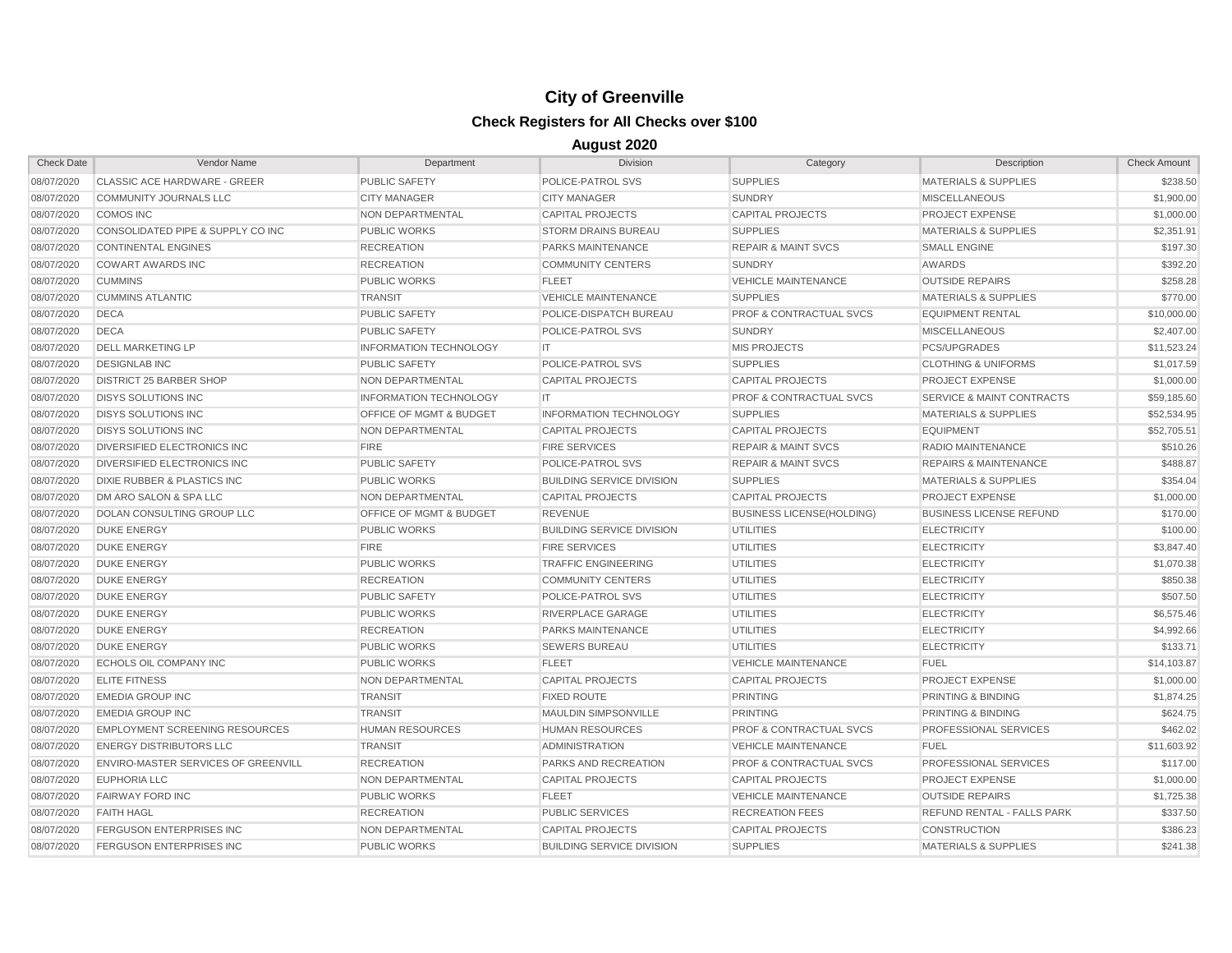| <b>Check Date</b> | Vendor Name                                    | Department                         | <b>Division</b>                      | Category                           | Description                             | <b>Check Amount</b> |
|-------------------|------------------------------------------------|------------------------------------|--------------------------------------|------------------------------------|-----------------------------------------|---------------------|
| 08/07/2020        | <b>FGP INTERNATIONAL</b>                       | OFFICE OF MGMT & BUDGET            | <b>ACCOUNTING</b>                    | PROF & CONTRACTUAL SVCS            | TEMP PERSONNEL SVCS                     | \$1,343.12          |
| 08/07/2020        | <b>FIRST TEAM SPORTS CENTER</b>                | <b>RECREATION</b>                  | <b>COMMUNITY CENTERS</b>             | <b>SUPPLIES</b>                    | <b>SUPPLIES ATHLETICS</b>               | \$250.10            |
| 08/07/2020        | <b>FUN EXPRESS LLC</b>                         | <b>RECREATION</b>                  | <b>COMMUNITY CENTERS</b>             | <b>SUPPLIES</b>                    | SUPPLIES RECREATION                     | \$592.13            |
| 08/07/2020        | <b>GALLS LLC</b>                               | <b>FIRE</b>                        | <b>FIRE SUPPRESSION</b>              | <b>SUPPLIES</b>                    | <b>CLOTHING &amp; UNIFORMS</b>          | \$100.70            |
| 08/07/2020        | <b>GEORGIA BARK COMPANY</b>                    | <b>RECREATION</b>                  | <b>TOURISM DISTRICT</b>              | <b>PROF &amp; CONTRACTUAL SVCS</b> | <b>SPECIAL PROJECTS</b>                 | \$2,120.00          |
| 08/07/2020        | <b>GILLIG LLC</b>                              | <b>TRANSIT</b>                     | <b>VEHICLE MAINTENANCE</b>           | <b>VEHICLE MAINTENANCE</b>         | <b>SMALL PARTS</b>                      | \$266.64            |
| 08/07/2020        | <b>GILLIG LLC</b>                              | <b>TRANSIT</b>                     | <b>VEHICLE MAINTENANCE</b>           | <b>VEHICLE MAINTENANCE</b>         | <b>PARTS</b>                            | \$681.12            |
| 08/07/2020        | <b>GIMME-A-SIGN CO INC</b>                     | PLANNING & DEV SERVICES            | PLANNING AND ZONING                  | <b>PRINTING</b>                    | PRINTING & BINDING                      | \$1,267.76          |
| 08/07/2020        | <b>GOODYEAR COMMERCIAL TIRE</b>                | <b>FIRE</b>                        | <b>FIRE SUPPRESSION</b>              | <b>VEHICLE MAINTENANCE</b>         | <b>PARTS</b>                            | \$2,245.09          |
| 08/07/2020        | <b>GREENVILLE ASSESSMENT &amp; LEARNING SP</b> | NON DEPARTMENTAL                   | <b>CAPITAL PROJECTS</b>              | <b>CAPITAL PROJECTS</b>            | <b>PROJECT EXPENSE</b>                  | \$1,000.00          |
| 08/07/2020        | <b>GREENVILLE CONVENTION CENTER</b>            | <b>FIRE</b>                        | <b>FIRE SERVICES</b>                 | <b>SUPPLIES</b>                    | <b>MATERIALS &amp; SUPPLIES</b>         | \$1,238.73          |
| 08/07/2020        | GREENVILLE OFFICE SUPPLY CO INC                | <b>PUBLIC WORKS</b>                | <b>TRAFFIC ENGINEERING</b>           | <b>SUPPLIES</b>                    | <b>MATERIALS &amp; SUPPLIES</b>         | \$310.93            |
| 08/07/2020        | <b>GREENVILLE OFFICE SUPPLY CO INC</b>         | <b>TRANSIT</b>                     | <b>ADMINISTRATION</b>                | <b>SUPPLIES</b>                    | <b>MATERIALS &amp; SUPPLIES</b>         | \$188.65            |
| 08/07/2020        | <b>GREENVILLE OFFICE SUPPLY CO INC</b>         | <b>HUMAN RESOURCES</b>             | <b>HUMAN RESOURCES</b>               | <b>SUPPLIES</b>                    | <b>MATERIALS &amp; SUPPLIES</b>         | \$118.03            |
| 08/07/2020        | <b>GREG GARCIA</b>                             | <b>RECREATION</b>                  | <b>ADMINISTRATION</b>                | <b>SUPPLIES</b>                    | <b>CLOTHING &amp; UNIFORMS</b>          | \$132.47            |
| 08/07/2020        | HANDI CLEAN PRODUCTS INC                       | <b>FIRE</b>                        | <b>FIRE SERVICES</b>                 | <b>SUPPLIES</b>                    | <b>MATERIALS &amp; SUPPLIES</b>         | \$2,612.90          |
| 08/07/2020        | HANDI CLEAN PRODUCTS INC                       | <b>FIRE</b>                        | <b>FIRE SUPPRESSION</b>              | <b>SUPPLIES</b>                    | <b>JANITORIAL SUPPLIES</b>              | \$628.58            |
| 08/07/2020        | HEAVY DUTY LIFT & EQUIPMENT INC                | <b>TRANSIT</b>                     | <b>VEHICLE MAINTENANCE</b>           | <b>PROF &amp; CONTRACTUAL SVCS</b> | SERVICE & MAINT CONTRACTS               | \$2,469.32          |
| 08/07/2020        | HENRY SCHEIN INC MEDICAL DIVISION              | <b>HUMAN RESOURCES</b>             | <b>OCCUPATIONAL HEALTH</b>           | <b>SUPPLIES</b>                    | <b>MATERIALS &amp; SUPPLIES</b>         | \$624.70            |
| 08/07/2020        | HENRY SCHEIN INC MEDICAL DIVISION              | <b>TRANSIT</b>                     | <b>VEHICLE MAINTENANCE</b>           | <b>SUPPLIES</b>                    | <b>BUS WASHING SUPPLIES</b>             | \$935.40            |
| 08/07/2020        | <b>HOGAN CONSTRUCTION GROUP LLC</b>            | <b>NON DEPARTMENTAL</b>            | <b>CAPITAL PROJECTS</b>              | <b>CAPITAL PROJECTS</b>            | <b>CONSTRUCTION</b>                     | \$454,555.62        |
| 08/07/2020        | HOME DEPOT CREDIT SERVICE 4123                 | <b>PUBLIC WORKS</b>                | <b>CBD TIF CREW</b>                  | <b>SUPPLIES</b>                    | <b>MATERIALS &amp; SUPPLIES</b>         | \$412.34            |
| 08/07/2020        | HOME DEPOT CREDIT SERVICE 4123                 | <b>PUBLIC WORKS</b>                | <b>STREETS BUREAU</b>                | <b>SUPPLIES</b>                    | <b>MATERIALS &amp; SUPPLIES</b>         | \$114.87            |
| 08/07/2020        | HOME DEPOT CREDIT SERVICE 5906                 | <b>PUBLIC WORKS</b>                | <b>BUILDING SERVICE DIVISION</b>     | <b>SUPPLIES</b>                    | <b>MATERIALS &amp; SUPPLIES</b>         | \$1,571.09          |
| 08/07/2020        | HOME DEPOT CREDIT SERVICE 5914                 | <b>RECREATION</b>                  | <b>ADMINISTRATION</b>                | <b>SUPPLIES</b>                    | M&S-EXHIBITS                            | \$209.69            |
| 08/07/2020        | HOME DEPOT CREDIT SERVICE 5914                 | <b>RECREATION</b>                  | <b>ADMINISTRATION</b>                | <b>SUPPLIES</b>                    | M&S-MAINTENANCE                         | \$286.60            |
| 08/07/2020        | HOME DEPOT CREDIT SERVICE 5922                 | <b>RECREATION</b>                  | PARKS MAINTENANCE                    | <b>REPAIR &amp; MAINT SVCS</b>     | <b>SMALL ENGINE</b>                     | \$1,108.76          |
| 08/07/2020        | <b>HORNET FIRE LLC</b>                         | <b>FIRE</b>                        | <b>FIRE SUPPRESSION</b>              | <b>TRAVEL &amp; TRAINING</b>       | <b>TRAVEL &amp; TRAINING</b>            | \$3,600.00          |
| 08/07/2020        | <b>HUGHES AGENCY</b>                           | NON DEPARTMENTAL                   | <b>CAPITAL PROJECTS</b>              | <b>CAPITAL PROJECTS</b>            | PLANNING/DESIGN                         | \$20,000.00         |
| 08/07/2020        | <b>INDIAN RIVER SOAP COMPANY INC</b>           | <b>NON DEPARTMENTAL</b>            | <b>CAPITAL PROJECTS</b>              | <b>CAPITAL PROJECTS</b>            | <b>PROJECT EXPENSE</b>                  | \$1,000.00          |
| 08/07/2020        | INSTITUTE OF POLICE TECHNOLOGY                 | PUBLIC SAFETY                      | POLICE-PATROL SVS                    | <b>TRAVEL &amp; TRAINING</b>       | <b>TRAVEL &amp; TRAINING</b>            | \$1,790.00          |
| 08/07/2020        | <b>INTERNAL REVENUE SERVICE</b>                | <b>OFFICE OF MGMT &amp; BUDGET</b> | <b>ACCOUNTING</b>                    | PR-WH                              | <b>GARNISHMENTS</b>                     | \$150.00            |
| 08/07/2020        | <b>IVEY COMMUNICATIONS INC</b>                 | <b>INFORMATION TECHNOLOGY</b>      | IT                                   | <b>REPAIR &amp; MAINT SVCS</b>     | <b>REPAIRS &amp; MAINTENANCE</b>        | \$232.50            |
| 08/07/2020        | <b>JOEL PATTERSON</b>                          | PLANNING & DEV SERVICES            | <b>BUILDING &amp; PROPERTY MAINT</b> | <b>TRAVEL &amp; TRAINING</b>       | <b>LOCAL TRANSPORTATION</b>             | \$478.98            |
| 08/07/2020        | JOHNSON CONTROLS SECURITY SOLUTIONS            | <b>PUBLIC WORKS</b>                | <b>BUILDING SERVICE DIVISION</b>     | <b>PROF &amp; CONTRACTUAL SVCS</b> | <b>SERVICE &amp; MAINT CONTRACTS</b>    | \$500.86            |
| 08/07/2020        | JOHNSTONE SUPPLY OF GREENVILLE                 | <b>PUBLIC WORKS</b>                | <b>BUILDING SERVICE DIVISION</b>     | <b>SUPPLIES</b>                    | <b>MATERIALS &amp; SUPPLIES</b>         | \$2,646.28          |
| 08/07/2020        | JORDON CONSTRUCTION COMPANY                    | <b>NON DEPARTMENTAL</b>            | <b>CAPITAL PROJECTS</b>              | <b>CAPITAL PROJECTS</b>            | <b>PROJECT EXPENSE</b>                  | \$1,000.00          |
| 08/07/2020        | KENTUCKY CHILD SUPPORT ENFORCEMENT             | <b>OFFICE OF MGMT &amp; BUDGET</b> | <b>ACCOUNTING</b>                    | PR-WH                              | <b>GARNISHMENTS</b>                     | \$177.69            |
| 08/07/2020        | <b>KEVIN HUGHES</b>                            | PLANNING & DEV SERVICES            | <b>BUILDING &amp; PROPERTY MAINT</b> | <b>TRAVEL &amp; TRAINING</b>       | <b>LOCAL TRANSPORTATION</b>             | \$437.00            |
| 08/07/2020        | <b>KIRCHNER DESIGN INC</b>                     | <b>PUBLIC WORKS</b>                | PARKING ADMINISTRATION               | S. SPRING STREET GARAGE            | <b>REFUND MTHLY PARKING - SPRING ST</b> | \$288.00            |
| 08/07/2020        | KIRCHNER DESIGN INC                            | <b>PUBLIC WORKS</b>                | PARKING ADMINISTRATION               | <b>PARKING DEPOSITS</b>            | REFUND PKG DEPOSITS-S. SPRING ST        | \$424.00            |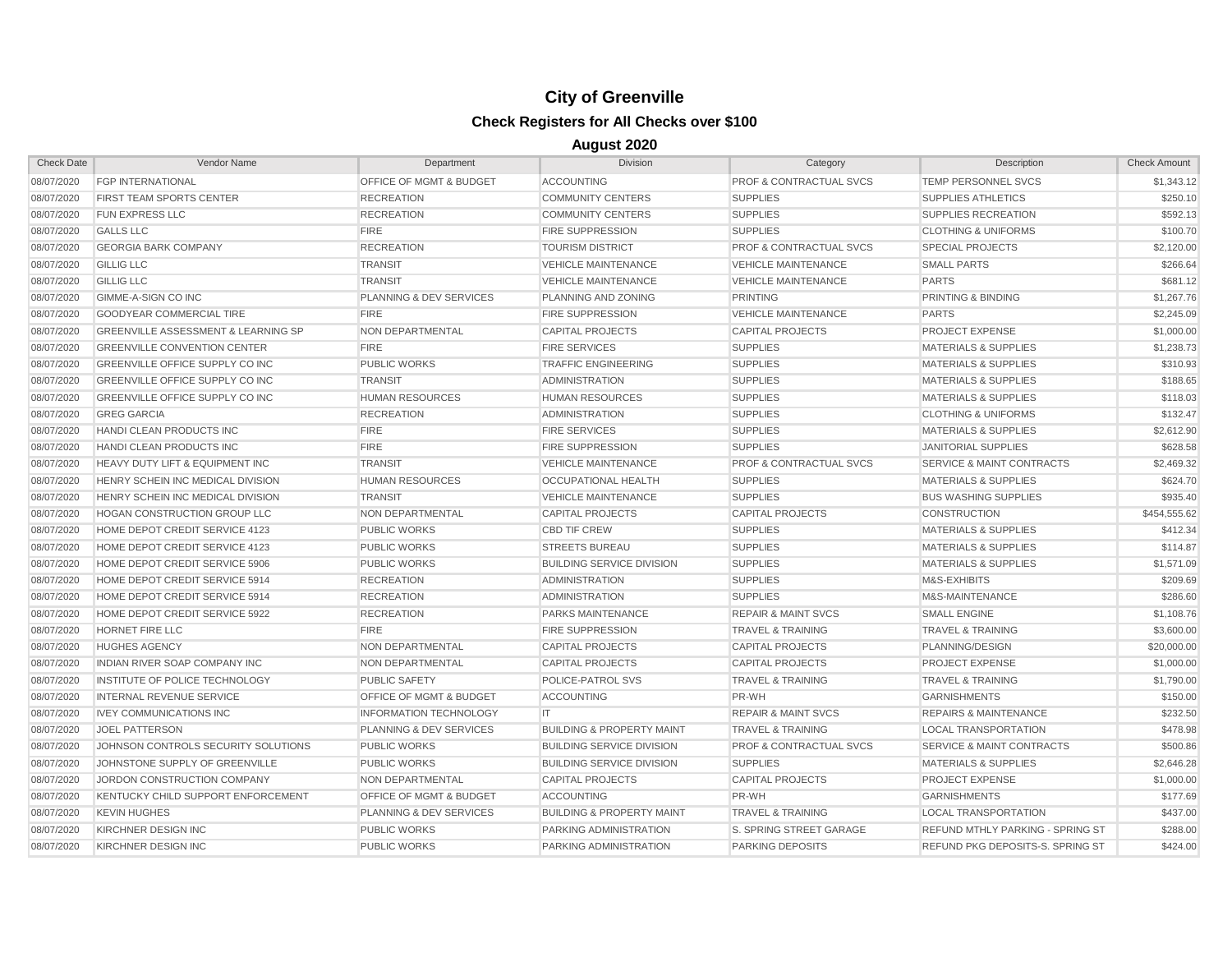| <b>Check Date</b> | Vendor Name                         | Department                           | <b>Division</b>                  | Category                           | Description                           | <b>Check Amount</b> |
|-------------------|-------------------------------------|--------------------------------------|----------------------------------|------------------------------------|---------------------------------------|---------------------|
| 08/07/2020        | <b>LAIRD PLASTICS INC</b>           | PUBLIC SAFETY                        | POLICE-PATROL SVS                | <b>SUPPLIES</b>                    | <b>MATERIALS &amp; SUPPLIES</b>       | \$769.95            |
| 08/07/2020        | <b>LAMAR ADVERTISING</b>            | <b>RECREATION</b>                    | <b>PUBLIC SERVICES</b>           | <b>SUPPLIES</b>                    | <b>SUPPLIES PROMOTIONS</b>            | \$1,575.00          |
| 08/07/2020        | LATITUDE APPLIED TECHNOLOGIES       | <b>RECREATION</b>                    | <b>ADMINISTRATION</b>            | <b>SUPPLIES</b>                    | <b>JANITORIAL SUPPLIES</b>            | \$467.23            |
| 08/07/2020        | <b>LIBERTY PRESS</b>                | OFFICE OF MGMT & BUDGET              | <b>ACCOUNTING</b>                | <b>SUPPLIES</b>                    | OFFICE SUPPLIES&MATERIALS             | \$396.25            |
| 08/07/2020        | L-J INC                             | NON DEPARTMENTAL                     | <b>CAPITAL PROJECTS</b>          | <b>CAPITAL PROJECTS</b>            | <b>CONSTRUCTION</b>                   | \$7,900.00          |
| 08/07/2020        | LOS MAYAS MEXICAN GRILL 2 LLC       | NON DEPARTMENTAL                     | <b>CAPITAL PROJECTS</b>          | <b>CAPITAL PROJECTS</b>            | <b>PROJECT EXPENSE</b>                | \$1,000.00          |
| 08/07/2020        | LOWES                               | <b>PUBLIC WORKS</b>                  | <b>BUILDING SERVICE DIVISION</b> | <b>SUPPLIES</b>                    | <b>MATERIALS &amp; SUPPLIES</b>       | \$628.55            |
| 08/07/2020        | LOWES                               | <b>FIRE</b>                          | <b>FIRE SUPPRESSION</b>          | <b>SUPPLIES</b>                    | <b>MATERIALS &amp; SUPPLIES</b>       | \$256.78            |
| 08/07/2020        | <b>LS3P ASSOCIATES LTD</b>          | <b>RECREATION</b>                    | <b>COMMUNITY CENTERS</b>         | <b>PROF &amp; CONTRACTUAL SVCS</b> | PROFESSIONAL SERVICES                 | \$1,197.50          |
| 08/07/2020        | <b>MACK PEST SOLUTIONS INC</b>      | <b>PUBLIC WORKS</b>                  | <b>BUILDING SERVICE DIVISION</b> | <b>REPAIR &amp; MAINT SVCS</b>     | <b>REPAIRS &amp; MAINTENANCE</b>      | \$130.00            |
| 08/07/2020        | <b>MACK PEST SOLUTIONS INC</b>      | <b>PUBLIC WORKS</b>                  | <b>BUILDING SERVICE DIVISION</b> | <b>PROF &amp; CONTRACTUAL SVCS</b> | <b>SERVICE &amp; MAINT CONTRACTS</b>  | \$328.00            |
| 08/07/2020        | <b>MALCON ICE</b>                   | NON DEPARTMENTAL                     | <b>CAPITAL PROJECTS</b>          | <b>CAPITAL PROJECTS</b>            | <b>PROJECT EXPENSE</b>                | \$1,000.00          |
| 08/07/2020        | <b>MARATHON STAFFING INC</b>        | <b>PUBLIC WORKS</b>                  | <b>RESIDENTIAL COLL BUREAU</b>   | <b>PROF &amp; CONTRACTUAL SVCS</b> | TEMP PERSONNEL SVCS                   | \$580.20            |
| 08/07/2020        | <b>MARATHON STAFFING INC</b>        | <b>EVENTS &amp; CULTURAL AFFAIRS</b> | <b>EVENTS MANAGEMENT</b>         | <b>PROF &amp; CONTRACTUAL SVCS</b> | TEMP PERSONNEL SVCS                   | \$638.55            |
| 08/07/2020        | <b>MARATHON STAFFING INC</b>        | <b>PUBLIC SAFETY</b>                 | POLICE-DISPATCH BUREAU           | <b>PROF &amp; CONTRACTUAL SVCS</b> | <b>TEMP PERSONNEL SVCS</b>            | \$3,868.19          |
| 08/07/2020        | MARIETTA LAWN & GARDEN INC          | <b>RECREATION</b>                    | <b>PARKS MAINTENANCE</b>         | <b>REPAIR &amp; MAINT SVCS</b>     | <b>SMALL ENGINE</b>                   | \$478.73            |
| 08/07/2020        | MAVIN CONSTRUCTION LLC              | NON DEPARTMENTAL                     | <b>CAPITAL PROJECTS</b>          | <b>CAPITAL PROJECTS</b>            | <b>CONSTRUCTION</b>                   | \$166,685.59        |
| 08/07/2020        | MAVIN CONSTRUCTION LLC              | <b>PUBLIC SAFETY</b>                 | POLICE-PATROL SVS                | <b>REPAIR &amp; MAINT SVCS</b>     | <b>REPAIRS &amp; MAINTENANCE</b>      | \$10,666.25         |
| 08/07/2020        | MCKESSON MEDICAL-SURGICAL GOVERNMEN | <b>FIRE</b>                          | <b>FIRE SERVICES</b>             | <b>SUPPLIES</b>                    | <b>MATERIALS &amp; SUPPLIES</b>       | \$1,362.90          |
| 08/07/2020        | MICHAEL KOZLAREK                    | <b>PUBLIC WORKS</b>                  | PARKING ADMINISTRATION           | <b>PARKING DEPOSITS</b>            | <b>REFUND PKG DEPOSITS-RICHARDSON</b> | \$144.00            |
| 08/07/2020        | MIKE WILLIMON TOWING & RECOVERY INC | <b>PUBLIC WORKS</b>                  | <b>FLEET</b>                     | <b>VEHICLE MAINTENANCE</b>         | <b>OUTSIDE REPAIRS</b>                | \$150.00            |
| 08/07/2020        | MIKE'S BODY SHOP & TOWING INC       | <b>TRANSIT</b>                       | <b>VEHICLE MAINTENANCE</b>       | <b>VEHICLE MAINTENANCE</b>         | <b>OUTSIDE REPAIRS</b>                | \$530.15            |
| 08/07/2020        | MIKE'S BODY SHOP & TOWING INC       | <b>PUBLIC WORKS</b>                  | <b>FLEET</b>                     | <b>VEHICLE MAINTENANCE</b>         | <b>OUTSIDE REPAIRS</b>                | \$510.00            |
| 08/07/2020        | MOBILE COMMUNICATIONS AMERICA INC   | <b>PUBLIC WORKS</b>                  | <b>BUILDING SERVICE DIVISION</b> | <b>COMMUNICATIONS</b>              | <b>OTHER</b>                          | \$190.80            |
| 08/07/2020        | MOSAIC ENGINEERING & CONSULTING PC  | NON DEPARTMENTAL                     | <b>CAPITAL PROJECTS</b>          | <b>CAPITAL PROJECTS</b>            | <b>PROJECT MANAGEMENT</b>             | \$8,000.00          |
| 08/07/2020        | MRT CONSTRUCTION LLC                | NON DEPARTMENTAL                     | <b>CAPITAL PROJECTS</b>          | <b>CAPITAL PROJECTS</b>            | <b>CONSTRUCTION</b>                   | \$1,900.00          |
| 08/07/2020        | NAILS ON THE RIVER                  | NON DEPARTMENTAL                     | <b>CAPITAL PROJECTS</b>          | <b>CAPITAL PROJECTS</b>            | <b>PROJECT EXPENSE</b>                | \$1,000.00          |
| 08/07/2020        | NAPA AUTO PARTS                     | <b>FIRE</b>                          | <b>FIRE SUPPRESSION</b>          | <b>VEHICLE MAINTENANCE</b>         | <b>PARTS</b>                          | \$1,429.40          |
| 08/07/2020        | OXFORD BARBER LLC                   | NON DEPARTMENTAL                     | <b>CAPITAL PROJECTS</b>          | <b>CAPITAL PROJECTS</b>            | <b>PROJECT EXPENSE</b>                | \$1,000.00          |
| 08/07/2020        | OZONE COLLISION CENTER LLC          | <b>PUBLIC WORKS</b>                  | <b>FLEET</b>                     | <b>VEHICLE MAINTENANCE</b>         | <b>OUTSIDE REPAIRS</b>                | \$1,500.00          |
| 08/07/2020        | PANAGAKOS ASPHALT INC               | <b>PUBLIC WORKS</b>                  | <b>STREETS BUREAU</b>            | <b>SUPPLIES</b>                    | <b>MATERIALS &amp; SUPPLIES</b>       | \$457.92            |
| 08/07/2020        | PANAGAKOS ASPHALT INC               | <b>PUBLIC WORKS</b>                  | <b>STORM DRAINS BUREAU</b>       | <b>SUPPLIES</b>                    | <b>MATERIALS &amp; SUPPLIES</b>       | \$228.96            |
| 08/07/2020        | PANAGAKOS ASPHALT INC               | <b>PUBLIC WORKS</b>                  | <b>SEWERS BUREAU</b>             | <b>SUPPLIES</b>                    | <b>MATERIALS &amp; SUPPLIES</b>       | \$228.96            |
| 08/07/2020        | PETERBILT STORE OF GREENVILLE. THE  | <b>TRANSIT</b>                       | <b>TROLLEY</b>                   | <b>VEHICLE MAINTENANCE</b>         | <b>PARTS</b>                          | \$506.30            |
| 08/07/2020        | <b>PIEDMONT TECHNICAL COLLEGE</b>   | <b>PUBLIC WORKS</b>                  | <b>FLEET</b>                     | <b>TRAVEL &amp; TRAINING</b>       | <b>TRAVEL &amp; TRAINING</b>          | \$500.00            |
| 08/07/2020        | <b>PROSOURCE LLC</b>                | <b>PUBLIC WORKS</b>                  | <b>BUILDING SERVICE DIVISION</b> | <b>SUPPLIES</b>                    | <b>MATERIALS &amp; SUPPLIES</b>       | \$1,921.06          |
| 08/07/2020        | <b>PROST! LLC</b>                   | NON DEPARTMENTAL                     | <b>CAPITAL PROJECTS</b>          | <b>CAPITAL PROJECTS</b>            | <b>PROJECT EXPENSE</b>                | \$1,000.00          |
| 08/07/2020        | PURE ON MAIN LLC                    | NON DEPARTMENTAL                     | <b>CAPITAL PROJECTS</b>          | <b>CAPITAL PROJECTS</b>            | <b>PROJECT EXPENSE</b>                | \$1,000.00          |
| 08/07/2020        | R E MICHEL COMPANY LLC              | <b>PUBLIC WORKS</b>                  | <b>BUILDING SERVICE DIVISION</b> | <b>SUPPLIES</b>                    | <b>MATERIALS &amp; SUPPLIES</b>       | \$186.99            |
| 08/07/2020        | <b>RARE DIAMONDS</b>                | NON DEPARTMENTAL                     | <b>CAPITAL PROJECTS</b>          | <b>CAPITAL PROJECTS</b>            | <b>PROJECT EXPENSE</b>                | \$1,000.00          |
| 08/07/2020        | <b>READ'S UNIFORMS INC</b>          | <b>FIRE</b>                          | <b>FIRE SUPPRESSION</b>          | <b>SUPPLIES</b>                    | <b>CLOTHING &amp; UNIFORMS</b>        | \$943.64            |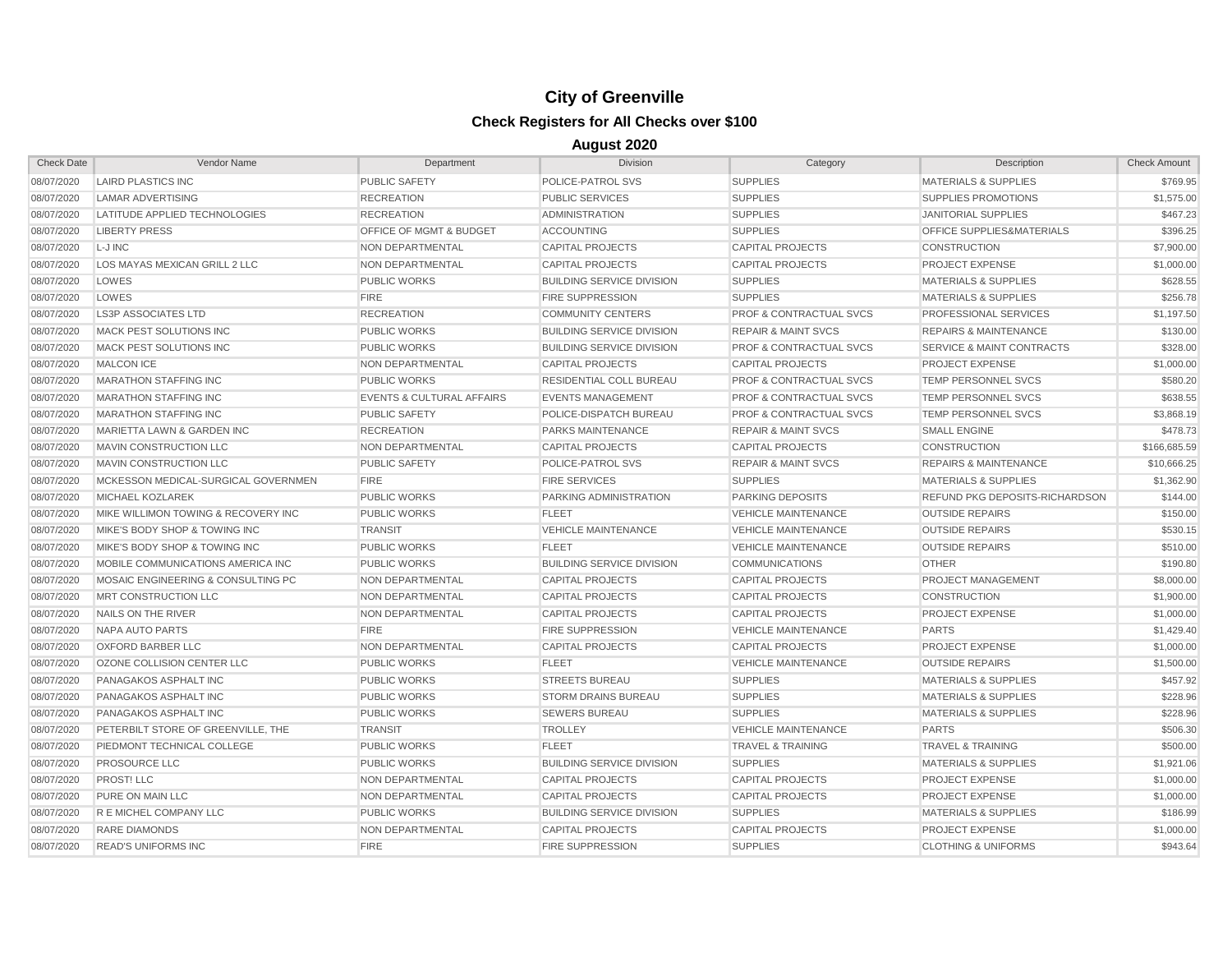| <b>Check Date</b> | Vendor Name                        | Department                         | <b>Division</b>                      | Category                           | Description                          | <b>Check Amount</b> |
|-------------------|------------------------------------|------------------------------------|--------------------------------------|------------------------------------|--------------------------------------|---------------------|
| 08/07/2020        | <b>REID ELECTRIC</b>               | <b>PUBLIC WORKS</b>                | <b>BUILDING SERVICE DIVISION</b>     | <b>PROF &amp; CONTRACTUAL SVCS</b> | <b>SERVICE &amp; MAINT CONTRACTS</b> | \$1,201.62          |
| 08/07/2020        | RENAISSANCE CUSTOM HOMES LLC       | <b>PUBLIC WORKS</b>                | <b>ENGINEERING</b>                   | <b>SUBDIVISION BONDS</b>           | <b>REFUND SUBDIVISION BOND</b>       | \$5,312.00          |
| 08/07/2020        | RENEWABLE WATER RESOURCES          | OFFICE OF MGMT & BUDGET            | <b>REVENUE</b>                       | LIAB-REWA                          | <b>REWA</b>                          | \$52,250.00         |
| 08/07/2020        | <b>S C DEPARTMENT OF REVENUE</b>   | NON DEPARTMENTAL                   | <b>CAPITAL PROJECTS</b>              | <b>CAPITAL PROJECTS</b>            | <b>EQUIPMENT</b>                     | \$7,560.33          |
| 08/07/2020        | <b>S C DEPARTMENT OF REVENUE</b>   | <b>OFFICE OF MGMT &amp; BUDGET</b> | <b>ACCOUNTING</b>                    | PR-WH                              | <b>GARNISHMENTS</b>                  | \$315.18            |
| 08/07/2020        | <b>S C DEPARTMENT OF REVENUE</b>   | <b>CITY MANAGER</b>                | NON-DEPARTMENTAL                     | <b>SUNDRY</b>                      | <b>TAXES</b>                         | \$7,568.43          |
| 08/07/2020        | <b>S C DEPARTMENT OF REVENUE</b>   | OFFICE OF MGMT & BUDGET            | NON-DEPARTMENTAL                     | <b>TAX LIABILITIES</b>             | <b>SALES TAXES</b>                   | \$2,367.06          |
| 08/07/2020        | <b>S C DEPARTMENT OF REVENUE</b>   | OFFICE OF MGMT & BUDGET            | NON-DEPARTMENTAL                     | <b>TAX LIABILITIES</b>             | <b>ADMISSION TAXES</b>               | \$3,438.21          |
| 08/07/2020        | <b>S C RETIREMENT SYSTEM</b>       | OFFICE OF MGMT & BUDGET            | <b>ACCOUNTING</b>                    | PR-WH                              | <b>RETIREMENT SVS PURCHASE</b>       | \$1,346.19          |
| 08/07/2020        | SAF-GARD SAFETY SHOE COMPANY       | <b>FIRE</b>                        | <b>FIRE SUPPRESSION</b>              | <b>SUPPLIES</b>                    | <b>CLOTHING &amp; UNIFORMS</b>       | \$127.19            |
| 08/07/2020        | <b>SALON SERENITY</b>              | NON DEPARTMENTAL                   | <b>CAPITAL PROJECTS</b>              | <b>CAPITAL PROJECTS</b>            | <b>PROJECT EXPENSE</b>               | \$1,000.00          |
| 08/07/2020        | <b>SC STATE DISBURSEMENT UNIT</b>  | <b>OFFICE OF MGMT &amp; BUDGET</b> | <b>ACCOUNTING</b>                    | PR-WH                              | <b>GARNISHMENTS</b>                  | \$2,884.30          |
| 08/07/2020        | <b>SCCCMA</b>                      | <b>CITY MANAGER</b>                | <b>CITY MANAGER</b>                  | <b>SUNDRY</b>                      | DUES.SUBSCRIPTN.PUBLICATN            | \$100.00            |
| 08/07/2020        | <b>SEALMASTER</b>                  | <b>RECREATION</b>                  | <b>COMMUNITY CENTERS</b>             | <b>SUPPLIES</b>                    | <b>SUPPLIES ATHLETICS</b>            | \$154.21            |
| 08/07/2020        | <b>SEJ SERVICES LLC</b>            | <b>PUBLIC WORKS</b>                | PARKING ADMINISTRATION               | <b>PROF &amp; CONTRACTUAL SVCS</b> | <b>SERVICE &amp; MAINT CONTRACTS</b> | \$600.00            |
| 08/07/2020        | <b>SEJ SERVICES LLC</b>            | <b>TRANSIT</b>                     | NON VEHICLE MAINTENANCE              | <b>PROF &amp; CONTRACTUAL SVCS</b> | <b>SERVICE &amp; MAINT CONTRACTS</b> | \$429.00            |
| 08/07/2020        | SHAR MARI HAIR EXTRAORDINAIRE      | NON DEPARTMENTAL                   | <b>CAPITAL PROJECTS</b>              | <b>CAPITAL PROJECTS</b>            | PROJECT EXPENSE                      | \$1,000.00          |
| 08/07/2020        | SIGNATURES COMPANY LLC             | <b>RECREATION</b>                  | <b>COMMUNITY CENTERS</b>             | <b>SUPPLIES</b>                    | <b>CLOTHING &amp; UNIFORMS</b>       | \$430.25            |
| 08/07/2020        | SIMPLIFILE LLC                     | <b>CITY ATTORNEY</b>               | <b>CITY ATTORNEY</b>                 | <b>SUNDRY</b>                      | <b>COURT COSTS</b>                   | \$285.00            |
| 08/07/2020        | <b>SITE DESIGN INC</b>             | NON DEPARTMENTAL                   | <b>CAPITAL PROJECTS</b>              | <b>CAPITAL PROJECTS</b>            | PLANNING/DESIGN                      | \$3,726.00          |
| 08/07/2020        | SNIDER FLEET SOLUTIONS             | <b>PUBLIC WORKS</b>                | <b>FLEET</b>                         | <b>VEHICLE MAINTENANCE</b>         | <b>OUTSIDE REPAIRS</b>               | \$3,626.90          |
| 08/07/2020        | <b>SOFTWAREONE INC</b>             | NON DEPARTMENTAL                   | <b>CAPITAL PROJECTS</b>              | <b>CAPITAL PROJECTS</b>            | <b>EQUIPMENT</b>                     | \$511.20            |
| 08/07/2020        | <b>SOFTWAREONE INC</b>             | <b>INFORMATION TECHNOLOGY</b>      | IT.                                  | <b>PROF &amp; CONTRACTUAL SVCS</b> | PROFESSIONAL SERVICES                | \$14,250.00         |
| 08/07/2020        | SOUTHEASTERN PAPER GROUP           | <b>PUBLIC WORKS</b>                | <b>BUILDING SERVICE DIVISION</b>     | <b>SUPPLIES</b>                    | <b>JANITORIAL SUPPLIES</b>           | \$1,551.11          |
| 08/07/2020        | SOUTHEASTERN PAPER GROUP           | <b>RECREATION</b>                  | <b>TOURISM DISTRICT</b>              | <b>SUPPLIES</b>                    | <b>JANITORIAL SUPPLIES</b>           | \$679.45            |
| 08/07/2020        | SPARTAN FIRE & EMERGENCY APPARATUS | <b>FIRE</b>                        | <b>FIRE SUPPRESSION</b>              | <b>VEHICLE MAINTENANCE</b>         | <b>PARTS</b>                         | \$995.50            |
| 08/07/2020        | SPECIAL SYSTEMS INC                | <b>RECREATION</b>                  | <b>TOURISM DISTRICT</b>              | <b>PROF &amp; CONTRACTUAL SVCS</b> | <b>SERVICE &amp; MAINT CONTRACTS</b> | \$800.00            |
| 08/07/2020        | <b>STEVEN GALLANT</b>              | PLANNING & DEV SERVICES            | <b>BUILDING &amp; PROPERTY MAINT</b> | <b>TRAVEL &amp; TRAINING</b>       | <b>LOCAL TRANSPORTATION</b>          | \$397.33            |
| 08/07/2020        | STRICTLY NAILS GIFTS & ACCESSORIES | NON DEPARTMENTAL                   | <b>CAPITAL PROJECTS</b>              | <b>CAPITAL PROJECTS</b>            | PROJECT EXPENSE                      | \$1,000.00          |
| 08/07/2020        | <b>SUN CONTROL WINDOW TINTING</b>  | NON DEPARTMENTAL                   | <b>CAPITAL PROJECTS</b>              | <b>CAPITAL PROJECTS</b>            | <b>PROJECT EXPENSE</b>               | \$1,000.00          |
| 08/07/2020        | SUTPHEN TOWERS INC                 | <b>FIRE</b>                        | <b>FIRE SUPPRESSION</b>              | <b>VEHICLE MAINTENANCE</b>         | <b>PARTS</b>                         | \$526.97            |
| 08/07/2020        | <b>TALENT MANAGEMENT SOLUTIONS</b> | <b>COMMUNICATION</b>               | PUBLIC INFORMATION                   | <b>SALARIES</b>                    | REGULAR, PART-TIME                   | \$277.20            |
| 08/07/2020        | <b>TALENT MANAGEMENT SOLUTIONS</b> | <b>PUBLIC WORKS</b>                | <b>STREETS BUREAU</b>                | <b>PROF &amp; CONTRACTUAL SVCS</b> | TEMP PERSONNEL SVCS                  | \$3,594.24          |
| 08/07/2020        | <b>TALENT MANAGEMENT SOLUTIONS</b> | <b>RECREATION</b>                  | <b>PARKS MAINTENANCE</b>             | <b>PROF &amp; CONTRACTUAL SVCS</b> | TEMP PERSONNEL SVCS                  | \$2,702.32          |
| 08/07/2020        | <b>TALENT MANAGEMENT SOLUTIONS</b> | <b>MUNICIPAL COURT</b>             | <b>MUNICIPAL COURT</b>               | <b>PROF &amp; CONTRACTUAL SVCS</b> | <b>TEMP PERSONNEL SVCS</b>           | \$439.62            |
| 08/07/2020        | <b>TALENT MANAGEMENT SOLUTIONS</b> | <b>PUBLIC WORKS</b>                | <b>SEWERS BUREAU</b>                 | <b>PROF &amp; CONTRACTUAL SVCS</b> | <b>TEMP PERSONNEL SVCS</b>           | \$794.80            |
| 08/07/2020        | <b>TALENT MANAGEMENT SOLUTIONS</b> | <b>TRANSIT</b>                     | <b>FIXED ROUTE</b>                   | <b>PROF &amp; CONTRACTUAL SVCS</b> | TEMP PERSONNEL SVCS                  | \$3,221.45          |
| 08/07/2020        | THINC CHIROPRACTIC LLC             | NON DEPARTMENTAL                   | <b>CAPITAL PROJECTS</b>              | <b>CAPITAL PROJECTS</b>            | <b>PROJECT EXPENSE</b>               | \$1,000.00          |
| 08/07/2020        | <b>THOMSON REUTERS - WEST</b>      | <b>CITY ATTORNEY</b>               | <b>CITY ATTORNEY</b>                 | <b>SUNDRY</b>                      | DUES, SUBSCRIPTN, PUBLICATN          | \$2,644.50          |
| 08/07/2020        | <b>TMS SOUTH INC</b>               | <b>PUBLIC WORKS</b>                | <b>BUILDING SERVICE DIVISION</b>     | <b>SUPPLIES</b>                    | <b>MATERIALS &amp; SUPPLIES</b>      | \$1,333.09          |
| 08/07/2020        | <b>TMS SOUTH INC</b>               | <b>RECREATION</b>                  | <b>ADMINISTRATION</b>                | <b>SUPPLIES</b>                    | M&S-MAINTENANCE                      | \$676.92            |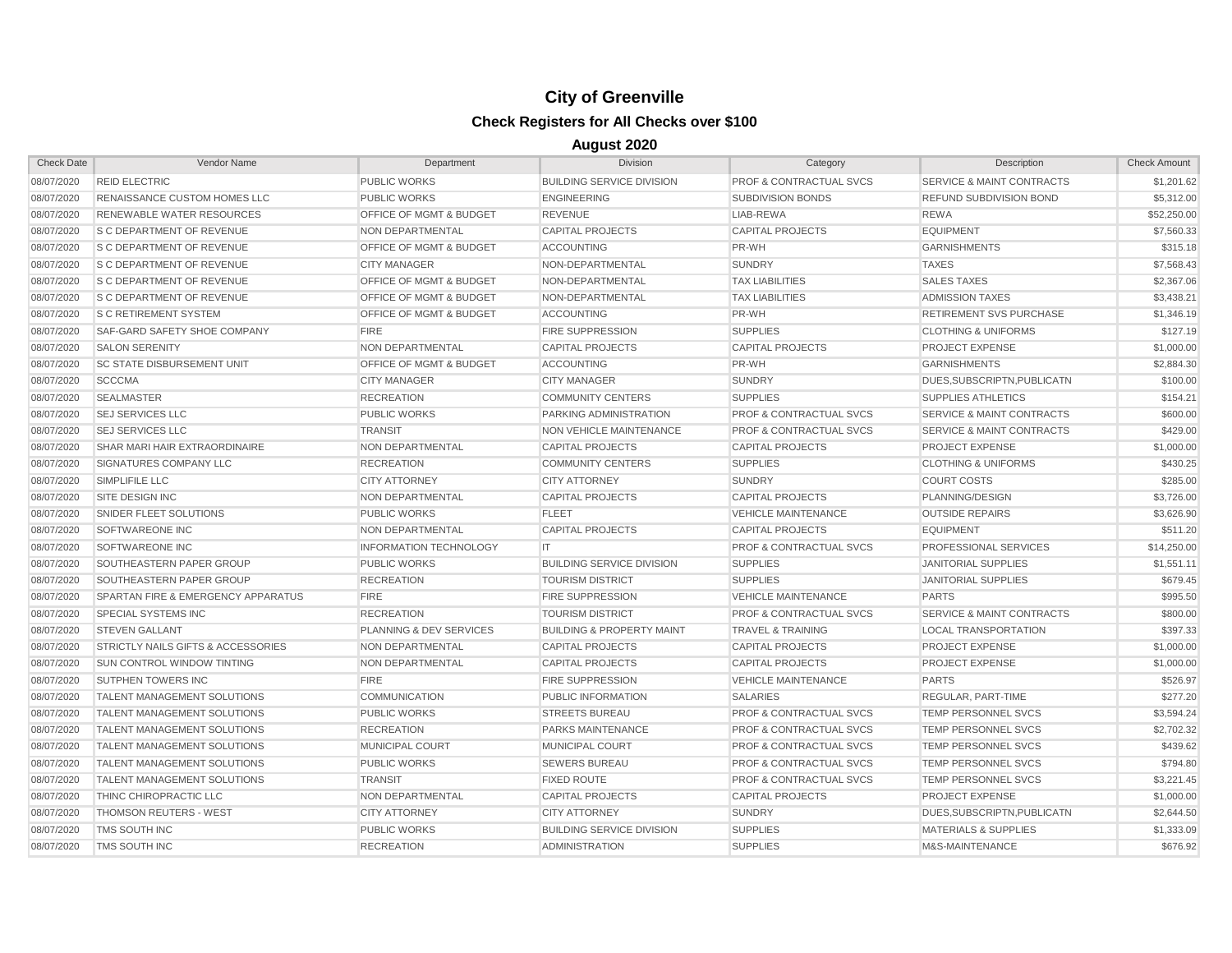| <b>Check Date</b> | Vendor Name                        | Department                    | <b>Division</b>                  | Category                           | Description                          | <b>Check Amount</b> |
|-------------------|------------------------------------|-------------------------------|----------------------------------|------------------------------------|--------------------------------------|---------------------|
| 08/07/2020        | <b>TPM</b>                         | PUBLIC SAFETY                 | POLICE-PATROL SVS                | <b>SUPPLIES</b>                    | <b>MATERIALS &amp; SUPPLIES</b>      | \$1,744.76          |
| 08/07/2020        | TRAFFIC LOGIX CORPORATION          | NON DEPARTMENTAL              | <b>CAPITAL PROJECTS</b>          | <b>CAPITAL PROJECTS</b>            | <b>CONSTRUCTION</b>                  | \$2,472.98          |
| 08/07/2020        | TRAFFIC SAFETY STORE, THE          | <b>PUBLIC WORKS</b>           | <b>TRAFFIC ENGINEERING</b>       | <b>SUPPLIES</b>                    | <b>M&amp;S-MARKINGS</b>              | \$1,286.38          |
| 08/07/2020        | TRAVELERS REST FEED & SEED INC     | <b>RECREATION</b>             | <b>ADMINISTRATION</b>            | <b>SUPPLIES</b>                    | M&S-FOOD                             | \$1,975.63          |
| 08/07/2020        | TRUCKPRO LLC                       | <b>TRANSIT</b>                | <b>VEHICLE MAINTENANCE</b>       | <b>VEHICLE MAINTENANCE</b>         | <b>SMALL PARTS</b>                   | \$248.98            |
| 08/07/2020        | <b>UNIFIRST</b>                    | <b>TRANSIT</b>                | <b>VEHICLE MAINTENANCE</b>       | <b>SUPPLIES</b>                    | <b>CLOTHING &amp; UNIFORMS</b>       | \$241.94            |
| 08/07/2020        | UNITED ELECTRICAL DISTRIBUTORS INC | <b>PUBLIC WORKS</b>           | <b>BUILDING SERVICE DIVISION</b> | <b>SUPPLIES</b>                    | <b>MATERIALS &amp; SUPPLIES</b>      | \$2,234.49          |
| 08/07/2020        | UNITED WAY OF GREENVILLE COUNTY    | OFFICE OF MGMT & BUDGET       | <b>ACCOUNTING</b>                | PR-WH                              | UNITED WAY                           | \$2,153.34          |
| 08/07/2020        | VAUGHN AND MELTON                  | <b>PUBLIC WORKS</b>           | <b>ENGINEERING</b>               | <b>PROF &amp; CONTRACTUAL SVCS</b> | PROFESSIONAL SERVICES                | \$8,130.00          |
| 08/07/2020        | VAUGHN EXCAVATING LLC              | PUBLIC SAFETY                 | POLICE-PATROL SVS                | MACHINERY AND EQUIPMENT            | MACHINERY AND EQUIPMENT              | \$4,000.00          |
| 08/07/2020        | <b>VERIZON WIRELESS</b>            | <b>INFORMATION TECHNOLOGY</b> | IT.                              | <b>COMMUNICATIONS</b>              | TELECOMMUNICATIONS/WIRELE            | \$163.88            |
| 08/07/2020        | <b>VERIZON WIRELESS</b>            | <b>FIRE</b>                   | <b>FIRE</b>                      | <b>COMMUNICATIONS</b>              | <b>OTHER</b>                         | \$1.054.38          |
| 08/07/2020        | <b>VERIZON WIRELESS</b>            | <b>PUBLIC SAFETY</b>          | POLICE-PATROL SVS                | <b>COMMUNICATIONS</b>              | <b>OTHER</b>                         | \$14,267.75         |
| 08/07/2020        | <b>VISITGREENVILLESC</b>           | <b>NON DEPARTMENTAL</b>       | <b>ACCOMODATION TAX</b>          | ACCOUNTS PAYABLE(MANUAL)           | <b>SPECIAL PROJECTS</b>              | \$264,101.89        |
| 08/07/2020        | VULCAN CONSTRUCTION MATERIALS LLC  | <b>PUBLIC WORKS</b>           | <b>STORM DRAINS BUREAU</b>       | <b>SUPPLIES</b>                    | <b>MATERIALS &amp; SUPPLIES</b>      | \$218.55            |
| 08/07/2020        | WALMART COMMUNITY/RFCSLLC          | <b>PUBLIC SAFETY</b>          | POLICE-PATROL SVS                | <b>SUPPLIES</b>                    | <b>MATERIALS &amp; SUPPLIES</b>      | \$511.65            |
| 08/07/2020        | <b>WEDGY'S PIZZA</b>               | <b>RECREATION</b>             | PARKS AND RECREATION             | <b>SUNDRY</b>                      | AWARDS                               | \$169.70            |
| 08/07/2020        | WHITE BRUNNEMER LLC                | NON DEPARTMENTAL              | <b>CAPITAL PROJECTS</b>          | <b>CAPITAL PROJECTS</b>            | <b>PROJECT EXPENSE</b>               | \$1,000.00          |
| 08/07/2020        | WISTERIA AUGUSTA VILLAGE LLC       | NON DEPARTMENTAL              | <b>CAPITAL PROJECTS</b>          | <b>CAPITAL PROJECTS</b>            | <b>PROJECT EXPENSE</b>               | \$1,000.00          |
| 08/07/2020        | WOOLPERT INC                       | <b>PUBLIC WORKS</b>           | STORMWATER MANAGEMENT            | <b>PROF &amp; CONTRACTUAL SVCS</b> | PROFESSIONAL SERVICES                | \$2,298.00          |
| 08/07/2020        | <b>WOOLPERT INC</b>                | NON DEPARTMENTAL              | <b>CAPITAL PROJECTS</b>          | <b>CAPITAL PROJECTS</b>            | <b>CONSTRUCTION</b>                  | \$1,342.00          |
| 08/14/2020        | 131 FALLS STREET LLC               | <b>RECREATION</b>             | <b>PARKS AND RECREATION</b>      | <b>PROF &amp; CONTRACTUAL SVCS</b> | <b>RENTAL OF REAL PROPERTY</b>       | \$4,556.49          |
| 08/14/2020        | 131 FALLS STREET LLC               | <b>RECREATION</b>             | <b>COMMUNITY CENTERS</b>         | <b>PROF &amp; CONTRACTUAL SVCS</b> | RENTAL OF REAL PROPERTY              | \$4,556.49          |
| 08/14/2020        | A SERVICES GROUP LLC               | <b>RECREATION</b>             | <b>ADMINISTRATION</b>            | <b>PROF &amp; CONTRACTUAL SVCS</b> | <b>SERVICE &amp; MAINT CONTRACTS</b> | \$7,039.10          |
| 08/14/2020        | AARON DE BRUIN                     | <b>LAW ENFORCEMENT</b>        | <b>LAW ENFORCEMENT</b>           | <b>COURT LIAB-CLAIMS/JUDGMNT</b>   | LEC-CONFISCATED MONIES               | \$611.54            |
| 08/14/2020        | ADVANCE AUTO PARTS                 | <b>TRANSIT</b>                | <b>VEHICLE MAINTENANCE</b>       | <b>VEHICLE MAINTENANCE</b>         | <b>SMALL PARTS</b>                   | \$177.55            |
| 08/14/2020        | ADVANCED SECURITY CONNECTIONS LLC  | NON DEPARTMENTAL              | <b>CAPITAL PROJECTS</b>          | <b>PROF &amp; CONTRACTUAL SVCS</b> | <b>SERVICE &amp; MAINT CONTRACTS</b> | \$280.00            |
| 08/14/2020        | <b>ADW ARCHITECTS PA</b>           | NON DEPARTMENTAL              | <b>CAPITAL PROJECTS</b>          | <b>CAPITAL PROJECTS</b>            | PLANNING/DESIGN                      | \$9,570.00          |
| 08/14/2020        | ALDRIDGE FAMILY PRODUCE            | <b>RECREATION</b>             | <b>ADMINISTRATION</b>            | <b>SUPPLIES</b>                    | M&S-FOOD                             | \$1,040.86          |
| 08/14/2020        | ASE AUTOMOTIVE SERV EXCELLENCE     | <b>TRANSIT</b>                | <b>MAULDIN SIMPSONVILLE</b>      | <b>TRAVEL &amp; TRAINING</b>       | <b>TRAVEL &amp; TRAINING</b>         | \$181.26            |
| 08/14/2020        | ASE AUTOMOTIVE SERV EXCELLENCE     | <b>TRANSIT</b>                | <b>VEHICLE MAINTENANCE</b>       | <b>TRAVEL &amp; TRAINING</b>       | <b>TRAVEL &amp; TRAINING</b>         | \$133.56            |
| 08/14/2020        | AT & T MOBILITY                    | <b>PUBLIC SAFETY</b>          | POLICE-PATROL SVS                | <b>SUNDRY</b>                      | <b>MISCELLANEOUS</b>                 | \$159.96            |
| 08/14/2020        | AT & T MOBILITY                    | <b>FIRE</b>                   | <b>FIRE SERVICES</b>             | <b>PROF &amp; CONTRACTUAL SVCS</b> | <b>SERVICE &amp; MAINT CONTRACTS</b> | \$156.96            |
| 08/14/2020        | AVL SOLUTIONS LLC                  | <b>COMMUNICATION</b>          | PUBLIC INFORMATION               | <b>COMMUNICATIONS</b>              | <b>OTHER</b>                         | \$565.68            |
| 08/14/2020        | AZTECA SYSTEMS INC                 | <b>INFORMATION TECHNOLOGY</b> | IT                               | <b>TRAVEL &amp; TRAINING</b>       | <b>TRAVEL &amp; TRAINING</b>         | \$450.00            |
| 08/14/2020        | <b>B C CANNON CO INC</b>           | <b>PUBLIC WORKS</b>           | <b>STORM DRAINS BUREAU</b>       | <b>PROF &amp; CONTRACTUAL SVCS</b> | <b>EQUIPMENT RENTAL</b>              | \$636.00            |
| 08/14/2020        | <b>BOUND TREE MEDICAL LLC</b>      | <b>FIRE</b>                   | <b>FIRE SERVICES</b>             | <b>SUPPLIES</b>                    | <b>MATERIALS &amp; SUPPLIES</b>      | \$915.84            |
| 08/14/2020        | <b>BOUND TREE MEDICAL LLC</b>      | <b>FIRE</b>                   | <b>FIRE SUPPRESSION</b>          | <b>SUPPLIES</b>                    | OTHER MEDICAL SUPPLIES               | \$228.94            |
| 08/14/2020        | <b>BRANDSTICKITY</b>               | <b>RECREATION</b>             | PARKS AND RECREATION             | <b>SUPPLIES</b>                    | <b>MATERIALS &amp; SUPPLIES</b>      | \$1,526.40          |
| 08/14/2020        | <b>BRAVO1 PROTECTION</b>           | <b>PUBLIC WORKS</b>           | PARKING ADMINISTRATION           | <b>PROF &amp; CONTRACTUAL SVCS</b> | <b>SERVICE &amp; MAINT CONTRACTS</b> | \$1,806.00          |
| 08/14/2020        | <b>BRENNAN WILLIAMS</b>            | C.D. DIVISION                 | <b>CDBG PROJECTS</b>             | <b>CD PROJECTS</b>                 | <b>LAND ACQUISITION</b>              | \$199.00            |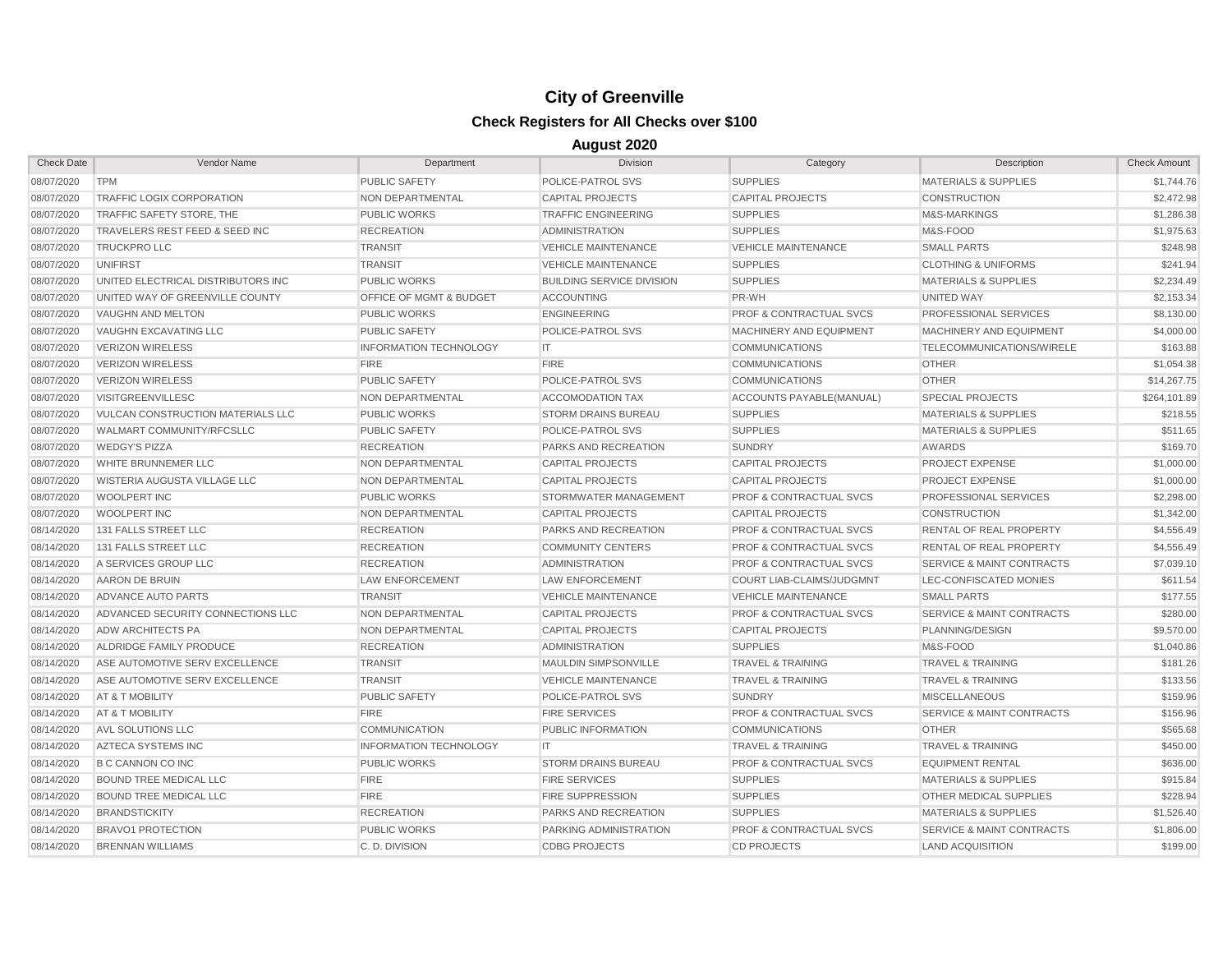| <b>Check Date</b> | Vendor Name                              | Department                    | <b>Division</b>               | Category                           | Description                          | <b>Check Amount</b> |
|-------------------|------------------------------------------|-------------------------------|-------------------------------|------------------------------------|--------------------------------------|---------------------|
| 08/14/2020        | <b>BRIGHT INTERACTIVE LIMITED</b>        | <b>INFORMATION TECHNOLOGY</b> | IT.                           | <b>PROF &amp; CONTRACTUAL SVCS</b> | SERVICE & MAINT CONTRACTS            | \$1,240.00          |
| 08/14/2020        | <b>BRYANTS KAR GARD LLC</b>              | <b>TRANSIT</b>                | <b>VEHICLE MAINTENANCE</b>    | <b>VEHICLE MAINTENANCE</b>         | <b>OUTSIDE REPAIRS</b>               | \$629.00            |
| 08/14/2020        | C & J PORTABLE TOILETS                   | C.D. DIVISION                 | <b>CDBG PROJECTS</b>          | <b>SUPPLIES</b>                    | <b>CLOTHING &amp; UNIFORMS</b>       | \$359.97            |
| 08/14/2020        | C O G RETIREE INSURANCE                  | <b>HUMAN RESOURCES</b>        | <b>HEALTH CARE</b>            | <b>OTHER INSURANCE</b>             | <b>HEALTH MEDICARE SUPPL</b>         | \$15,189.34         |
| 08/14/2020        | C.A. CARTER INC                          | <b>PUBLIC WORKS</b>           | <b>STORM DRAINS BUREAU</b>    | <b>SUPPLIES</b>                    | <b>MATERIALS &amp; SUPPLIES</b>      | \$636.00            |
| 08/14/2020        | CAMPBELL-BROWN INC                       | <b>TRANSIT</b>                | <b>VEHICLE MAINTENANCE</b>    | <b>SUPPLIES</b>                    | <b>MATERIALS &amp; SUPPLIES</b>      | \$119.23            |
| 08/14/2020        | CAMPBELL-BROWN INC                       | <b>TRANSIT</b>                | <b>VEHICLE MAINTENANCE</b>    | <b>VEHICLE MAINTENANCE</b>         | <b>PARTS</b>                         | \$128.68            |
| 08/14/2020        | CAROLINA ELEVATOR SERVICE INC            | <b>PUBLIC WORKS</b>           | RIVERPLACE GARAGE             | <b>REPAIR &amp; MAINT SVCS</b>     | <b>REPAIRS &amp; MAINTENANCE</b>     | \$1,230.60          |
| 08/14/2020        | CAROLINA INDUSTRIAL EQUIPMENT INC        | <b>PUBLIC WORKS</b>           | <b>FLEET</b>                  | <b>VEHICLE MAINTENANCE</b>         | <b>OUTSIDE REPAIRS</b>               | \$1,000.00          |
| 08/14/2020        | <b>CAROLINA TIME &amp; PARKING GROUP</b> | <b>PUBLIC WORKS</b>           | <b>PARKING ADMINISTRATION</b> | <b>REPAIR &amp; MAINT SVCS</b>     | <b>REPAIRS &amp; MAINTENANCE</b>     | \$101.25            |
| 08/14/2020        | CAROLINA TIME & PARKING GROUP            | <b>PUBLIC WORKS</b>           | <b>LIBERTY SOUARE GARAGE</b>  | <b>REPAIR &amp; MAINT SVCS</b>     | <b>REPAIRS &amp; MAINTENANCE</b>     | \$382.50            |
| 08/14/2020        | CARSON'S NUT-BOLT & TOOL CO INC          | <b>FIRE</b>                   | <b>FIRE SUPPRESSION</b>       | <b>VEHICLE MAINTENANCE</b>         | <b>PARTS</b>                         | \$127.10            |
| 08/14/2020        | CDW/G                                    | INFORMATION TECHNOLOGY        | <b>IT</b>                     | <b>SUPPLIES</b>                    | <b>MATERIALS &amp; SUPPLIES</b>      | \$264.18            |
| 08/14/2020        | CDW/G                                    | <b>TRANSIT</b>                | <b>FIXED ROUTE</b>            | <b>SUPPLIES</b>                    | <b>MATERIALS &amp; SUPPLIES</b>      | \$136.54            |
| 08/14/2020        | CHARTER COMMUNICATIONS                   | <b>PUBLIC WORKS</b>           | <b>STORM DRAINS BUREAU</b>    | <b>COMMUNICATIONS</b>              | <b>CABLE TELEVISION/INTERNET</b>     | \$463.06            |
| 08/14/2020        | CHARTER COMMUNICATIONS                   | <b>PUBLIC WORKS</b>           | <b>FLEET</b>                  | <b>COMMUNICATIONS</b>              | CABLE TELEVISION/INTERNET            | \$463.06            |
| 08/14/2020        | CHARTER COMMUNICATIONS                   | <b>PUBLIC WORKS</b>           | RESIDENTIAL COLL BUREAU       | <b>COMMUNICATIONS</b>              | <b>CABLE TELEVISION/INTERNET</b>     | \$463.06            |
| 08/14/2020        | CHARTER COMMUNICATIONS                   | <b>INFORMATION TECHNOLOGY</b> | IT                            | <b>COMMUNICATIONS</b>              | CABLE TELEVISION/INTERNET            | \$11,369.26         |
| 08/14/2020        | CHARTER COMMUNICATIONS                   | NON DEPARTMENTAL              | <b>CAPITAL PROJECTS</b>       | <b>CAPITAL PROJECTS</b>            | <b>PROJECT MANAGEMENT</b>            | \$1,686.13          |
| 08/14/2020        | CHARTER COMMUNICATIONS                   | <b>PUBLIC WORKS</b>           | <b>PARKING ADMINISTRATION</b> | <b>COMMUNICATIONS</b>              | <b>CABLE TELEVISION/INTERNET</b>     | \$1,576.89          |
| 08/14/2020        | CHARTER COMMUNICATIONS                   | <b>FIRE</b>                   | <b>FIRE SUPPRESSION</b>       | <b>COMMUNICATIONS</b>              | <b>CABLE TELEVISION/INTERNET</b>     | \$585.50            |
| 08/14/2020        | CHARTER COMMUNICATIONS                   | <b>PUBLIC WORKS</b>           | <b>SEWERS BUREAU</b>          | <b>COMMUNICATIONS</b>              | <b>CABLE TELEVISION/INTERNET</b>     | \$463.06            |
| 08/14/2020        | CHEMSTATION OF SC                        | <b>TRANSIT</b>                | <b>VEHICLE MAINTENANCE</b>    | <b>SUPPLIES</b>                    | <b>BUS WASHING SUPPLIES</b>          | \$905.00            |
| 08/14/2020        | <b>CINTAS</b>                            | <b>PUBLIC WORKS</b>           | <b>STREETS BUREAU</b>         | <b>SUPPLIES</b>                    | <b>CLOTHING &amp; UNIFORMS</b>       | \$113.32            |
| 08/14/2020        | CINTAS FIRE PROTECTION 636525            | <b>FIRE</b>                   | <b>FIRE SERVICES</b>          | <b>PROF &amp; CONTRACTUAL SVCS</b> | <b>SERVICE &amp; MAINT CONTRACTS</b> | \$237.50            |
| 08/14/2020        | <b>CITY WELDING SERVICE</b>              | <b>NON DEPARTMENTAL</b>       | <b>CAPITAL PROJECTS</b>       | <b>CAPITAL PROJECTS</b>            | <b>EQUIPMENT</b>                     | \$1,704.00          |
| 08/14/2020        | <b>CLT INC</b>                           | <b>INFORMATION TECHNOLOGY</b> | <b>GIS</b>                    | <b>SUPPLIES</b>                    | <b>MATERIALS &amp; SUPPLIES</b>      | \$102.68            |
| 08/14/2020        | COLONIAL FUEL & LUBRICANT SERVICES       | <b>PUBLIC WORKS</b>           | <b>FLEET</b>                  | <b>VEHICLE MAINTENANCE</b>         | <b>FUEL</b>                          | \$11,788.70         |
| 08/14/2020        | <b>COMMERCE CLUB</b>                     | <b>CITY MANAGER</b>           | <b>CITY MANAGER</b>           | <b>SUNDRY</b>                      | DUES, SUBSCRIPTN, PUBLICATN          | \$157.00            |
| 08/14/2020        | <b>CONNIE CLARK</b>                      | <b>MUNICIPAL COURT</b>        | MUNICIPAL COURT               | <b>COURT LIABILITY</b>             | <b>COURT-RESTITUTION</b>             | \$100.00            |
| 08/14/2020        | <b>COVETRUS NORTH AMERICA</b>            | <b>RECREATION</b>             | <b>ADMINISTRATION</b>         | <b>SUPPLIES</b>                    | M&S-VETERINARY                       | \$186.81            |
| 08/14/2020        | <b>COVETRUS NORTH AMERICA</b>            | <b>RECREATION</b>             | <b>ADMINISTRATION</b>         | <b>SUPPLIES</b>                    | M&S-MEDICINE                         | \$200.09            |
| 08/14/2020        | <b>CREATIONWORKS LANDSCAPING LLC</b>     | C.D. DIVISION                 | <b>CDBG PROJECTS</b>          | <b>CD PROJECTS</b>                 | <b>LAND ACQUISITION</b>              | \$1,816.60          |
| 08/14/2020        | CREATIONWORKS LANDSCAPING LLC            | <b>PUBLIC WORKS</b>           | RIGHTS-OF-WAY                 | <b>PROF &amp; CONTRACTUAL SVCS</b> | <b>SERVICE &amp; MAINT CONTRACTS</b> | \$1,892.33          |
| 08/14/2020        | CRESCENT SUPPLY CO INC                   | <b>PUBLIC WORKS</b>           | RIVERPLACE GARAGE             | <b>REPAIR &amp; MAINT SVCS</b>     | <b>REPAIRS &amp; MAINTENANCE</b>     | \$371.25            |
| 08/14/2020        | CZB LLC                                  | NON DEPARTMENTAL              | <b>CAPITAL PROJECTS</b>       | <b>CAPITAL PROJECTS</b>            | PLANNING/DESIGN                      | \$32,625.00         |
| 08/14/2020        | DARROHN ENGINEERING LLC                  | NON DEPARTMENTAL              | <b>CAPITAL PROJECTS</b>       | <b>CAPITAL PROJECTS</b>            | PLANNING/DESIGN                      | \$3,250.00          |
| 08/14/2020        | <b>DAVID CLEMENS</b>                     | <b>MUNICIPAL COURT</b>        | <b>MUNICIPAL COURT</b>        | <b>COURT LIABILITY</b>             | <b>COURT-RESTITUTION</b>             | \$100.00            |
| 08/14/2020        | <b>DELERROK INC</b>                      | <b>TRANSIT</b>                | <b>ADMINISTRATION</b>         | <b>PROF &amp; CONTRACTUAL SVCS</b> | <b>SERVICE &amp; MAINT CONTRACTS</b> | \$612.60            |
| 08/14/2020        | <b>DELL MARKETING LP</b>                 | INFORMATION TECHNOLOGY        | IT.                           | <b>MIS PROJECTS</b>                | <b>PCS/UPGRADES</b>                  | \$1,195.66          |
| 08/14/2020        | <b>DELL MARKETING LP</b>                 | <b>RECREATION</b>             | <b>ADMINISTRATION</b>         | <b>REPAIR &amp; MAINT SVCS</b>     | <b>REPAIRS &amp; MAINTENANCE</b>     | \$1,703.73          |
|                   |                                          |                               |                               |                                    |                                      |                     |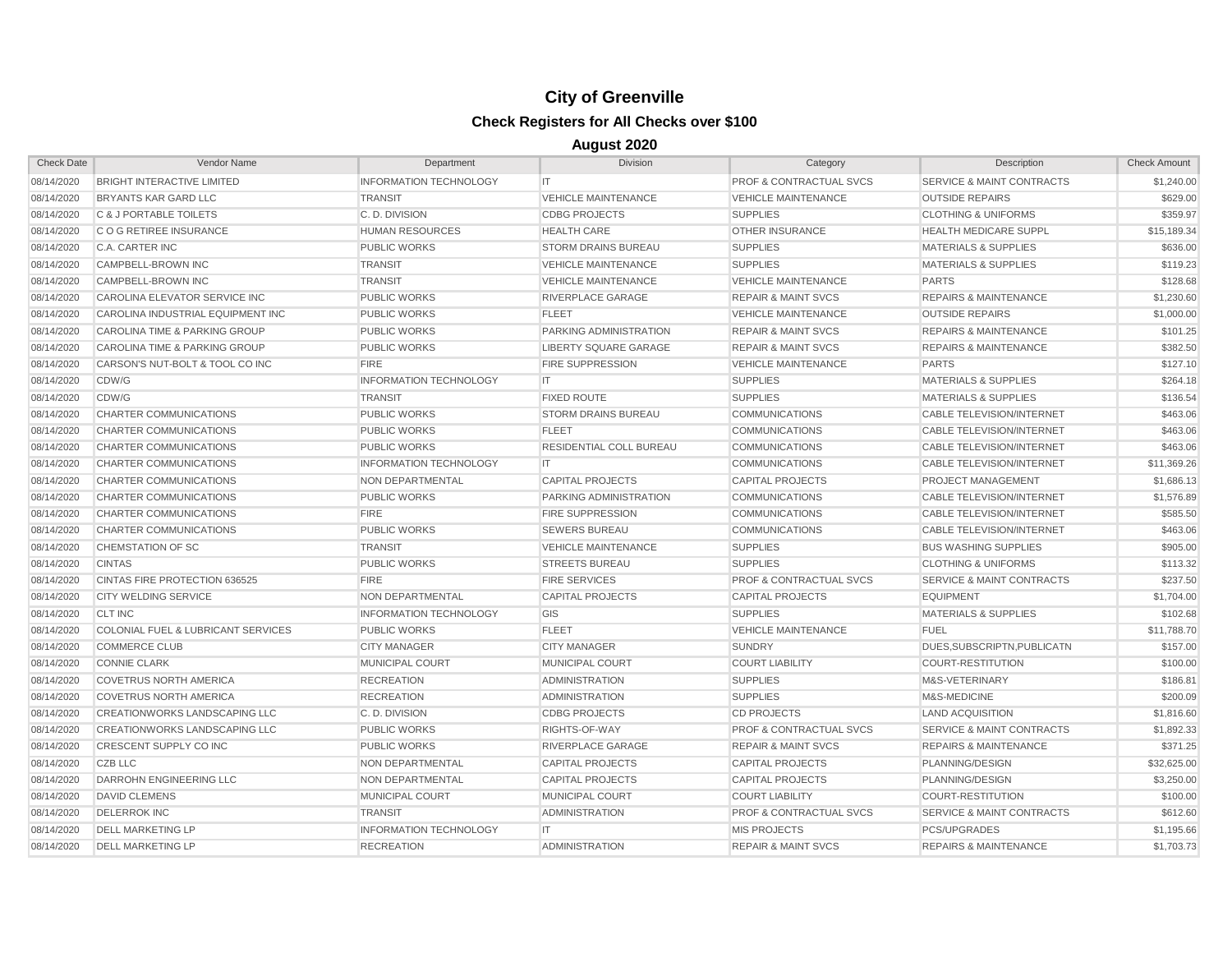| <b>Check Date</b> | Vendor Name                                | Department                         | <b>Division</b>                  | Category                           | Description                      | <b>Check Amount</b> |
|-------------------|--------------------------------------------|------------------------------------|----------------------------------|------------------------------------|----------------------------------|---------------------|
| 08/14/2020        | <b>DELL MARKETING LP</b>                   | <b>PUBLIC SAFETY</b>               | POLICE-PATROL SVS                | <b>SUPPLIES</b>                    | <b>MATERIALS &amp; SUPPLIES</b>  | \$2,182.22          |
| 08/14/2020        | <b>DESIGNLAB INC</b>                       | <b>PUBLIC SAFETY</b>               | POLICE-PATROL SVS                | <b>SUPPLIES</b>                    | <b>CLOTHING &amp; UNIFORMS</b>   | \$222.60            |
| 08/14/2020        | <b>DIRECTV</b>                             | <b>FIRE</b>                        | <b>FIRE SUPPRESSION</b>          | <b>COMMUNICATIONS</b>              | <b>CABLE TELEVISION/INTERNET</b> | \$143.08            |
| 08/14/2020        | <b>DISYS SOLUTIONS INC</b>                 | <b>INFORMATION TECHNOLOGY</b>      | IT                               | <b>SUPPLIES</b>                    | <b>MATERIALS &amp; SUPPLIES</b>  | \$936.34            |
| 08/14/2020        | <b>DIXIE RUBBER &amp; PLASTICS INC</b>     | <b>PUBLIC WORKS</b>                | <b>FLEET</b>                     | <b>SUPPLIES</b>                    | <b>MATERIALS &amp; SUPPLIES</b>  | \$861.99            |
| 08/14/2020        | <b>DP3 ARCHITECTS LTD</b>                  | NON DEPARTMENTAL                   | <b>CAPITAL PROJECTS</b>          | <b>CAPITAL PROJECTS</b>            | PLANNING/DESIGN                  | \$8,690.00          |
| 08/14/2020        | <b>DUKE ENERGY</b>                         | <b>PUBLIC WORKS</b>                | RICHARDSON STREET GARAGE         | <b>UTILITIES</b>                   | <b>ELECTRICITY</b>               | \$3,730.22          |
| 08/14/2020        | <b>DUKE ENERGY</b>                         | <b>PUBLIC WORKS</b>                | <b>RIVER STREET GARAGE</b>       | <b>UTILITIES</b>                   | <b>ELECTRICITY</b>               | \$1,338.97          |
| 08/14/2020        | <b>DUKE ENERGY</b>                         | <b>TRANSIT</b>                     | NON VEHICLE MAINTENANCE          | <b>UTILITIES</b>                   | <b>ELECTRICITY</b>               | \$4,949.97          |
| 08/14/2020        | <b>DUKE ENERGY</b>                         | <b>PUBLIC WORKS</b>                | S. SPRING STREET GARAGE          | <b>UTILITIES</b>                   | <b>ELECTRICITY</b>               | \$3,355.97          |
| 08/14/2020        | <b>DUKE ENERGY</b>                         | <b>PUBLIC WORKS</b>                | <b>PUBLIC WORKS</b>              | <b>UTILITIES</b>                   | <b>ELECTRICITY</b>               | \$138.49            |
| 08/14/2020        | <b>DUKE ENERGY</b>                         | <b>PUBLIC WORKS</b>                | <b>POINSETT GARAGE</b>           | <b>UTILITIES</b>                   | <b>ELECTRICITY</b>               | \$2,529.40          |
| 08/14/2020        | <b>DUKE ENERGY</b>                         | <b>PUBLIC WORKS</b>                | <b>BUILDING SERVICE DIVISION</b> | <b>UTILITIES</b>                   | <b>ELECTRICITY</b>               | \$21.799.32         |
| 08/14/2020        | <b>DUKE ENERGY</b>                         | <b>RECREATION</b>                  | <b>COMMUNITY CENTERS</b>         | <b>UTILITIES</b>                   | <b>ELECTRICITY</b>               | \$3,029.26          |
| 08/14/2020        | <b>DUKE ENERGY</b>                         | <b>RECREATION</b>                  | <b>ADMINISTRATION</b>            | <b>UTILITIES</b>                   | <b>ELECTRICITY</b>               | \$4,737.66          |
| 08/14/2020        | <b>DUKE ENERGY</b>                         | <b>PUBLIC WORKS</b>                | <b>TRAFFIC ENGINEERING</b>       | <b>UTILITIES</b>                   | <b>ELECTRICITY</b>               | \$5,194.25          |
| 08/14/2020        | <b>DUKE ENERGY</b>                         | <b>PUBLIC WORKS</b>                | ONE GARAGE                       | <b>UTILITIES</b>                   | <b>ELECTRICITY</b>               | \$1,878.03          |
| 08/14/2020        | <b>DUKE ENERGY</b>                         | <b>TRANSIT</b>                     | <b>MAULDIN SIMPSONVILLE</b>      | <b>UTILITIES</b>                   | <b>ELECTRICITY</b>               | \$1,645.34          |
| 08/14/2020        | <b>DUKE ENERGY</b>                         | <b>PUBLIC WORKS</b>                | <b>BROAD STREET GARAGE</b>       | <b>UTILITIES</b>                   | <b>ELECTRICITY</b>               | \$586.41            |
| 08/14/2020        | <b>DUKE ENERGY</b>                         | <b>PUBLIC WORKS</b>                | LIBERTY SQUARE GARAGE            | <b>UTILITIES</b>                   | <b>ELECTRICITY</b>               | \$2,227.64          |
| 08/14/2020        | <b>DUKE ENERGY</b>                         | <b>PUBLIC WORKS</b>                | N LAURENS ST GARAGE              | <b>UTILITIES</b>                   | <b>ELECTRICITY</b>               | \$551.51            |
| 08/14/2020        | <b>DUKE ENERGY</b>                         | <b>FIRE</b>                        | <b>FIRE SERVICES</b>             | <b>UTILITIES</b>                   | <b>ELECTRICITY</b>               | \$2,394.03          |
| 08/14/2020        | <b>DUKE ENERGY</b>                         | <b>RECREATION</b>                  | <b>PARKS MAINTENANCE</b>         | <b>UTILITIES</b>                   | <b>ELECTRICITY</b>               | \$18,352.53         |
| 08/14/2020        | <b>DUKE ENERGY</b>                         | C.D. DIVISION                      | <b>CDBG PROJECTS</b>             | <b>CD PROJECTS</b>                 | PUBLIC SERVICES (GENERAL)        | \$326.47            |
| 08/14/2020        | <b>DUKE ENERGY</b>                         | <b>PUBLIC WORKS</b>                | <b>COMMONS GARAGE</b>            | <b>UTILITIES</b>                   | <b>ELECTRICITY</b>               | \$1,702.57          |
| 08/14/2020        | <b>DUKE ENERGY</b>                         | <b>PUBLIC WORKS</b>                | <b>CHURCH STREET GARAGE</b>      | <b>UTILITIES</b>                   | <b>ELECTRICITY</b>               | \$2,469.58          |
| 08/14/2020        | <b>DUKE ENERGY</b>                         | <b>TRANSIT</b>                     | <b>FIXED ROUTE</b>               | <b>UTILITIES</b>                   | <b>ELECTRICITY</b>               | \$1,645.35          |
| 08/14/2020        | <b>DUKE ENERGY</b>                         | <b>PUBLIC SAFETY</b>               | POLICE-PATROL SVS                | <b>UTILITIES</b>                   | <b>ELECTRICITY</b>               | \$1,443.87          |
| 08/14/2020        | <b>DUKE ENERGY</b>                         | MUNICIPAL COURT                    | MUNICIPAL COURT                  | <b>UTILITIES</b>                   | <b>ELECTRICITY</b>               | \$1,443.87          |
| 08/14/2020        | <b>DUKE ENERGY</b>                         | <b>PUBLIC WORKS</b>                | PARKING ADMINISTRATION           | <b>UTILITIES</b>                   | <b>ELECTRICITY</b>               | \$860.94            |
| 08/14/2020        | <b>ECHOLS OIL COMPANY INC</b>              | <b>PUBLIC WORKS</b>                | <b>FLEET</b>                     | <b>VEHICLE MAINTENANCE</b>         | <b>FUEL</b>                      | \$1,173.06          |
| 08/14/2020        | <b>EDDIE LITTLETON</b>                     | <b>PUBLIC WORKS</b>                | <b>ENGINEERING</b>               | <b>TRAVEL &amp; TRAINING</b>       | <b>TRAVEL &amp; TRAINING</b>     | \$275.00            |
| 08/14/2020        | <b>EDGE BARBERSHOP LLC</b>                 | NON DEPARTMENTAL                   | <b>CAPITAL PROJECTS</b>          | <b>CAPITAL PROJECTS</b>            | <b>PROJECT EXPENSE</b>           | \$1,000.00          |
| 08/14/2020        | <b>EMEDIA GROUP INC</b>                    | <b>TRANSIT</b>                     | <b>FIXED ROUTE</b>               | <b>PRINTING</b>                    | PRINTING & BINDING               | \$777.62            |
| 08/14/2020        | <b>ENERGY DISTRIBUTORS LLC</b>             | <b>TRANSIT</b>                     | <b>FIXED ROUTE</b>               | <b>VEHICLE MAINTENANCE</b>         | <b>LUBRICANTS</b>                | \$272.26            |
| 08/14/2020        | <b>FDSOA FIRE DEPARTMENT SAFETY OFFICE</b> | <b>FIRE</b>                        | <b>FIRE SUPPRESSION</b>          | <b>TRAVEL &amp; TRAINING</b>       | <b>TRAVEL &amp; TRAINING</b>     | \$2,220.00          |
| 08/14/2020        | <b>FERGUSON FACILITIES SUPPLY</b>          | <b>RECREATION</b>                  | <b>ADMINISTRATION</b>            | <b>SUPPLIES</b>                    | M&S-MAINTENANCE                  | \$2,120.00          |
| 08/14/2020        | <b>FGP INTERNATIONAL</b>                   | <b>OFFICE OF MGMT &amp; BUDGET</b> | <b>ACCOUNTING</b>                | <b>PROF &amp; CONTRACTUAL SVCS</b> | TEMP PERSONNEL SVCS              | \$1,343.12          |
| 08/14/2020        | <b>FLORES &amp; ASSOCIATES LLC</b>         | <b>HUMAN RESOURCES</b>             | <b>HEALTH CARE</b>               | <b>HEALTH</b>                      | <b>FSA ADMIN FEES</b>            | \$905.00            |
| 08/14/2020        | <b>FLORIDA DISCOUNT DRUGS INC</b>          | <b>RECREATION</b>                  | <b>ADMINISTRATION</b>            | <b>SUPPLIES</b>                    | M&S-MEDICINE                     | \$175.00            |
| 08/14/2020        | <b>FORTILINE</b>                           | <b>PUBLIC WORKS</b>                | <b>SEWERS BUREAU</b>             | <b>SUPPLIES</b>                    | <b>MATERIALS &amp; SUPPLIES</b>  | \$2,651.59          |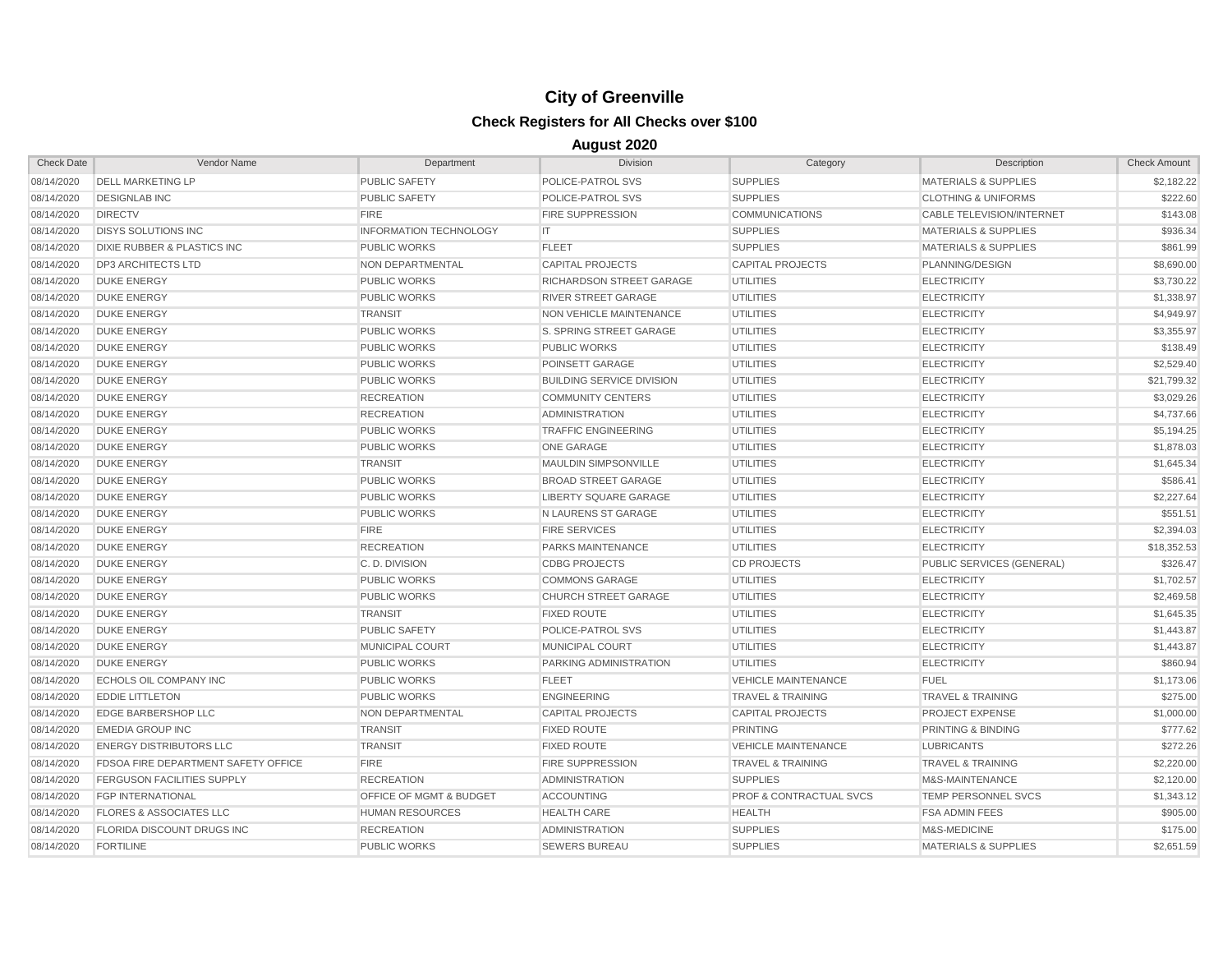| <b>Check Date</b> | Vendor Name                          | Department                    | <b>Division</b>                  | Category                           | Description                             | <b>Check Amount</b> |
|-------------------|--------------------------------------|-------------------------------|----------------------------------|------------------------------------|-----------------------------------------|---------------------|
| 08/14/2020        | <b>FROG 911</b>                      | <b>FIRE</b>                   | <b>FIRE SUPPRESSION</b>          | <b>VEHICLE MAINTENANCE</b>         | <b>OUTSIDE REPAIRS</b>                  | \$1,484.00          |
| 08/14/2020        | <b>GABE'S LOSS PREVENTION</b>        | <b>MUNICIPAL COURT</b>        | <b>MUNICIPAL COURT</b>           | <b>COURT LIABILITY</b>             | <b>COURT-RESTITUTION</b>                | \$189.85            |
| 08/14/2020        | <b>GEORGIA BARK COMPANY</b>          | <b>RECREATION</b>             | <b>TOURISM DISTRICT</b>          | <b>SUPPLIES</b>                    | <b>MATERIALS &amp; SUPPLIES</b>         | \$2,120.00          |
| 08/14/2020        | <b>GILLIG LLC</b>                    | <b>TRANSIT</b>                | <b>VEHICLE MAINTENANCE</b>       | <b>VEHICLE MAINTENANCE</b>         | <b>PARTS</b>                            | \$212.31            |
| 08/14/2020        | GRAINGER 803858935                   | <b>PUBLIC WORKS</b>           | <b>BUILDING SERVICE DIVISION</b> | <b>REPAIR &amp; MAINT SVCS</b>     | <b>REPAIRS &amp; MAINTENANCE</b>        | \$689.11            |
| 08/14/2020        | GRAINGER 803858935                   | <b>FIRE</b>                   | <b>FIRE SUPPRESSION</b>          | <b>SUPPLIES</b>                    | <b>MATERIALS &amp; SUPPLIES</b>         | \$561.22            |
| 08/14/2020        | <b>GREENVILLE COUNTY</b>             | <b>LAW ENFORCEMENT</b>        | LAW ENFORCEMENT                  | COURT LIAB-CLAIMS/JUDGMNT          | LEC-CONFISCATED MONIES                  | \$1,904.53          |
| 08/14/2020        | GREENVILLE OFFICE SUPPLY CO INC      | <b>PUBLIC WORKS</b>           | PARKING ADMINISTRATION           | <b>SUPPLIES</b>                    | <b>CLOTHING &amp; UNIFORMS</b>          | \$1,271.87          |
| 08/14/2020        | <b>GREENVILLE TURF &amp; TRACTOR</b> | <b>RECREATION</b>             | <b>PARKS MAINTENANCE</b>         | <b>SUPPLIES</b>                    | <b>MATERIALS &amp; SUPPLIES</b>         | \$342.74            |
| 08/14/2020        | <b>GREENVILLE WATER</b>              | <b>PUBLIC WORKS</b>           | <b>BUILDING SERVICE DIVISION</b> | <b>UTILITIES</b>                   | <b>OTHER</b>                            | \$5,641.85          |
| 08/14/2020        | <b>GREENVILLE WATER</b>              | <b>RECREATION</b>             | <b>TOURISM DISTRICT</b>          | <b>UTILITIES</b>                   | <b>OTHER</b>                            | \$612.31            |
| 08/14/2020        | <b>GREENVILLE WATER</b>              | <b>TRANSIT</b>                | NON VEHICLE MAINTENANCE          | <b>UTILITIES</b>                   | <b>WATER/WASTEWATER</b>                 | \$423.25            |
| 08/14/2020        | <b>GREENWORKS RECYLING INC</b>       | <b>PUBLIC WORKS</b>           | BEAUTIFICATION BUREAU            | <b>SUPPLIES</b>                    | <b>MATERIALS &amp; SUPPLIES</b>         | \$5,779.12          |
| 08/14/2020        | HANDI CLEAN PRODUCTS INC             | <b>FIRE</b>                   | <b>FIRE SERVICES</b>             | <b>SUPPLIES</b>                    | <b>MATERIALS &amp; SUPPLIES</b>         | \$740.15            |
| 08/14/2020        | HANDI CLEAN PRODUCTS INC             | <b>FIRE</b>                   | <b>FIRE SUPPRESSION</b>          | <b>SUPPLIES</b>                    | <b>JANITORIAL SUPPLIES</b>              | \$344.82            |
| 08/14/2020        | <b>HAT TRICK FARM</b>                | <b>RECREATION</b>             | <b>ADMINISTRATION</b>            | <b>SUPPLIES</b>                    | M&S-FOOD                                | \$240.00            |
| 08/14/2020        | <b>HERSHEY CREAMERY COMPANY</b>      | <b>RECREATION</b>             | <b>PUBLIC SERVICES</b>           | <b>SUPPLIES</b>                    | <b>SALE CONCESSIONS</b>                 | \$479.16            |
| 08/14/2020        | HOME DEPOT CREDIT SERVICE 4123       | <b>PUBLIC WORKS</b>           | <b>SEWERS BUREAU</b>             | <b>SUPPLIES</b>                    | <b>MATERIALS &amp; SUPPLIES</b>         | \$210.94            |
| 08/14/2020        | HOME DEPOT CREDIT SERVICE 4123       | <b>PUBLIC WORKS</b>           | <b>STORM DRAINS BUREAU</b>       | <b>SUPPLIES</b>                    | <b>MATERIALS &amp; SUPPLIES</b>         | \$181.26            |
| 08/14/2020        | HOME DEPOT CREDIT SERVICE 4123       | <b>PUBLIC WORKS</b>           | <b>TRAFFIC ENGINEERING</b>       | <b>SUPPLIES</b>                    | M&S-SIGNALS                             | \$134.27            |
| 08/14/2020        | HOME DEPOT CREDIT SERVICE 5914       | NON DEPARTMENTAL              | <b>CAPITAL PROJECTS</b>          | <b>CAPITAL PROJECTS</b>            | CONSTRUCTION                            | \$1,206.57          |
| 08/14/2020        | <b>HOWARD INDUSTRIES INC</b>         | <b>PUBLIC SAFETY</b>          | POLICE-PATROL SVS                | <b>VEHICLE MAINTENANCE</b>         | POLICE CAR UPFITS                       | \$3,235.12          |
| 08/14/2020        | <b>IDEXX LABORATORIES</b>            | <b>RECREATION</b>             | <b>ADMINISTRATION</b>            | <b>PROF &amp; CONTRACTUAL SVCS</b> | PROFESSIONAL SERVICES                   | \$678.68            |
| 08/14/2020        | IMSA SOUTHEASTERN SECTION            | <b>PUBLIC WORKS</b>           | <b>TRAFFIC ENGINEERING</b>       | <b>TRAVEL &amp; TRAINING</b>       | <b>TRAVEL &amp; TRAINING</b>            | \$700.00            |
| 08/14/2020        | <b>INDEXX INC</b>                    | <b>COMMUNICATION</b>          | <b>PUBLIC INFORMATION</b>        | <b>PRINTING</b>                    | <b>OTHER</b>                            | \$782.28            |
| 08/14/2020        | IRON MOUNTAIN 27129                  | <b>INFORMATION TECHNOLOGY</b> | IT                               | <b>PROF &amp; CONTRACTUAL SVCS</b> | <b>SERVICE &amp; MAINT CONTRACTS</b>    | \$593.37            |
| 08/14/2020        | <b>IVEY COMMUNICATIONS INC</b>       | <b>INFORMATION TECHNOLOGY</b> | IT                               | <b>SUPPLIES</b>                    | <b>MATERIALS &amp; SUPPLIES</b>         | \$1,356.87          |
| 08/14/2020        | <b>IVEY COMMUNICATIONS INC</b>       | <b>PUBLIC WORKS</b>           | <b>STREETS BUREAU</b>            | <b>SUPPLIES</b>                    | <b>MATERIALS &amp; SUPPLIES</b>         | \$119.75            |
| 08/14/2020        | <b>IVEY COMMUNICATIONS INC</b>       | <b>PUBLIC WORKS</b>           | RESIDENTIAL COLL BUREAU          | <b>SUPPLIES</b>                    | <b>MATERIALS &amp; SUPPLIES</b>         | \$119.74            |
| 08/14/2020        | <b>IVEY COMMUNICATIONS INC</b>       | <b>PUBLIC WORKS</b>           | <b>STORM DRAINS BUREAU</b>       | <b>SUPPLIES</b>                    | <b>MATERIALS &amp; SUPPLIES</b>         | \$119.75            |
| 08/14/2020        | <b>IVEY COMMUNICATIONS INC</b>       | <b>NON DEPARTMENTAL</b>       | <b>CAPITAL PROJECTS</b>          | <b>CAPITAL PROJECTS</b>            | <b>CONSTRUCTION</b>                     | \$450.00            |
| 08/14/2020        | <b>IVEY COMMUNICATIONS INC</b>       | <b>INFORMATION TECHNOLOGY</b> | IT                               | <b>REPAIR &amp; MAINT SVCS</b>     | <b>REPAIRS &amp; MAINTENANCE</b>        | \$133.75            |
| 08/14/2020        | <b>IVEY COMMUNICATIONS INC</b>       | <b>RECREATION</b>             | PUBLIC SERVICES                  | <b>SUPPLIES</b>                    | <b>MATERIALS &amp; SUPPLIES</b>         | \$2,299.11          |
| 08/14/2020        | <b>IVEY COMMUNICATIONS INC</b>       | NON DEPARTMENTAL              | <b>CAPITAL PROJECTS</b>          | <b>CAPITAL PROJECTS</b>            | <b>EQUIPMENT</b>                        | \$1,200.00          |
| 08/14/2020        | <b>IVEY COMMUNICATIONS INC</b>       | <b>PUBLIC WORKS</b>           | <b>SEWERS BUREAU</b>             | <b>SUPPLIES</b>                    | <b>MATERIALS &amp; SUPPLIES</b>         | \$119.75            |
| 08/14/2020        | <b>JOHN TANASE</b>                   | <b>PUBLIC WORKS</b>           | PARKING ADMINISTRATION           | S. SPRING STREET GARAGE            | <b>REFUND MTHLY PARKING - SPRING ST</b> | \$144.00            |
| 08/14/2020        | JOHNSON CONTROLS SECURITY SOLUTIONS  | <b>PUBLIC WORKS</b>           | <b>BUILDING SERVICE DIVISION</b> | <b>PROF &amp; CONTRACTUAL SVCS</b> | <b>SERVICE &amp; MAINT CONTRACTS</b>    | \$956.18            |
| 08/14/2020        | <b>KELLETT'S WELL BORING INC.</b>    | <b>PUBLIC WORKS</b>           | <b>BUILDING SERVICE DIVISION</b> | <b>REPAIR &amp; MAINT SVCS</b>     | <b>FOUNTAIN REPAIR</b>                  | \$1,564.95          |
| 08/14/2020        | KEVIN WHITAKER CHEVROLET INC         | <b>PUBLIC WORKS</b>           | <b>FLEET</b>                     | <b>VEHICLE MAINTENANCE</b>         | <b>OUTSIDE REPAIRS</b>                  | \$950.12            |
| 08/14/2020        | LANDSCAPERS SUPPLY                   | <b>RECREATION</b>             | <b>PARKS MAINTENANCE</b>         | <b>SUPPLIES</b>                    | <b>MATERIALS &amp; SUPPLIES</b>         | \$542.72            |
| 08/14/2020        | LAWMEN'S SAFETY SUPPLY               | <b>PUBLIC SAFETY</b>          | POLICE-PATROL SVS                | <b>SUPPLIES</b>                    | <b>MATERIALS &amp; SUPPLIES</b>         | \$8,871.35          |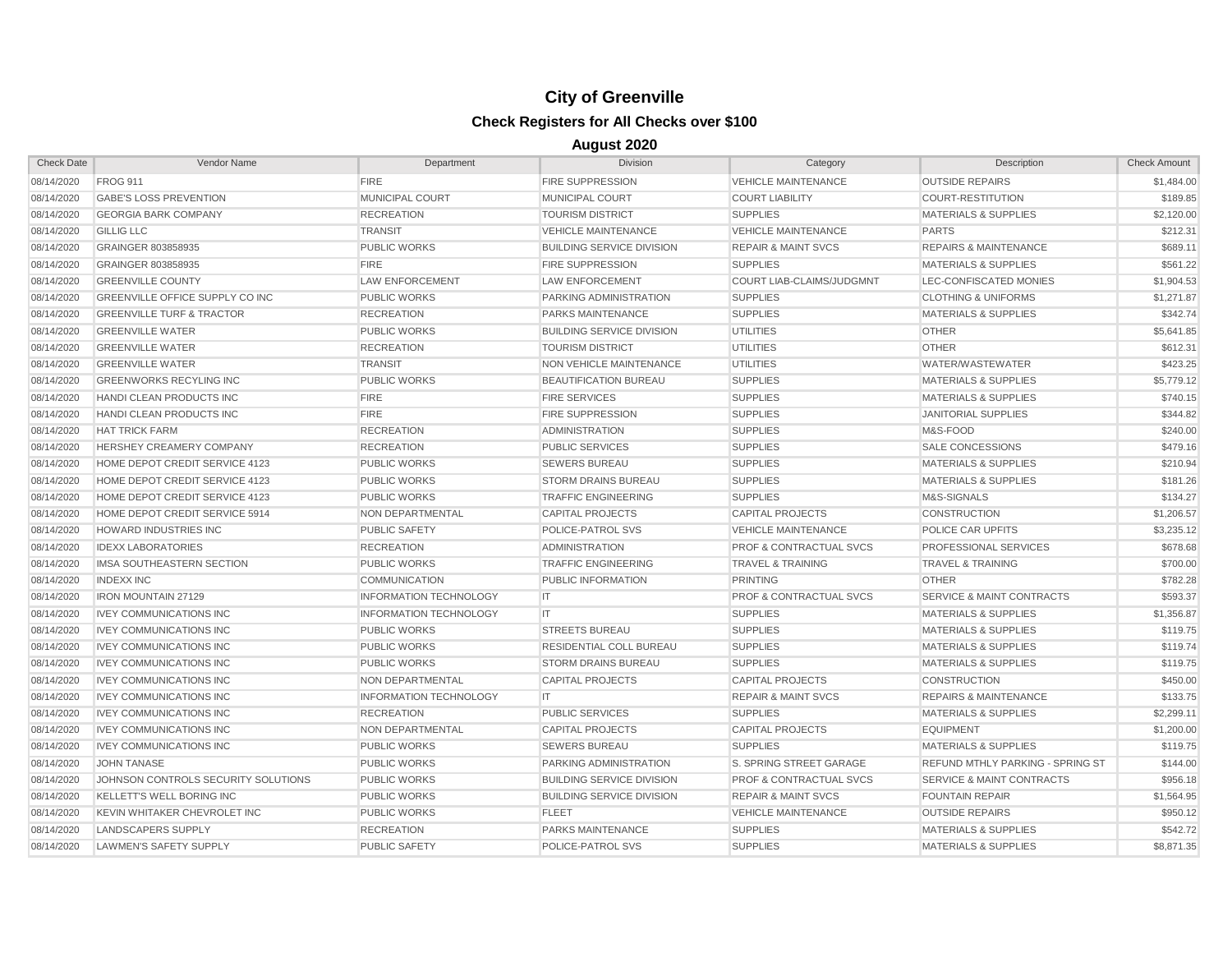| <b>Check Date</b> | Vendor Name                               | Department                           | <b>Division</b>                  | Category                           | Description                      | <b>Check Amount</b> |
|-------------------|-------------------------------------------|--------------------------------------|----------------------------------|------------------------------------|----------------------------------|---------------------|
| 08/14/2020        | LEXISNEXIS 1239194                        | <b>PUBLIC SAFETY</b>                 | POLICE-PATROL SVS                | <b>PROF &amp; CONTRACTUAL SVCS</b> | PROFESSIONAL SERVICES            | \$318.00            |
| 08/14/2020        | <b>LOGAN A. SMITH</b>                     | <b>MUNICIPAL COURT</b>               | <b>MUNICIPAL COURT</b>           | <b>COURT LIABILITY</b>             | <b>COURT-RESTITUTION</b>         | \$100.00            |
| 08/14/2020        | LOWES                                     | <b>PUBLIC WORKS</b>                  | <b>CBD TIF CREW</b>              | <b>SUPPLIES</b>                    | <b>MATERIALS &amp; SUPPLIES</b>  | \$271.40            |
| 08/14/2020        | LOWES                                     | <b>PUBLIC WORKS</b>                  | <b>MAINTENANCE</b>               | <b>SUPPLIES</b>                    | <b>MATERIALS &amp; SUPPLIES</b>  | \$603.67            |
| 08/14/2020        | LUMINATOR TECHNOLOGY GROUP                | <b>TRANSIT</b>                       | <b>VEHICLE MAINTENANCE</b>       | <b>VEHICLE MAINTENANCE</b>         | <b>PARTS</b>                     | \$2,095.14          |
| 08/14/2020        | MACK PEST SOLUTIONS INC                   | <b>PUBLIC WORKS</b>                  | <b>BUILDING SERVICE DIVISION</b> | <b>REPAIR &amp; MAINT SVCS</b>     | <b>REPAIRS &amp; MAINTENANCE</b> | \$150.00            |
| 08/14/2020        | <b>MALIK DEASHAN KINSEY</b>               | <b>LAW ENFORCEMENT</b>               | <b>LAW ENFORCEMENT</b>           | <b>COURT LIAB-CLAIMS/JUDGMNT</b>   | LEC-CONFISCATED MONIES           | \$2,070.00          |
| 08/14/2020        | <b>MARATHON STAFFING INC</b>              | <b>PUBLIC SAFETY</b>                 | POLICE-DISPATCH BUREAU           | <b>PROF &amp; CONTRACTUAL SVCS</b> | <b>TEMP PERSONNEL SVCS</b>       | \$3,180.09          |
| 08/14/2020        | <b>MARATHON STAFFING INC</b>              | <b>EVENTS &amp; CULTURAL AFFAIRS</b> | <b>EVENTS MANAGEMENT</b>         | <b>PROF &amp; CONTRACTUAL SVCS</b> | <b>TEMP PERSONNEL SVCS</b>       | \$630.81            |
| 08/14/2020        | <b>MARATHON STAFFING INC</b>              | <b>PUBLIC WORKS</b>                  | RESIDENTIAL COLL BUREAU          | <b>PROF &amp; CONTRACTUAL SVCS</b> | TEMP PERSONNEL SVCS              | \$773.60            |
| 08/14/2020        | MAX-R                                     | NON DEPARTMENTAL                     | <b>CAPITAL PROJECTS</b>          | <b>CAPITAL PROJECTS</b>            | <b>CONSTRUCTION</b>              | \$1,365.51          |
| 08/14/2020        | MCGRIFF INSURANCE SERVICES                | <b>FIRE</b>                          | <b>FIRE</b>                      | <b>PROF &amp; CONTRACTUAL SVCS</b> | PROFESSIONAL SERVICES            | \$150.00            |
| 08/14/2020        | MIKE WILLIMON TOWING & RECOVERY INC       | <b>NON DEPARTMENTAL</b>              | <b>CAPITAL PROJECTS</b>          | <b>CAPITAL PROJECTS</b>            | <b>PROJECT EXPENSE</b>           | \$1,000.00          |
| 08/14/2020        | MIKE'S BODY SHOP & TOWING INC             | <b>FIRE</b>                          | <b>FIRE SUPPRESSION</b>          | <b>VEHICLE MAINTENANCE</b>         | <b>OUTSIDE REPAIRS</b>           | \$1,350.00          |
| 08/14/2020        | MIKE'S BODY SHOP & TOWING INC             | <b>PUBLIC WORKS</b>                  | <b>FLEET</b>                     | <b>VEHICLE MAINTENANCE</b>         | <b>OUTSIDE REPAIRS</b>           | \$325.00            |
| 08/14/2020        | <b>MILLBROOK CRICKET FARM</b>             | <b>RECREATION</b>                    | <b>ADMINISTRATION</b>            | <b>SUPPLIES</b>                    | M&S-FOOD                         | \$125.45            |
| 08/14/2020        | <b>MINUTEMAN PRESS</b>                    | <b>PUBLIC WORKS</b>                  | STORMWATER MANAGEMENT            | <b>PRINTING</b>                    | PRINTING & BINDING               | \$106.37            |
| 08/14/2020        | <b>MINUTEMAN PRESS</b>                    | <b>PUBLIC WORKS</b>                  | <b>RECYCLING</b>                 | <b>PRINTING</b>                    | PRINTING & BINDING               | \$1,045.21          |
| 08/14/2020        | MTNRD AUTO RENTAL LLC                     | NON DEPARTMENTAL                     | <b>CAPITAL PROJECTS</b>          | <b>CAPITAL PROJECTS</b>            | <b>PROJECT EXPENSE</b>           | \$1,000.00          |
| 08/14/2020        | NAPA AUTO PARTS                           | <b>FIRE</b>                          | <b>FIRE SUPPRESSION</b>          | <b>VEHICLE MAINTENANCE</b>         | <b>PARTS</b>                     | \$3,287.72          |
| 08/14/2020        | NELSON & GALBREATH                        | <b>PUBLIC WORKS</b>                  | PARKING ADMINISTRATION           | <b>PARKING DEPOSITS</b>            | REFUND PKG DEP-BROAD STREET      | \$864.00            |
| 08/14/2020        | NORRIS SUPPLY CO                          | <b>PUBLIC WORKS</b>                  | <b>STORM DRAINS BUREAU</b>       | <b>SUPPLIES</b>                    | <b>MATERIALS &amp; SUPPLIES</b>  | \$716.56            |
| 08/14/2020        | NORTHERN TOOL & EQUIPMENT                 | <b>RECREATION</b>                    | <b>PARKS MAINTENANCE</b>         | <b>REPAIR &amp; MAINT SVCS</b>     | <b>SMALL ENGINE</b>              | \$300.83            |
| 08/14/2020        | OCONEE PUBLISHING INC                     | <b>RECREATION</b>                    | <b>PUBLIC SERVICES</b>           | <b>SUPPLIES</b>                    | <b>SUPPLIES PROMOTIONS</b>       | \$120.00            |
| 08/14/2020        | <b>OFF-SITE DATA STORAGE SERVICES INC</b> | <b>OFFICE OF MGMT &amp; BUDGET</b>   | <b>PURCHASING</b>                | <b>PROF &amp; CONTRACTUAL SVCS</b> | PROFESSIONAL SERVICES            | \$120.00            |
| 08/14/2020        | OSBORN CONTRACT SERVICES INC              | <b>PUBLIC WORKS</b>                  | <b>CBD TIF CREW</b>              | <b>PROF &amp; CONTRACTUAL SVCS</b> | <b>SPECIAL PROJECTS</b>          | \$2,400.00          |
| 08/14/2020        | <b>PALMETTO UTILITY PROTECTION INC</b>    | <b>PUBLIC WORKS</b>                  | <b>SEWERS BUREAU</b>             | <b>PROF &amp; CONTRACTUAL SVCS</b> | <b>PROFESSIONAL SERVICES</b>     | \$3,245.34          |
| 08/14/2020        | PANAGAKOS ASPHALT INC                     | <b>PUBLIC WORKS</b>                  | <b>SEWERS BUREAU</b>             | <b>SUPPLIES</b>                    | <b>MATERIALS &amp; SUPPLIES</b>  | \$161.12            |
| 08/14/2020        | PANAGAKOS ASPHALT INC                     | <b>PUBLIC WORKS</b>                  | <b>STREETS BUREAU</b>            | <b>SUPPLIES</b>                    | <b>MATERIALS &amp; SUPPLIES</b>  | \$322.24            |
| 08/14/2020        | PANAGAKOS ASPHALT INC                     | <b>PUBLIC WORKS</b>                  | <b>STORM DRAINS BUREAU</b>       | <b>SUPPLIES</b>                    | <b>MATERIALS &amp; SUPPLIES</b>  | \$161.12            |
| 08/14/2020        | PARKER SEWER & FIRE SUBDISTRICT           | OFFICE OF MGMT & BUDGET              | NON-DEPARTMENTAL                 | ACCOUNTS PAYABLE(MANUAL)           | INTER-GOVNERMENTAL AGREEMENTS    | \$13,238.00         |
| 08/14/2020        | PARRISH TIRE CO                           | <b>TRANSIT</b>                       | <b>FIXED ROUTE</b>               | <b>VEHICLE MAINTENANCE</b>         | <b>TIRES AND TUBES</b>           | \$525.00            |
| 08/14/2020        | PEPSI-COLA BOTTLING CO                    | <b>RECREATION</b>                    | <b>PUBLIC SERVICES</b>           | <b>SUPPLIES</b>                    | <b>SALE CONCESSIONS</b>          | \$673.86            |
| 08/14/2020        | PETERBILT STORE OF GREENVILLE, THE        | <b>TRANSIT</b>                       | <b>TROLLEY</b>                   | <b>VEHICLE MAINTENANCE</b>         | <b>PARTS</b>                     | \$861.22            |
| 08/14/2020        | PETERBILT STORE OF GREENVILLE. THE        | <b>TRANSIT</b>                       | <b>VEHICLE MAINTENANCE</b>       | <b>VEHICLE MAINTENANCE</b>         | <b>PARTS</b>                     | \$107.22            |
| 08/14/2020        | <b>PNC BANK</b>                           | MUNICIPAL COURT                      | <b>MUNICIPAL COURT</b>           | <b>COURT LIABILITY</b>             | <b>COURT-RESTITUTION</b>         | \$100.00            |
| 08/14/2020        | <b>PRESORT PLUS INC</b>                   | OFFICE OF MGMT & BUDGET              | <b>PURCHASING</b>                | <b>COMMUNICATIONS</b>              | <b>POSTAGE</b>                   | \$926.36            |
| 08/14/2020        | <b>PRISMA HEALTH</b>                      | <b>RECREATION</b>                    | <b>ADMINISTRATION</b>            | <b>PROF &amp; CONTRACTUAL SVCS</b> | PROFESSIONAL SERVICES            | \$431.40            |
| 08/14/2020        | PRISMA HEALTH SIMULATION CENTER           | <b>RECREATION</b>                    | <b>ADMINISTRATION</b>            | <b>TRAVEL &amp; TRAINING</b>       | <b>TRAVEL &amp; TRAINING</b>     | \$100.00            |
| 08/14/2020        | PROFORMA RHINO GRAPHICS                   | <b>RECREATION</b>                    | PARKS AND RECREATION             | <b>SUPPLIES</b>                    | <b>MATERIALS &amp; SUPPLIES</b>  | \$205.11            |
| 08/14/2020        | <b>PROFORMA RHINO GRAPHICS</b>            | <b>CITY MANAGER</b>                  | <b>CITY MANAGER</b>              | <b>SUNDRY</b>                      | <b>MISCELLANEOUS</b>             | \$628.58            |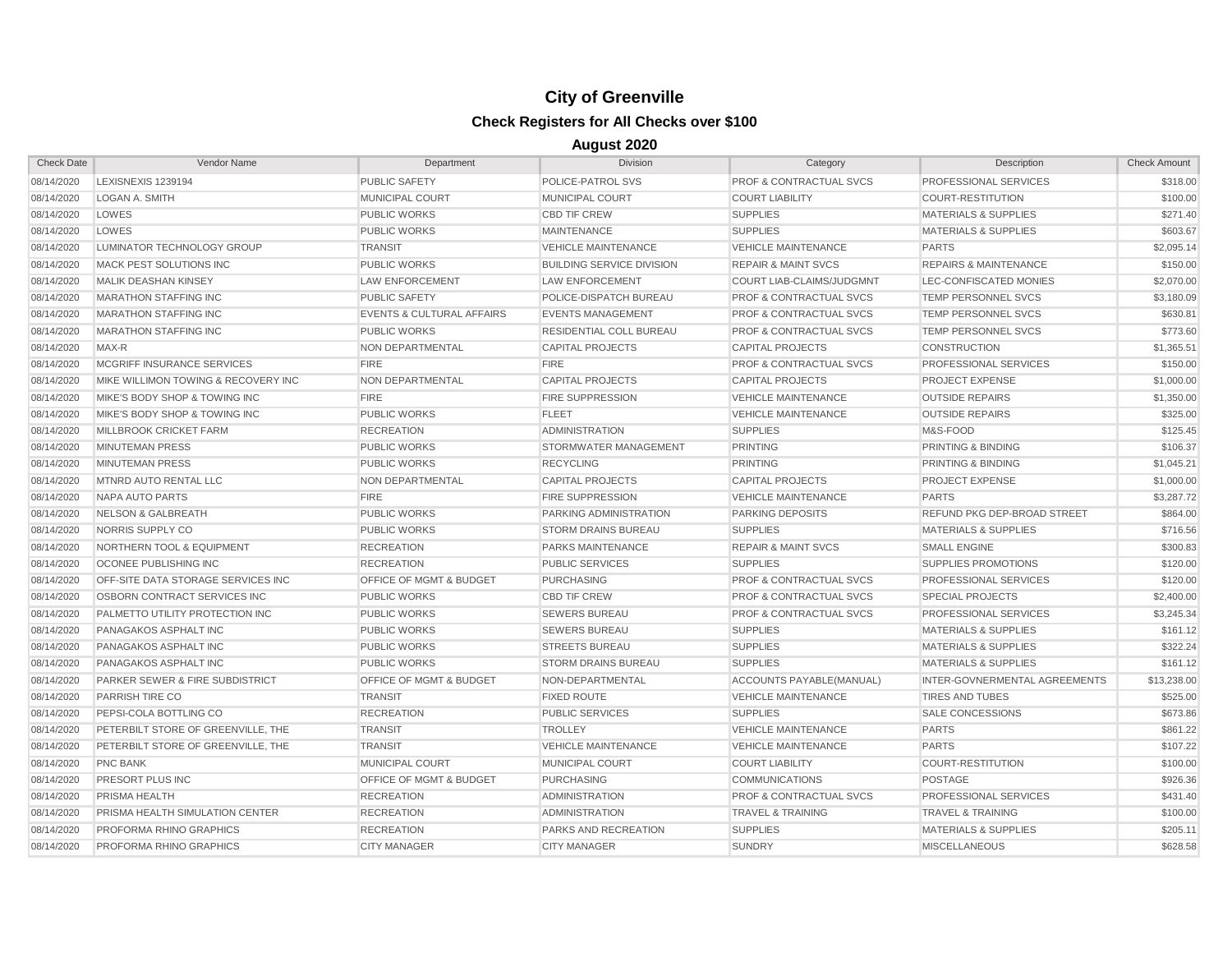| <b>Check Date</b> | Vendor Name                                 | Department              | <b>Division</b>                  | Category                           | Description                          | <b>Check Amount</b> |
|-------------------|---------------------------------------------|-------------------------|----------------------------------|------------------------------------|--------------------------------------|---------------------|
| 08/14/2020        | <b>PROSOURCE LLC</b>                        | <b>RECREATION</b>       | <b>ADMINISTRATION</b>            | <b>REPAIR &amp; MAINT SVCS</b>     | <b>REPAIRS &amp; MAINTENANCE</b>     | \$109.41            |
| 08/14/2020        | <b>PROSOURCE LLC</b>                        | <b>PUBLIC WORKS</b>     | <b>BUILDING SERVICE DIVISION</b> | <b>SUPPLIES</b>                    | <b>MATERIALS &amp; SUPPLIES</b>      | \$949.33            |
| 08/14/2020        | <b>PROVIDENT LIFE &amp; ACCIDENT INS CO</b> | <b>HUMAN RESOURCES</b>  | <b>HEALTH CARE</b>               | <b>OTHER INSURANCE</b>             | <b>LIFE INSURANCE</b>                | \$1,146.86          |
| 08/14/2020        | RAYCO FIRE PROTECTION                       | <b>PUBLIC WORKS</b>     | RIVERPLACE GARAGE                | <b>REPAIR &amp; MAINT SVCS</b>     | <b>REPAIRS &amp; MAINTENANCE</b>     | \$900.00            |
| 08/14/2020        | <b>READ'S UNIFORMS INC</b>                  | <b>FIRE</b>             | <b>FIRE SUPPRESSION</b>          | <b>SUPPLIES</b>                    | <b>CLOTHING &amp; UNIFORMS</b>       | \$853.48            |
| 08/14/2020        | <b>REYS</b>                                 | MUNICIPAL COURT         | <b>MUNICIPAL COURT</b>           | <b>COURT LIABILITY</b>             | <b>COURT-RESTITUTION</b>             | \$200.00            |
| 08/14/2020        | RICHARD A BARONE                            | <b>MUNICIPAL COURT</b>  | <b>MUNICIPAL COURT</b>           | <b>COURT LIABILITY</b>             | <b>COURT-RESTITUTION</b>             | \$200.00            |
| 08/14/2020        | RIVER STREET DEVELOPMENT INC                | <b>PUBLIC WORKS</b>     | <b>PUBLIC WORKS</b>              | <b>PROF &amp; CONTRACTUAL SVCS</b> | <b>SERVICE &amp; MAINT CONTRACTS</b> | \$140.00            |
| 08/14/2020        | <b>ROK BROTHERS INC</b>                     | <b>PUBLIC WORKS</b>     | <b>FIXED ROUTE</b>               | <b>COMMUNICATIONS</b>              | CABLE TELEVISION/INTERNET            | \$215.01            |
| 08/14/2020        | <b>ROK BROTHERS INC</b>                     | <b>TRANSIT</b>          | <b>VEHICLE MAINTENANCE</b>       | <b>VEHICLE MAINTENANCE</b>         | <b>PARTS</b>                         | \$698.84            |
| 08/14/2020        | <b>SAFE INDUSTRIES</b>                      | <b>FIRE</b>             | <b>FIRE SERVICES</b>             | <b>SUPPLIES</b>                    | <b>CLOTHING &amp; UNIFORMS</b>       | \$2,292.48          |
| 08/14/2020        | <b>SAFE INDUSTRIES</b>                      | <b>FIRE</b>             | <b>FIRE SUPPRESSION</b>          | <b>SUPPLIES</b>                    | <b>CLOTHING &amp; UNIFORMS</b>       | \$6,640.51          |
| 08/14/2020        | <b>SAFE INDUSTRIES</b>                      | <b>FIRE</b>             | <b>FIRE PREVENTION</b>           | <b>SUPPLIES</b>                    | <b>CLOTHING &amp; UNIFORMS</b>       | \$991.89            |
| 08/14/2020        | <b>SAFE INDUSTRIES</b>                      | <b>FIRE</b>             | <b>FIRE SUPPRESSION</b>          | <b>SUPPLIES</b>                    | <b>MATERIALS &amp; SUPPLIES</b>      | \$1,183.16          |
| 08/14/2020        | SAFETY PRODUCTS INC                         | <b>PUBLIC WORKS</b>     | <b>TREE MAINTENANCE BUREAU</b>   | <b>SUPPLIES</b>                    | <b>MATERIALS &amp; SUPPLIES</b>      | \$343.97            |
| 08/14/2020        | SAFETY PRODUCTS INC                         | <b>PUBLIC WORKS</b>     | <b>BUILDING SERVICE DIVISION</b> | <b>SUPPLIES</b>                    | <b>MATERIALS &amp; SUPPLIES</b>      | \$412.76            |
| 08/14/2020        | SAFETY PRODUCTS INC                         | <b>PUBLIC WORKS</b>     | RIGHTS-OF-WAY                    | <b>SUPPLIES</b>                    | <b>MATERIALS &amp; SUPPLIES</b>      | \$402.30            |
| 08/14/2020        | SAFETY PRODUCTS INC                         | <b>PUBLIC WORKS</b>     | BEAUTIFICATION BUREAU            | <b>SUPPLIES</b>                    | <b>MATERIALS &amp; SUPPLIES</b>      | \$659.88            |
| 08/14/2020        | <b>SAFETY PRODUCTS INC</b>                  | <b>PUBLIC WORKS</b>     | <b>ENFORCEMENT</b>               | <b>SUPPLIES</b>                    | <b>CLOTHING &amp; UNIFORMS</b>       | \$275.20            |
| 08/14/2020        | <b>SAF-GARD SAFETY SHOE COMPANY</b>         | <b>FIRE</b>             | <b>FIRE SUPPRESSION</b>          | <b>SUPPLIES</b>                    | <b>CLOTHING &amp; UNIFORMS</b>       | \$230.00            |
| 08/14/2020        | SALUDA CONSTRUCTION LLC                     | NON DEPARTMENTAL        | <b>CAPITAL PROJECTS</b>          | <b>CAPITAL PROJECTS</b>            | <b>CONSTRUCTION</b>                  | \$118,028.40        |
| 08/14/2020        | <b>SAM'S CLUB</b>                           | <b>RECREATION</b>       | <b>ADMINISTRATION</b>            | <b>SUPPLIES</b>                    | M&S-FOOD                             | \$167.71            |
| 08/14/2020        | <b>SAM'S CLUB</b>                           | <b>FIRE</b>             | <b>FIRE SUPPRESSION</b>          | <b>SUPPLIES</b>                    | <b>MATERIALS &amp; SUPPLIES</b>      | \$2,601.82          |
| 08/14/2020        | <b>SAM'S CLUB</b>                           | <b>RECREATION</b>       | <b>PUBLIC SERVICES</b>           | <b>SUPPLIES</b>                    | SALE CONCESSIONS                     | \$316.52            |
| 08/14/2020        | <b>SAM'S CLUB</b>                           | <b>RECREATION</b>       | <b>ADMINISTRATION</b>            | <b>SUPPLIES</b>                    | M&S-CURATORIAL                       | \$123.09            |
| 08/14/2020        | <b>SEEGARS FENCE COMPANY INC OF SPARTA</b>  | <b>NON DEPARTMENTAL</b> | <b>CAPITAL PROJECTS</b>          | <b>CAPITAL PROJECTS</b>            | <b>CONSTRUCTION</b>                  | \$2,007.00          |
| 08/14/2020        | SHERMAN'S RESIDENTIAL CARE                  | NON DEPARTMENTAL        | <b>CAPITAL PROJECTS</b>          | <b>CAPITAL PROJECTS</b>            | PROJECT EXPENSE                      | \$1,000.00          |
| 08/14/2020        | <b>SHERWIN WILLIAMS</b>                     | <b>PUBLIC WORKS</b>     | <b>CBD TIF CREW</b>              | <b>SUPPLIES</b>                    | <b>MATERIALS &amp; SUPPLIES</b>      | \$330.99            |
| 08/14/2020        | SHOWPLACE AUTOMOTIVE                        | <b>NON DEPARTMENTAL</b> | <b>CAPITAL PROJECTS</b>          | <b>CAPITAL PROJECTS</b>            | <b>PROJECT EXPENSE</b>               | \$1,000.00          |
| 08/14/2020        | SIGNATURE HAIR STUDIO                       | <b>NON DEPARTMENTAL</b> | <b>CAPITAL PROJECTS</b>          | <b>CAPITAL PROJECTS</b>            | <b>PROJECT EXPENSE</b>               | \$1,000.00          |
| 08/14/2020        | SIMPLIFILE LLC                              | <b>CITY ATTORNEY</b>    | <b>CITY ATTORNEY</b>             | <b>SUNDRY</b>                      | <b>COURT COSTS</b>                   | \$245.00            |
| 08/14/2020        | <b>SITE DESIGN INC</b>                      | C.D. DIVISION           | <b>CDBG PROJECTS</b>             | <b>CD PROJECTS</b>                 | <b>LAND ACQUISITION</b>              | \$850.00            |
| 08/14/2020        | SITE DESIGN INC                             | <b>NON DEPARTMENTAL</b> | <b>CAPITAL PROJECTS</b>          | <b>CAPITAL PROJECTS</b>            | PLANNING/DESIGN                      | \$550.00            |
| 08/14/2020        | SNIDER FLEET SOLUTIONS                      | <b>PUBLIC WORKS</b>     | <b>FLEET</b>                     | <b>VEHICLE MAINTENANCE</b>         | <b>OUTSIDE REPAIRS</b>               | \$3,466.80          |
| 08/14/2020        | SOUND-EKLIN                                 | <b>RECREATION</b>       | <b>ADMINISTRATION</b>            | <b>PROF &amp; CONTRACTUAL SVCS</b> | <b>SERVICE &amp; MAINT CONTRACTS</b> | \$236.30            |
| 08/14/2020        | SOUTHEASTERN PAPER GROUP                    | <b>RECREATION</b>       | <b>TOURISM DISTRICT</b>          | <b>SUPPLIES</b>                    | <b>JANITORIAL SUPPLIES</b>           | \$709.17            |
| 08/14/2020        | <b>SPECTRUM REACH</b>                       | <b>RECREATION</b>       | <b>PUBLIC SERVICES</b>           | <b>SUPPLIES</b>                    | <b>SUPPLIES PROMOTIONS</b>           | \$270.00            |
| 08/14/2020        | <b>TJ MAXX</b>                              | <b>MUNICIPAL COURT</b>  | <b>MUNICIPAL COURT</b>           | <b>COURT LIABILITY</b>             | <b>COURT-RESTITUTION</b>             | \$100.00            |
| 08/14/2020        | <b>TALENT MANAGEMENT SOLUTIONS</b>          | <b>PUBLIC WORKS</b>     | <b>BEAUTIFICATION BUREAU</b>     | <b>PROF &amp; CONTRACTUAL SVCS</b> | TEMP PERSONNEL SVCS                  | \$1,430.64          |
| 08/14/2020        | <b>TALENT MANAGEMENT SOLUTIONS</b>          | <b>TRANSIT</b>          | <b>FIXED ROUTE</b>               | <b>PROF &amp; CONTRACTUAL SVCS</b> | TEMP PERSONNEL SVCS                  | \$3,645.46          |
| 08/14/2020        | <b>TALENT MANAGEMENT SOLUTIONS</b>          | <b>RECREATION</b>       | <b>PARKS MAINTENANCE</b>         | <b>PROF &amp; CONTRACTUAL SVCS</b> | TEMP PERSONNEL SVCS                  | \$4,132.96          |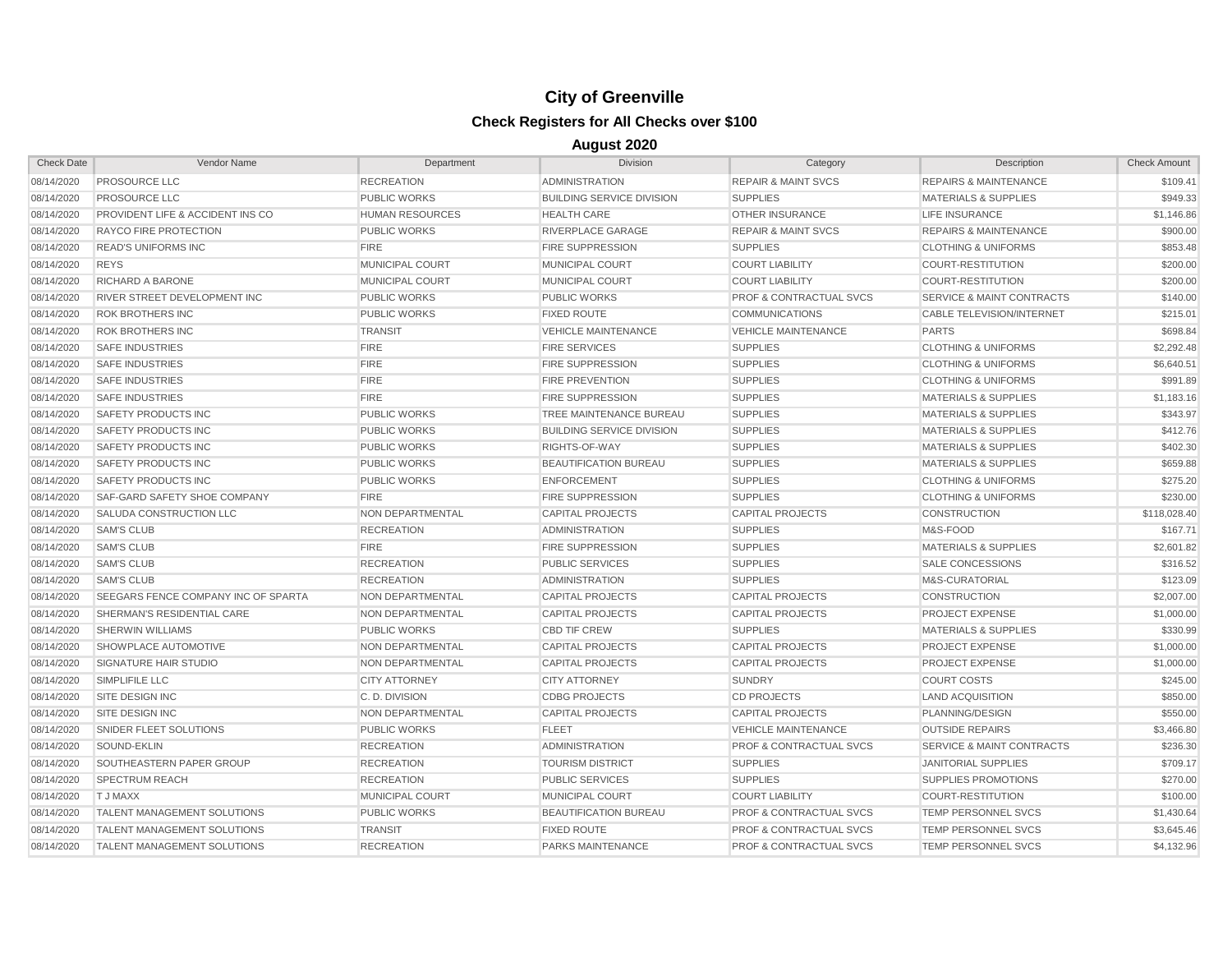| <b>Check Date</b> | Vendor Name                        | Department                           | <b>Division</b>               | Category                           | Description                          | <b>Check Amount</b> |
|-------------------|------------------------------------|--------------------------------------|-------------------------------|------------------------------------|--------------------------------------|---------------------|
| 08/14/2020        | <b>TALENT MANAGEMENT SOLUTIONS</b> | <b>PUBLIC WORKS</b>                  | <b>STREETS BUREAU</b>         | <b>PROF &amp; CONTRACTUAL SVCS</b> | TEMP PERSONNEL SVCS                  | \$3,725.28          |
| 08/14/2020        | <b>TALENT MANAGEMENT SOLUTIONS</b> | <b>COMMUNICATION</b>                 | PUBLIC INFORMATION            | <b>SALARIES</b>                    | REGULAR, PART-TIME                   | \$277.20            |
| 08/14/2020        | <b>TALENT MANAGEMENT SOLUTIONS</b> | <b>PUBLIC WORKS</b>                  | STORMWATER MANAGEMENT         | <b>PROF &amp; CONTRACTUAL SVCS</b> | TEMP PERSONNEL SVCS                  | \$397.40            |
| 08/14/2020        | <b>TALENT MANAGEMENT SOLUTIONS</b> | <b>MAYOR</b>                         | <b>MAYOR</b>                  | <b>PROF &amp; CONTRACTUAL SVCS</b> | <b>TEMP PERSONNEL SVCS</b>           | \$633.60            |
| 08/14/2020        | <b>TALENT MANAGEMENT SOLUTIONS</b> | <b>HUMAN RESOURCES</b>               | OCCUPATIONAL HEALTH           | PROF & CONTRACTUAL SVCS            | TEMP PERSONNEL SVCS                  | \$987.20            |
| 08/14/2020        | <b>TD CARD SERVICES</b>            | <b>RECREATION</b>                    | <b>ADMINISTRATION</b>         | <b>SUPPLIES</b>                    | <b>MATERIALS &amp; SUPPLIES</b>      | \$457.58            |
| 08/14/2020        | <b>TD CARD SERVICES</b>            | <b>FIRE</b>                          | <b>FIRE SERVICES</b>          | <b>TRAVEL &amp; TRAINING</b>       | <b>TRAVEL &amp; TRAINING</b>         | \$150.00            |
| 08/14/2020        | <b>TD CARD SERVICES</b>            | <b>RECREATION</b>                    | PARKS AND RECREATION          | <b>SUPPLIES</b>                    | <b>MATERIALS &amp; SUPPLIES</b>      | \$481.17            |
| 08/14/2020        | <b>TD CARD SERVICES</b>            | <b>OFFICE OF MGMT &amp; BUDGET</b>   | <b>ADMINISTRATION</b>         | <b>SUNDRY</b>                      | DUES, SUBSCRIPTN, PUBLICATN          | \$155.00            |
| 08/14/2020        | <b>TD CARD SERVICES</b>            | <b>EVENTS &amp; CULTURAL AFFAIRS</b> | <b>EVENTS MANAGEMENT</b>      | <b>SUPPLIES</b>                    | <b>MATERIALS &amp; SUPPLIES</b>      | \$121.75            |
| 08/14/2020        | <b>TD CARD SERVICES</b>            | <b>COUNCIL</b>                       | <b>CITY COUNCIL</b>           | <b>SUNDRY</b>                      | DUES.SUBSCRIPTN.PUBLICATN            | \$167.72            |
| 08/14/2020        | <b>TD CARD SERVICES</b>            | <b>NON DEPARTMENTAL</b>              | <b>CAPITAL PROJECTS</b>       | <b>CAPITAL PROJECTS</b>            | <b>EQUIPMENT</b>                     | \$249.00            |
| 08/14/2020        | <b>TD CARD SERVICES</b>            | <b>RECREATION</b>                    | <b>ADMINISTRATION</b>         | <b>SUPPLIES</b>                    | M&S-EXHIBITS                         | \$240.56            |
| 08/14/2020        | <b>TD CARD SERVICES</b>            | <b>RECREATION</b>                    | <b>EDUCATION</b>              | <b>SUNDRY</b>                      | <b>RESTRD DONATION EXPENSE</b>       | \$134.97            |
| 08/14/2020        | <b>TD CARD SERVICES</b>            | <b>RECREATION</b>                    | <b>PUBLIC SERVICES</b>        | <b>SUPPLIES</b>                    | <b>MATERIALS &amp; SUPPLIES</b>      | \$225.45            |
| 08/14/2020        | <b>TD CARD SERVICES</b>            | <b>TRANSIT</b>                       | <b>VEHICLE MAINTENANCE</b>    | <b>SUPPLIES</b>                    | <b>MATERIALS &amp; SUPPLIES</b>      | \$801.87            |
| 08/14/2020        | <b>TD CARD SERVICES</b>            | OFFICE OF MGMT & BUDGET              | <b>INFORMATION TECHNOLOGY</b> | <b>SUPPLIES</b>                    | <b>MATERIALS &amp; SUPPLIES</b>      | \$3,080.13          |
| 08/14/2020        | <b>TD CARD SERVICES</b>            | <b>TRANSIT</b>                       | <b>FIXED ROUTE</b>            | <b>SUPPLIES</b>                    | <b>MATERIALS &amp; SUPPLIES</b>      | \$135.00            |
| 08/14/2020        | <b>TD CARD SERVICES</b>            | <b>RECREATION</b>                    | <b>ADMINISTRATION</b>         | <b>SUPPLIES</b>                    | M&S-GROUNDS                          | \$337.28            |
| 08/14/2020        | <b>TD CARD SERVICES</b>            | <b>TRANSIT</b>                       | <b>ADMINISTRATION</b>         | <b>SUPPLIES</b>                    | <b>MATERIALS &amp; SUPPLIES</b>      | \$133.99            |
| 08/14/2020        | <b>TD CARD SERVICES</b>            | <b>FIRE</b>                          | <b>FIRE PREVENTION</b>        | <b>SUNDRY</b>                      | DUES.SUBSCRIPTN.PUBLICATN            | \$283.99            |
| 08/14/2020        | <b>TD CARD SERVICES</b>            | <b>RECREATION</b>                    | <b>PUBLIC SERVICES</b>        | <b>SUPPLIES</b>                    | <b>OFFICE SUPPLIES&amp;MATERIALS</b> | \$374.07            |
| 08/14/2020        | <b>TD CARD SERVICES</b>            | <b>FIRE</b>                          | <b>FIRE SERVICES</b>          | <b>SUNDRY</b>                      | <b>MISCELLANEOUS</b>                 | \$291.76            |
| 08/14/2020        | <b>TD CARD SERVICES</b>            | <b>OFFICE OF MGMT &amp; BUDGET</b>   | <b>ADMINISTRATION</b>         | <b>TRAVEL &amp; TRAINING</b>       | <b>TRAVEL &amp; TRAINING</b>         | \$285.00            |
| 08/14/2020        | <b>TD CARD SERVICES</b>            | <b>FIRE</b>                          | <b>FIRE SUPPRESSION</b>       | <b>VEHICLE MAINTENANCE</b>         | <b>PARTS</b>                         | \$601.74            |
| 08/14/2020        | TD CARD SERVICES                   | OFFICE OF MGMT & BUDGET              | <b>INFORMATION TECHNOLOGY</b> | <b>COMMUNICATIONS</b>              | TELECOMMUNICATIONS/WIRELE            | \$1,705.41          |
| 08/14/2020        | <b>TD CARD SERVICES</b>            | <b>FIRE</b>                          | <b>FIRE PREVENTION</b>        | <b>SUPPLIES</b>                    | <b>MATERIALS &amp; SUPPLIES</b>      | \$232.76            |
| 08/14/2020        | <b>TD CARD SERVICES</b>            | <b>TRANSIT</b>                       | <b>VEHICLE MAINTENANCE</b>    | <b>VEHICLE MAINTENANCE</b>         | <b>PARTS</b>                         | \$550.74            |
| 08/14/2020        | <b>TD CARD SERVICES</b>            | <b>HUMAN RESOURCES</b>               | OCCUPATIONAL HEALTH           | <b>SUPPLIES</b>                    | <b>MATERIALS &amp; SUPPLIES</b>      | \$308.36            |
| 08/14/2020        | <b>TD CARD SERVICES</b>            | <b>FIRE</b>                          | <b>FIRE SUPPRESSION</b>       | <b>VEHICLE MAINTENANCE</b>         | <b>OUTSIDE REPAIRS</b>               | \$264.99            |
| 08/14/2020        | <b>TD CARD SERVICES</b>            | <b>FIRE</b>                          | <b>FIRE SUPPRESSION</b>       | <b>SUPPLIES</b>                    | <b>MATERIALS &amp; SUPPLIES</b>      | \$2,313.66          |
| 08/14/2020        | <b>TD CARD SERVICES</b>            | <b>NON DEPARTMENTAL</b>              | <b>CAPITAL PROJECTS</b>       | <b>CAPITAL PROJECTS</b>            | <b>CONSTRUCTION</b>                  | \$3,299.24          |
| 08/14/2020        | <b>TD CARD SERVICES</b>            | <b>RECREATION</b>                    | <b>ADMINISTRATION</b>         | <b>SUNDRY</b>                      | <b>RESTRD DONATION EXPENSE</b>       | \$200.62            |
| 08/14/2020        | <b>TD CARD SERVICES</b>            | TRANSIT                              | NON VEHICLE MAINTENANCE       | <b>SUPPLIES</b>                    | <b>MATERIALS &amp; SUPPLIES</b>      | \$276.69            |
| 08/14/2020        | <b>TD CARD SERVICES</b>            | <b>CITY MANAGER</b>                  | <b>CITY CLERK</b>             | <b>SUNDRY</b>                      | DUES, SUBSCRIPTN, PUBLICATN          | \$235.00            |
| 08/14/2020        | <b>TD CARD SERVICES</b>            | <b>RECREATION</b>                    | <b>ADMINISTRATION</b>         | <b>SUPPLIES</b>                    | M&S-ANIMALS                          | \$1,408.57          |
| 08/14/2020        | <b>TD CARD SERVICES</b>            | OFFICE OF MGMT & BUDGET              | <b>INFORMATION TECHNOLOGY</b> | <b>PROF &amp; CONTRACTUAL SVCS</b> | <b>SERVICE &amp; MAINT CONTRACTS</b> | \$300.00            |
| 08/14/2020        | <b>TD CARD SERVICES</b>            | <b>FIRE</b>                          | <b>FIRE SERVICES</b>          | <b>SUNDRY</b>                      | DUES, SUBSCRIPTN, PUBLICATN          | \$593.71            |
| 08/14/2020        | <b>TD CARD SERVICES</b>            | <b>RECREATION</b>                    | <b>ADMINISTRATION</b>         | <b>REPAIR &amp; MAINT SVCS</b>     | <b>REPAIRS &amp; MAINTENANCE</b>     | \$377.23            |
| 08/14/2020        | <b>TEC UTILITIES SUPPLY INC</b>    | <b>PUBLIC WORKS</b>                  | <b>SEWERS BUREAU</b>          | <b>SUPPLIES</b>                    | <b>MATERIALS &amp; SUPPLIES</b>      | \$111.30            |
| 08/14/2020        | <b>TRUCKPRO LLC</b>                | <b>FIRE</b>                          | <b>FIRE SUPPRESSION</b>       | <b>VEHICLE MAINTENANCE</b>         | <b>PARTS</b>                         | \$465.90            |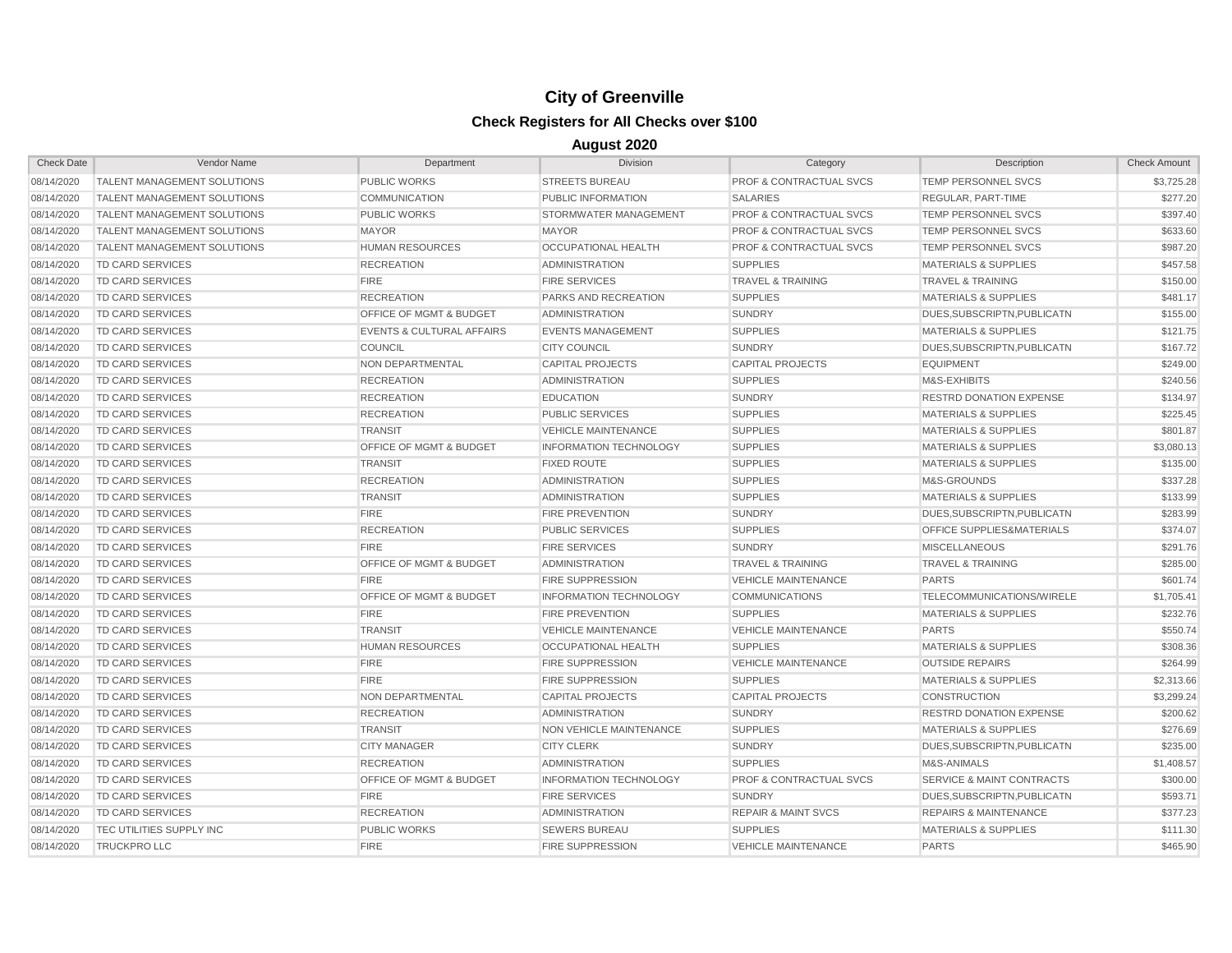| <b>Check Date</b> | Vendor Name                     | Department                           | <b>Division</b>                      | Category                           | Description                      | <b>Check Amount</b> |
|-------------------|---------------------------------|--------------------------------------|--------------------------------------|------------------------------------|----------------------------------|---------------------|
| 08/14/2020        | <b>TRUCOLOR</b>                 | <b>PUBLIC WORKS</b>                  | STORMWATER MANAGEMENT                | <b>PRINTING</b>                    | PRINTING & BINDING               | \$1,087.72          |
| 08/14/2020        | <b>TYLER TECHNOLOGIES INC</b>   | <b>TRANSIT</b>                       | <b>FIXED ROUTE</b>                   | <b>SUPPLIES</b>                    | <b>MATERIALS &amp; SUPPLIES</b>  | \$233.20            |
| 08/14/2020        | UMDC DEPARTMENT OF PATHOLOGY    | <b>RECREATION</b>                    | <b>ADMINISTRATION</b>                | <b>PROF &amp; CONTRACTUAL SVCS</b> | <b>PROFESSIONAL SERVICES</b>     | \$724.00            |
| 08/14/2020        | UNIFIRST                        | <b>TRANSIT</b>                       | <b>VEHICLE MAINTENANCE</b>           | <b>SUPPLIES</b>                    | <b>CLOTHING &amp; UNIFORMS</b>   | \$325.25            |
| 08/14/2020        | UNITED CHEMICAL & SUPPLY CO INC | <b>RECREATION</b>                    | <b>TOURISM DISTRICT</b>              | <b>SUPPLIES</b>                    | <b>MATERIALS &amp; SUPPLIES</b>  | \$134.61            |
| 08/14/2020        | UNITED HOUSING CONNECTIONS      | <b>HOME</b>                          | <b>HOME PROJECTS</b>                 | <b>CD PROJECTS</b>                 | <b>ACTIVITIES SP SUBRECIPIEN</b> | \$65,450.00         |
| 08/14/2020        | UNITED LABORATORIES INC         | <b>RECREATION</b>                    | <b>ADMINISTRATION</b>                | <b>SUPPLIES</b>                    | M&S-GROUNDS                      | \$159.17            |
| 08/14/2020        | <b>VERIZON WIRELESS</b>         | <b>ECONOMIC DEVELOPMENT</b>          | <b>ECONOMIC DEVELOPMENT</b>          | <b>COMMUNICATIONS</b>              | <b>OTHER</b>                     | \$185.62            |
| 08/14/2020        | <b>VERIZON WIRELESS</b>         | <b>PUBLIC WORKS</b>                  | <b>RESIDENTIAL COLL BUREAU</b>       | <b>COMMUNICATIONS</b>              | <b>OTHER</b>                     | \$1,186.80          |
| 08/14/2020        | <b>VERIZON WIRELESS</b>         | <b>PUBLIC WORKS</b>                  | <b>BUILDING SERVICE DIVISION</b>     | <b>COMMUNICATIONS</b>              | <b>OTHER</b>                     | \$416.92            |
| 08/14/2020        | <b>VERIZON WIRELESS</b>         | <b>RECREATION</b>                    | <b>PARKS MAINTENANCE</b>             | <b>COMMUNICATIONS</b>              | <b>OTHER</b>                     | \$967.28            |
| 08/14/2020        | <b>VERIZON WIRELESS</b>         | <b>PUBLIC SAFETY</b>                 | <b>POLICE-PATROL SVS</b>             | <b>COMMUNICATIONS</b>              | <b>OTHER</b>                     | \$190.05            |
| 08/14/2020        | <b>VERIZON WIRELESS</b>         | <b>RECREATION</b>                    | <b>EDUCATION</b>                     | <b>SUNDRY</b>                      | <b>RESTRD DONATION EXPENSE</b>   | \$111.49            |
| 08/14/2020        | <b>VERIZON WIRELESS</b>         | <b>PUBLIC WORKS</b>                  | <b>STORM DRAINS BUREAU</b>           | <b>COMMUNICATIONS</b>              | <b>OTHER</b>                     | \$426.40            |
| 08/14/2020        | <b>VERIZON WIRELESS</b>         | <b>PUBLIC WORKS</b>                  | BEAUTIFICATION BUREAU                | <b>COMMUNICATIONS</b>              | <b>OTHER</b>                     | \$559.25            |
| 08/14/2020        | <b>VERIZON WIRELESS</b>         | <b>PUBLIC WORKS</b>                  | <b>CONSTRUCTION &amp; INSPECTION</b> | <b>COMMUNICATIONS</b>              | <b>OTHER</b>                     | \$498.57            |
| 08/14/2020        | <b>VERIZON WIRELESS</b>         | OFFICE OF MGMT & BUDGET              | <b>ADMINISTRATION</b>                | <b>COMMUNICATIONS</b>              | <b>OTHER</b>                     | \$164.20            |
| 08/14/2020        | <b>VERIZON WIRELESS</b>         | <b>RECREATION</b>                    | <b>PARKS AND RECREATION</b>          | <b>COMMUNICATIONS</b>              | <b>OTHER</b>                     | \$114.09            |
| 08/14/2020        | <b>VERIZON WIRELESS</b>         | <b>EVENTS &amp; CULTURAL AFFAIRS</b> | <b>EVENTS MANAGEMENT</b>             | <b>COMMUNICATIONS</b>              | <b>OTHER</b>                     | \$640.87            |
| 08/14/2020        | <b>VERIZON WIRELESS</b>         | <b>RECREATION</b>                    | <b>TOURISM DISTRICT</b>              | <b>COMMUNICATIONS</b>              | <b>OTHER</b>                     | \$537.52            |
| 08/14/2020        | <b>VERIZON WIRELESS</b>         | <b>INFORMATION TECHNOLOGY</b>        | GIS                                  | <b>COMMUNICATIONS</b>              | TELECOMMUNICATIONS/WIRELE        | \$114.03            |
| 08/14/2020        | <b>VERIZON WIRELESS</b>         | <b>PUBLIC WORKS</b>                  | <b>TREE MAINTENANCE BUREAU</b>       | <b>COMMUNICATIONS</b>              | <b>OTHER</b>                     | \$290.47            |
| 08/14/2020        | <b>VERIZON WIRELESS</b>         | <b>PUBLIC WORKS</b>                  | <b>FLEET</b>                         | <b>COMMUNICATIONS</b>              | <b>OTHER</b>                     | \$169.75            |
| 08/14/2020        | <b>VERIZON WIRELESS</b>         | <b>INFORMATION TECHNOLOGY</b>        | IT.                                  | <b>COMMUNICATIONS</b>              | TELECOMMUNICATIONS/WIRELE        | \$842.87            |
| 08/14/2020        | <b>VERIZON WIRELESS</b>         | <b>TRANSIT</b>                       | <b>FIXED ROUTE</b>                   | <b>COMMUNICATIONS</b>              | <b>CABLE TELEVISION/INTERNET</b> | \$1,179.23          |
| 08/14/2020        | <b>VERIZON WIRELESS</b>         | <b>PUBLIC WORKS</b>                  | STORMWATER MANAGEMENT                | <b>COMMUNICATIONS</b>              | <b>TELEPHONE</b>                 | \$607.55            |
| 08/14/2020        | <b>VERIZON WIRELESS</b>         | <b>CITY MANAGER</b>                  | <b>CITY MANAGER</b>                  | <b>COMMUNICATIONS</b>              | <b>OTHER</b>                     | \$189.28            |
| 08/14/2020        | <b>VERIZON WIRELESS</b>         | <b>PLANNING &amp; DEV SERVICES</b>   | <b>BUILDING &amp; PROPERTY MAINT</b> | <b>COMMUNICATIONS</b>              | <b>OTHER</b>                     | \$339.91            |
| 08/14/2020        | <b>VERIZON WIRELESS</b>         | <b>PUBLIC WORKS</b>                  | <b>PUBLIC WORKS</b>                  | <b>COMMUNICATIONS</b>              | <b>OTHER</b>                     | \$269.45            |
| 08/14/2020        | <b>VERIZON WIRELESS</b>         | <b>COMMUNICATION</b>                 | <b>PUBLIC INFORMATION</b>            | <b>COMMUNICATIONS</b>              | <b>OTHER</b>                     | \$288.39            |
| 08/14/2020        | <b>VERIZON WIRELESS</b>         | <b>PUBLIC WORKS</b>                  | <b>PARKING ADMINISTRATION</b>        | <b>COMMUNICATIONS</b>              | <b>OTHER</b>                     | \$1,062.93          |
| 08/14/2020        | <b>VERIZON WIRELESS</b>         | <b>PUBLIC WORKS</b>                  | <b>SEWERS BUREAU</b>                 | <b>COMMUNICATIONS</b>              | <b>OTHER</b>                     | \$828.60            |
| 08/14/2020        | <b>VERIZON WIRELESS</b>         | <b>PUBLIC WORKS</b>                  | <b>STREETS BUREAU</b>                | <b>COMMUNICATIONS</b>              | <b>OTHER</b>                     | \$407.58            |
| 08/14/2020        | <b>VERIZON WIRELESS</b>         | <b>EVENTS &amp; CULTURAL AFFAIRS</b> | <b>SPECIAL EVENTS</b>                | <b>COMMUNICATIONS</b>              | <b>OTHER</b>                     | \$104.11            |
| 08/14/2020        | <b>VERIZON WIRELESS</b>         | <b>RECREATION</b>                    | <b>COMMUNITY CENTERS</b>             | <b>COMMUNICATIONS</b>              | <b>OTHER</b>                     | \$214.28            |
| 08/14/2020        | <b>VERIZON WIRELESS</b>         | <b>PUBLIC WORKS</b>                  | <b>TRAFFIC ENGINEERING</b>           | <b>COMMUNICATIONS</b>              | <b>OTHER</b>                     | \$228.06            |
| 08/14/2020        | <b>VERIZON WIRELESS</b>         | NON DEPARTMENTAL                     | <b>CAPITAL PROJECTS</b>              | <b>CAPITAL PROJECTS</b>            | <b>EQUIPMENT</b>                 | \$1,191.27          |
| 08/14/2020        | <b>VERIZON WIRELESS</b>         | <b>TRANSIT</b>                       | <b>VEHICLE MAINTENANCE</b>           | <b>COMMUNICATIONS</b>              | <b>CELLULAR PHONE SERVICE</b>    | \$887.60            |
| 08/14/2020        | <b>VERIZON WIRELESS</b>         | <b>RECREATION</b>                    | <b>COMMUNITY CENTERS</b>             | <b>COMMUNICATIONS</b>              | <b>CABLE TELEVISION/INTERNET</b> | \$380.29            |
| 08/14/2020        | <b>VERIZON WIRELESS</b>         | <b>PUBLIC WORKS</b>                  | <b>ENGINEERING</b>                   | <b>COMMUNICATIONS</b>              | <b>OTHER</b>                     | \$278.60            |
| 08/14/2020        | <b>VERIZON WIRELESS</b>         | <b>OFFICE OF MGMT &amp; BUDGET</b>   | <b>REVENUE</b>                       | <b>COMMUNICATIONS</b>              | <b>OTHER</b>                     | \$114.03            |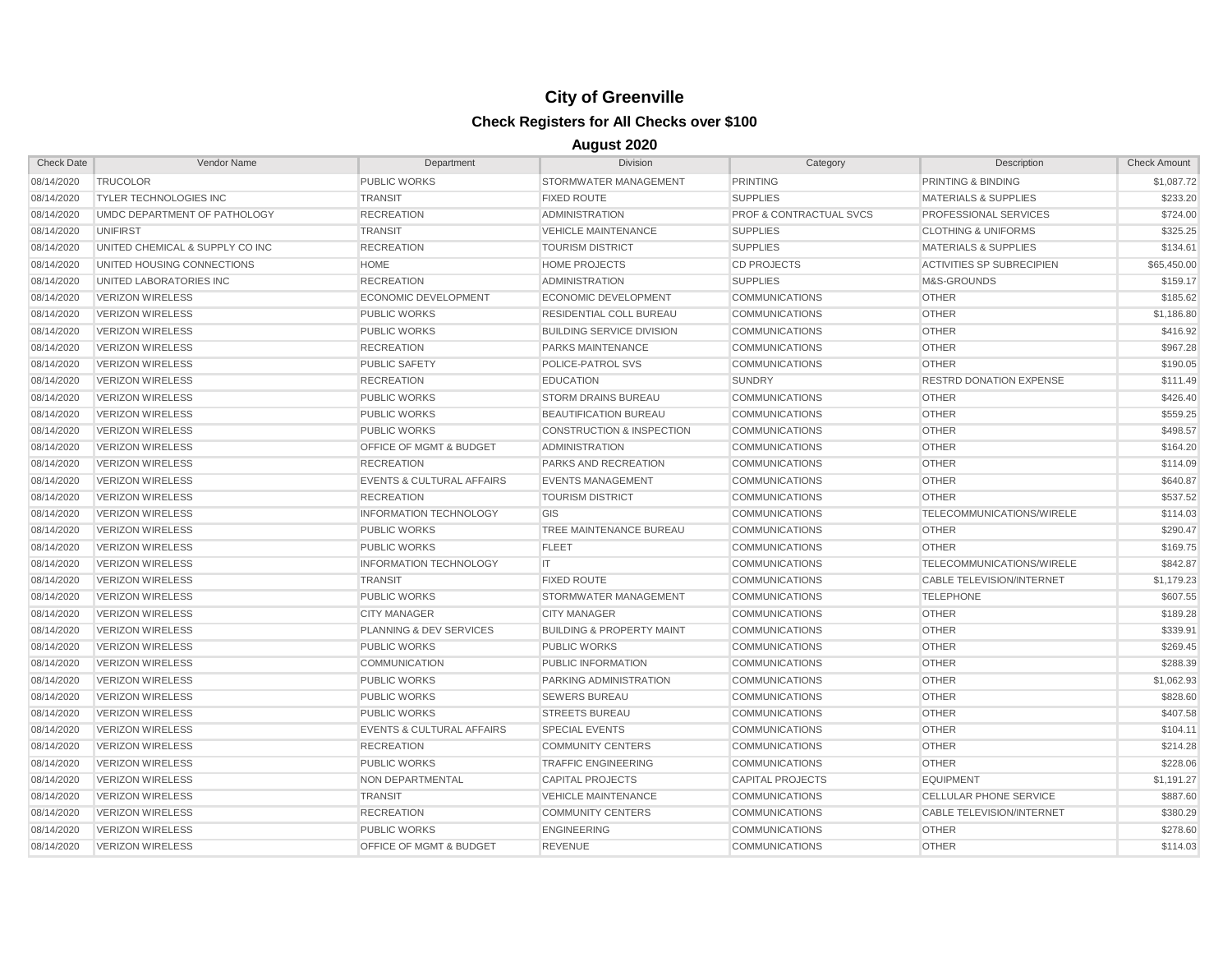| <b>Check Date</b> | Vendor Name                              | Department                    | <b>Division</b>                      | Category                           | Description                          | <b>Check Amount</b> |
|-------------------|------------------------------------------|-------------------------------|--------------------------------------|------------------------------------|--------------------------------------|---------------------|
| 08/14/2020        | <b>VITAC CORPORATION</b>                 | <b>COUNCIL</b>                | <b>CITY COUNCIL</b>                  | <b>SUNDRY</b>                      | <b>MISCELLANEOUS</b>                 | \$560.00            |
| 08/14/2020        | VITAC CORPORATION                        | NON DEPARTMENTAL              | <b>CAPITAL PROJECTS</b>              | <b>CAPITAL PROJECTS</b>            | <b>EQUIPMENT</b>                     | \$1,190.00          |
| 08/14/2020        | <b>VULCAN CONSTRUCTION MATERIALS LLC</b> | <b>PUBLIC WORKS</b>           | <b>SEWERS BUREAU</b>                 | <b>SUPPLIES</b>                    | <b>MATERIALS &amp; SUPPLIES</b>      | \$1,322.60          |
| 08/14/2020        | WEST BROAD APPAREL COMPANY               | <b>FIRE</b>                   | <b>FIRE SUPPRESSION</b>              | <b>SUPPLIES</b>                    | <b>CLOTHING &amp; UNIFORMS</b>       | \$143.10            |
| 08/14/2020        | <b>WILLIAM KENNEDY</b>                   | MUNICIPAL COURT               | <b>MUNICIPAL COURT</b>               | <b>COURT LIABILITY</b>             | <b>COURT-REFUNDS</b>                 | \$200.00            |
| 08/14/2020        | <b>WP LAW INC</b>                        | <b>PUBLIC WORKS</b>           | <b>BEAUTIFICATION BUREAU</b>         | <b>REPAIR &amp; MAINT SVCS</b>     | <b>REPAIRS &amp; MAINTENANCE</b>     | \$576.56            |
| 08/21/2020        | <b>ACTION TARGET INC</b>                 | <b>PUBLIC SAFETY</b>          | POLICE-PATROL SVS                    | MACHINERY AND EQUIPMENT            | MACHINERY AND EQUIPMENT              | \$88,562.50         |
| 08/21/2020        | <b>ADT SECURITY SERVICES</b>             | <b>RECREATION</b>             | <b>EDUCATION</b>                     | <b>PROF &amp; CONTRACTUAL SVCS</b> | <b>SERVICE &amp; MAINT CONTRACTS</b> | \$115.00            |
| 08/21/2020        | AMERICAN PUBLIC WORKS ASSOCIATION        | <b>PUBLIC WORKS</b>           | <b>CONSTRUCTION &amp; INSPECTION</b> | <b>SUPPLIES</b>                    | <b>MATERIALS &amp; SUPPLIES</b>      | \$107.87            |
| 08/21/2020        | <b>AMTECK LLC</b>                        | NON DEPARTMENTAL              | <b>CAPITAL PROJECTS</b>              | <b>CAPITAL PROJECTS</b>            | <b>EQUIPMENT</b>                     | \$2,400.00          |
| 08/21/2020        | APCO INTERNATIONAL INC                   | <b>PUBLIC SAFETY</b>          | POLICE-PATROL SVS                    | <b>TRAVEL &amp; TRAINING</b>       | <b>TRAVEL &amp; TRAINING</b>         | \$675.00            |
| 08/21/2020        | AUTOMATED GATE SYSTEMS INC               | <b>RECREATION</b>             | <b>TOURISM DISTRICT</b>              | <b>REPAIR &amp; MAINT SVCS</b>     | <b>REPAIRS &amp; MAINTENANCE</b>     | \$673.50            |
| 08/21/2020        | <b>BLUE EAGLE RENTALS INC</b>            | <b>PUBLIC WORKS</b>           | <b>MAINTENANCE</b>                   | <b>SUPPLIES</b>                    | <b>MATERIALS &amp; SUPPLIES</b>      | \$1.095.35          |
| 08/21/2020        | <b>BOUND TREE MEDICAL LLC</b>            | <b>FIRE</b>                   | <b>FIRE SERVICES</b>                 | <b>SUPPLIES</b>                    | <b>MATERIALS &amp; SUPPLIES</b>      | \$136.02            |
| 08/21/2020        | <b>BRAVO1 PROTECTION</b>                 | <b>PUBLIC WORKS</b>           | PARKING ADMINISTRATION               | <b>PROF &amp; CONTRACTUAL SVCS</b> | <b>SERVICE &amp; MAINT CONTRACTS</b> | \$2,879.24          |
| 08/21/2020        | BRIDGESTONE AMERICAS TIRE OPERATION      | <b>TRANSIT</b>                | <b>FIXED ROUTE</b>                   | <b>VEHICLE MAINTENANCE</b>         | <b>TIRES AND TUBES</b>               | \$14,548.20         |
| 08/21/2020        | CAMPBELL OIL COMPANY                     | <b>PUBLIC WORKS</b>           | <b>FLEET</b>                         | <b>VEHICLE MAINTENANCE</b>         | <b>FUEL</b>                          | \$11,758.28         |
| 08/21/2020        | <b>CARMEN TALLEY DURHAM</b>              | <b>INFORMATION TECHNOLOGY</b> | GIS                                  | <b>SUPPLIES</b>                    | <b>MATERIALS &amp; SUPPLIES</b>      | \$104.42            |
| 08/21/2020        | CAROLINA INDUSTRIAL EQUIPMENT INC        | <b>PUBLIC WORKS</b>           | <b>FLEET</b>                         | <b>VEHICLE MAINTENANCE</b>         | <b>OUTSIDE REPAIRS</b>               | \$4,200.52          |
| 08/21/2020        | CAROLINA INTERNATIONAL TRUCKS            | <b>PUBLIC WORKS</b>           | <b>FLEET</b>                         | <b>VEHICLE MAINTENANCE</b>         | <b>OUTSIDE REPAIRS</b>               | \$909.51            |
| 08/21/2020        | CDW/G                                    | <b>CITY ATTORNEY</b>          | <b>CITY ATTORNEY</b>                 | <b>SUPPLIES</b>                    | MATERIALS & SUPPLIES                 | \$650.20            |
| 08/21/2020        | <b>CINTAS</b>                            | <b>PUBLIC WORKS</b>           | <b>BUILDING SERVICE DIVISION</b>     | <b>SUPPLIES</b>                    | <b>CLOTHING &amp; UNIFORMS</b>       | \$272.37            |
| 08/21/2020        | <b>CINTAS</b>                            | <b>PUBLIC SAFETY</b>          | POLICE-PATROL SVS                    | <b>SUNDRY</b>                      | <b>MISCELLANEOUS</b>                 | \$218.36            |
| 08/21/2020        | <b>CINTAS</b>                            | <b>TRANSIT</b>                | <b>VEHICLE MAINTENANCE</b>           | <b>SUPPLIES</b>                    | <b>CLOTHING &amp; UNIFORMS</b>       | \$760.00            |
| 08/21/2020        | <b>CINTAS</b>                            | <b>PUBLIC WORKS</b>           | <b>FLEET</b>                         | <b>SUPPLIES</b>                    | <b>CLOTHING &amp; UNIFORMS</b>       | \$222.20            |
| 08/21/2020        | CITY ARBORIST LLC. THE                   | <b>RECREATION</b>             | TREE MAINTENANCE BUREAU              | <b>PROF &amp; CONTRACTUAL SVCS</b> | PROFESSIONAL SERVICES                | \$25,300.00         |
| 08/21/2020        | <b>CLASSIC ACE HARDWARE - GREER</b>      | <b>PUBLIC SAFETY</b>          | POLICE-PATROL SVS                    | <b>SUPPLIES</b>                    | <b>MATERIALS &amp; SUPPLIES</b>      | \$210.83            |
| 08/21/2020        | COMTECH COMMUNICATIONS                   | NON DEPARTMENTAL              | <b>CAPITAL PROJECTS</b>              | <b>CAPITAL PROJECTS</b>            | <b>CONSTRUCTION</b>                  | \$14,446.83         |
| 08/21/2020        | CONCRETE SUPPLY COMPANY LLC              | <b>PUBLIC WORKS</b>           | <b>STORM DRAINS BUREAU</b>           | <b>SUPPLIES</b>                    | <b>MATERIALS &amp; SUPPLIES</b>      | \$1,137.38          |
| 08/21/2020        | CONSOLIDATED PIPE & SUPPLY CO INC        | <b>PUBLIC WORKS</b>           | <b>SEWERS BUREAU</b>                 | <b>SUPPLIES</b>                    | <b>MATERIALS &amp; SUPPLIES</b>      | \$174.90            |
| 08/21/2020        | <b>COVETRUS NORTH AMERICA</b>            | <b>RECREATION</b>             | <b>ADMINISTRATION</b>                | <b>SUPPLIES</b>                    | M&S-VETERINARY                       | \$245.69            |
| 08/21/2020        | <b>COVETRUS NORTH AMERICA</b>            | <b>RECREATION</b>             | <b>ADMINISTRATION</b>                | <b>SUPPLIES</b>                    | M&S-MEDICINE                         | \$412.23            |
| 08/21/2020        | CREATIONWORKS LANDSCAPING LLC            | C.D. DIVISION                 | <b>CDBG PROJECTS</b>                 | <b>CD PROJECTS</b>                 | <b>LAND ACQUISITION</b>              | \$1,816.60          |
| 08/21/2020        | <b>CREATIONWORKS LANDSCAPING LLC</b>     | <b>PUBLIC WORKS</b>           | RIGHTS-OF-WAY                        | <b>PROF &amp; CONTRACTUAL SVCS</b> | <b>SERVICE &amp; MAINT CONTRACTS</b> | \$1,077.33          |
| 08/21/2020        | <b>CROMER'S P-NUTS LLC</b>               | <b>RECREATION</b>             | PUBLIC SERVICES                      | <b>SUPPLIES</b>                    | <b>SALE CONCESSIONS</b>              | \$483.45            |
| 08/21/2020        | <b>CUMMINS ATLANTIC</b>                  | <b>PUBLIC WORKS</b>           | <b>FLEET</b>                         | <b>VEHICLE MAINTENANCE</b>         | <b>OUTSIDE REPAIRS</b>               | \$558.16            |
| 08/21/2020        | <b>DELL MARKETING LP</b>                 | <b>INFORMATION TECHNOLOGY</b> | IT                                   | <b>MIS PROJECTS</b>                | <b>PCS/UPGRADES</b>                  | \$13,065.55         |
| 08/21/2020        | <b>DESIGNLAB INC</b>                     | <b>FIRE</b>                   | <b>FIRE SUPPRESSION</b>              | <b>SUPPLIES</b>                    | <b>CLOTHING &amp; UNIFORMS</b>       | \$371.00            |
| 08/21/2020        | <b>DESIGNLAB INC</b>                     | <b>PUBLIC SAFETY</b>          | POLICE-PATROL SVS                    | <b>SUPPLIES</b>                    | <b>CLOTHING &amp; UNIFORMS</b>       | \$2,768.15          |
| 08/21/2020        | <b>DESTINATION TRAVEL NETWORK</b>        | <b>RECREATION</b>             | <b>PUBLIC SERVICES</b>               | <b>SUPPLIES</b>                    | <b>SUPPLIES PROMOTIONS</b>           | \$125.00            |
| 08/21/2020        | <b>DISYS SOLUTIONS INC</b>               | <b>INFORMATION TECHNOLOGY</b> | IT.                                  | <b>SUPPLIES</b>                    | <b>MATERIALS &amp; SUPPLIES</b>      | \$3,246.14          |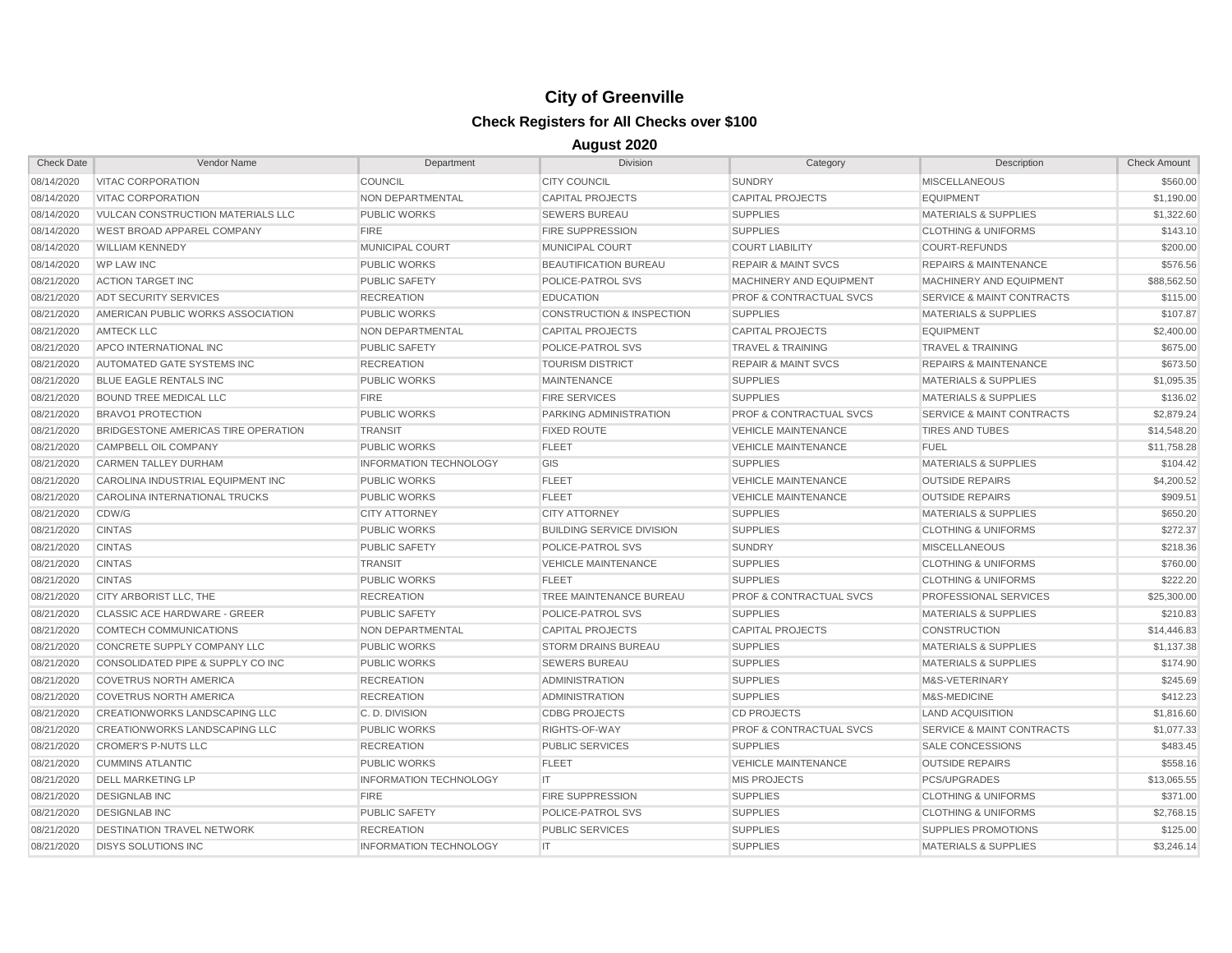| <b>Check Date</b> | Vendor Name                                | Department                    | Division                    | Category                           | Description                          | <b>Check Amount</b> |
|-------------------|--------------------------------------------|-------------------------------|-----------------------------|------------------------------------|--------------------------------------|---------------------|
| 08/21/2020        | <b>DIXIE RUBBER &amp; PLASTICS INC</b>     | <b>FIRE</b>                   | <b>FIRE SUPPRESSION</b>     | <b>VEHICLE MAINTENANCE</b>         | <b>PARTS</b>                         | \$100.06            |
| 08/21/2020        | <b>DUKE ENERGY</b>                         | C.D. DIVISION                 | <b>CDBG PROJECTS</b>        | <b>CD PROJECTS</b>                 | PUBLIC SERVICES (GENERAL)            | \$401.49            |
| 08/21/2020        | <b>DUKE ENERGY</b>                         | <b>RECREATION</b>             | <b>PARKS MAINTENANCE</b>    | <b>UTILITIES</b>                   | <b>ELECTRICITY</b>                   | \$1,865.54          |
| 08/21/2020        | <b>DUKE ENERGY</b>                         | <b>PUBLIC WORKS</b>           | <b>TRAFFIC ENGINEERING</b>  | <b>UTILITIES</b>                   | <b>ELECTRICITY</b>                   | \$100,870.41        |
| 08/21/2020        | <b>DUKE ENERGY</b>                         | <b>RECREATION</b>             | <b>COMMUNITY CENTERS</b>    | <b>UTILITIES</b>                   | <b>ELECTRICITY</b>                   | \$202.08            |
| 08/21/2020        | <b>DUKE ENERGY</b>                         | <b>FIRE</b>                   | <b>FIRE SERVICES</b>        | <b>UTILITIES</b>                   | <b>ELECTRICITY</b>                   | \$1,302.81          |
| 08/21/2020        | <b>ECHOLS OIL COMPANY INC</b>              | <b>PUBLIC WORKS</b>           | <b>FLEET</b>                | <b>VEHICLE MAINTENANCE</b>         | <b>FUEL</b>                          | \$1,384.96          |
| 08/21/2020        | <b>EMPLOYMENT SCREENING RESOURCES</b>      | <b>HUMAN RESOURCES</b>        | <b>HUMAN RESOURCES</b>      | <b>PROF &amp; CONTRACTUAL SVCS</b> | PROFESSIONAL SERVICES                | \$794.00            |
| 08/21/2020        | <b>ENVIRO-MASTER SERVICES OF GREENVILL</b> | <b>RECREATION</b>             | <b>PARKS AND RECREATION</b> | <b>PROF &amp; CONTRACTUAL SVCS</b> | <b>SERVICE &amp; MAINT CONTRACTS</b> | \$2,296.00          |
| 08/21/2020        | <b>ESRI INC</b>                            | <b>INFORMATION TECHNOLOGY</b> | IT                          | <b>PROF &amp; CONTRACTUAL SVCS</b> | <b>SERVICE &amp; MAINT CONTRACTS</b> | \$55,000.00         |
| 08/21/2020        | <b>FAIRFOREST OF GREENVILLE LLC</b>        | <b>PUBLIC SAFETY</b>          | POLICE-PATROL SVS           | <b>PROF &amp; CONTRACTUAL SVCS</b> | RENTAL OF REAL PROPERTY              | \$3,600.00          |
| 08/21/2020        | <b>FAIRWAY FORD INC</b>                    | <b>PUBLIC WORKS</b>           | FLEET                       | <b>VEHICLE MAINTENANCE</b>         | <b>OUTSIDE REPAIRS</b>               | \$186.06            |
| 08/21/2020        | <b>FALSE ALARM REDUCTION ASSOCIATION</b>   | <b>PUBLIC SAFETY</b>          | POLICE-PATROL SVS           | <b>SUNDRY</b>                      | DUES.SUBSCRIPTN.PUBLICATN            | \$175.00            |
| 08/21/2020        | <b>FGP INTERNATIONAL</b>                   | OFFICE OF MGMT & BUDGET       | <b>ACCOUNTING</b>           | <b>PROF &amp; CONTRACTUAL SVCS</b> | <b>TEMP PERSONNEL SVCS</b>           | \$1,074.50          |
| 08/21/2020        | <b>FIRST SUN EAP</b>                       | <b>HUMAN RESOURCES</b>        | <b>OCCUPATIONAL HEALTH</b>  | <b>PROF &amp; CONTRACTUAL SVCS</b> | PROFESSIONAL SERVICES                | \$1,554.00          |
| 08/21/2020        | <b>FORCE BLUE INC</b>                      | Z <sub>O</sub> O              | Z <sub>O</sub> O            | ACCOUNTS PAYABLE(MANUAL)           | <b>CONSERVATION EXPENSE</b>          | \$7,500.00          |
| 08/21/2020        | FOREVERLAWN OF SOUTH CAROLINA INC          | <b>PUBLIC WORKS</b>           | <b>STORM DRAINS BUREAU</b>  | <b>SUPPLIES</b>                    | <b>MATERIALS &amp; SUPPLIES</b>      | \$2,495.01          |
| 08/21/2020        | <b>FORTILINE</b>                           | <b>PUBLIC WORKS</b>           | <b>SEWERS BUREAU</b>        | <b>SUPPLIES</b>                    | <b>MATERIALS &amp; SUPPLIES</b>      | \$687.01            |
| 08/21/2020        | <b>FROG 911</b>                            | <b>FIRE</b>                   | <b>FIRE SUPPRESSION</b>     | <b>SUPPLIES</b>                    | <b>MATERIALS &amp; SUPPLIES</b>      | \$1,987.50          |
| 08/21/2020        | <b>G &amp; W EQUIPMENT INC</b>             | <b>TRANSIT</b>                | <b>VEHICLE MAINTENANCE</b>  | <b>VEHICLE MAINTENANCE</b>         | <b>OUTSIDE REPAIRS</b>               | \$135.37            |
| 08/21/2020        | <b>GEORGIA BARK COMPANY</b>                | <b>RECREATION</b>             | <b>TOURISM DISTRICT</b>     | <b>SUPPLIES</b>                    | <b>MATERIALS &amp; SUPPLIES</b>      | \$2,120.00          |
| 08/21/2020        | <b>GILLIG LLC</b>                          | <b>TRANSIT</b>                | <b>MAULDIN SIMPSONVILLE</b> | <b>VEHICLE MAINTENANCE</b>         | <b>PARTS</b>                         | \$1,013.69          |
| 08/21/2020        | <b>GILLIG LLC</b>                          | <b>TRANSIT</b>                | <b>VEHICLE MAINTENANCE</b>  | <b>VEHICLE MAINTENANCE</b>         | <b>SMALL PARTS</b>                   | \$103.00            |
| 08/21/2020        | <b>GILLIG LLC</b>                          | <b>TRANSIT</b>                | <b>VEHICLE MAINTENANCE</b>  | <b>VEHICLE MAINTENANCE</b>         | <b>PARTS</b>                         | \$115.43            |
| 08/21/2020        | GRAINGER 803858935                         | <b>PUBLIC WORKS</b>           | BEAUTIFICATION BUREAU       | <b>SUPPLIES</b>                    | <b>MATERIALS &amp; SUPPLIES</b>      | \$440.54            |
| 08/21/2020        | GRAINGER 803858935                         | <b>PUBLIC WORKS</b>           | <b>CBD TIF CREW</b>         | <b>SUPPLIES</b>                    | <b>MATERIALS &amp; SUPPLIES</b>      | \$2,637.44          |
| 08/21/2020        | GRAINGER 803858935                         | <b>PUBLIC WORKS</b>           | RIGHTS-OF-WAY               | <b>SUPPLIES</b>                    | <b>MATERIALS &amp; SUPPLIES</b>      | \$127.81            |
| 08/21/2020        | GRAINGER 803858935                         | <b>PUBLIC WORKS</b>           | <b>STORM DRAINS BUREAU</b>  | <b>SUPPLIES</b>                    | <b>MATERIALS &amp; SUPPLIES</b>      | \$196.19            |
| 08/21/2020        | GRAINGER 803858935                         | <b>PUBLIC WORKS</b>           | <b>BROAD STREET GARAGE</b>  | <b>SUPPLIES</b>                    | <b>MATERIALS &amp; SUPPLIES</b>      | \$360.40            |
| 08/21/2020        | GRAINGER 803858935                         | <b>PUBLIC WORKS</b>           | <b>MAINTENANCE</b>          | <b>SUPPLIES</b>                    | <b>MATERIALS &amp; SUPPLIES</b>      | \$703.25            |
| 08/21/2020        | GRAINGER 803858935                         | <b>FIRE</b>                   | <b>FIRE SUPPRESSION</b>     | <b>SUPPLIES</b>                    | <b>CLOTHING &amp; UNIFORMS</b>       | \$318.21            |
| 08/21/2020        | GRAINGER 803858935                         | <b>PUBLIC WORKS</b>           | <b>SEWERS BUREAU</b>        | <b>SUPPLIES</b>                    | <b>MATERIALS &amp; SUPPLIES</b>      | \$1,274.31          |
| 08/21/2020        | GRAINGER 803858935                         | <b>FIRE</b>                   | <b>FIRE SUPPRESSION</b>     | <b>SUPPLIES</b>                    | <b>MATERIALS &amp; SUPPLIES</b>      | \$590.89            |
| 08/21/2020        | GRAINGER 803858935                         | <b>PUBLIC WORKS</b>           | <b>STREETS BUREAU</b>       | <b>SUPPLIES</b>                    | <b>MATERIALS &amp; SUPPLIES</b>      | \$872.69            |
| 08/21/2020        | GRAINGER 803858935                         | <b>PUBLIC WORKS</b>           | <b>FLEET</b>                | <b>SUPPLIES</b>                    | <b>MATERIALS &amp; SUPPLIES</b>      | \$263.52            |
| 08/21/2020        | GRAINGER 803858935                         | <b>PUBLIC WORKS</b>           | RESIDENTIAL COLL BUREAU     | <b>SUPPLIES</b>                    | <b>MATERIALS &amp; SUPPLIES</b>      | \$559.47            |
| 08/21/2020        | <b>GREENVILLE CONVENTION CENTER</b>        | <b>FIRE</b>                   | <b>FIRE SERVICES</b>        | <b>SUPPLIES</b>                    | <b>MATERIALS &amp; SUPPLIES</b>      | \$132.18            |
| 08/21/2020        | <b>GREENVILLE CONVENTION CENTER</b>        | GCC                           | GCC                         | <b>INTERFUND-GRVL CONVENTION</b>   | <b>SPECIAL PROJECTS</b>              | \$200,000,00        |
| 08/21/2020        | <b>GREENVILLE COUNTY</b>                   | <b>MUNICIPAL COURT</b>        | MUNICIPAL COURT             | <b>PROF &amp; CONTRACTUAL SVCS</b> | <b>PROFESSIONAL SERVICES</b>         | \$12,236.99         |
| 08/21/2020        | <b>GREENVILLE COUNTY</b>                   | <b>PUBLIC SAFETY</b>          | POLICE-PATROL SVS           | <b>PROF &amp; CONTRACTUAL SVCS</b> | PROFESSIONAL SERVICES                | \$7,767.20          |
| 08/21/2020        | <b>GREENVILLE COUNTY ANIMAL CARE SERV</b>  | <b>PUBLIC SAFETY</b>          | POLICE-PATROL SVS           | <b>PROF &amp; CONTRACTUAL SVCS</b> | <b>SERVICE &amp; MAINT CONTRACTS</b> | \$200.00            |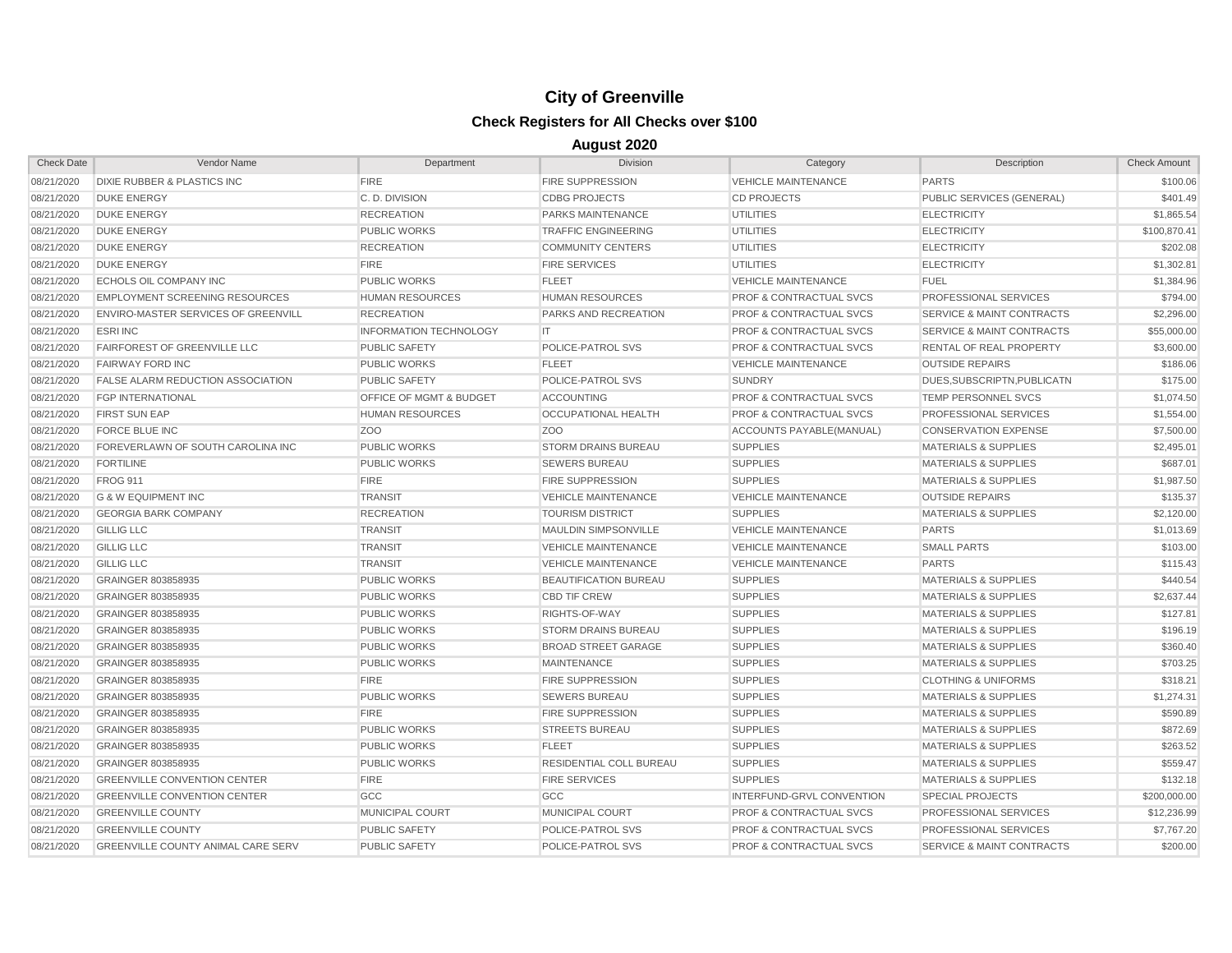| <b>Check Date</b> | Vendor Name                              | Department                           | <b>Division</b>                      | Category                           | Description                          | <b>Check Amount</b> |
|-------------------|------------------------------------------|--------------------------------------|--------------------------------------|------------------------------------|--------------------------------------|---------------------|
| 08/21/2020        | <b>GREENVILLE COUNTY SCHOOL DISTRICT</b> | OFFICE OF MGMT & BUDGET              | <b>ACCOUNTING</b>                    | PROF & CONTRACTUAL SVCS            | INTERGOV/SCHOOL DIST                 | \$1,374,028.81      |
| 08/21/2020        | <b>GREENVILLE COUNTY TREASURER</b>       | OFFICE OF MGMT & BUDGET              | <b>ACCOUNTING</b>                    | ACCOUNTS PAYABLE(MANUAL)           | INTER-GOVNERMENTAL AGREEMENTS        | \$88,753.61         |
| 08/21/2020        | <b>GREENVILLE NEWS</b>                   | OFFICE OF MGMT & BUDGET              | <b>PURCHASING</b>                    | <b>PROF &amp; CONTRACTUAL SVCS</b> | ADVERTISING EXPENSE                  | \$148.50            |
| 08/21/2020        | <b>GREENVILLE WATER</b>                  | <b>PUBLIC WORKS</b>                  | <b>FLEET</b>                         | <b>UTILITIES</b>                   | <b>OTHER</b>                         | \$1,494.73          |
| 08/21/2020        | <b>GREENVILLE WATER</b>                  | <b>PUBLIC WORKS</b>                  | <b>BUILDING SERVICE DIVISION</b>     | <b>UTILITIES</b>                   | <b>OTHER</b>                         | \$1,298.43          |
| 08/21/2020        | <b>GREENWORKS RECYLING INC</b>           | <b>PUBLIC WORKS</b>                  | <b>BEAUTIFICATION BUREAU</b>         | <b>SUPPLIES</b>                    | <b>MATERIALS &amp; SUPPLIES</b>      | \$245.92            |
| 08/21/2020        | HANDI CLEAN PRODUCTS INC                 | <b>FIRE</b>                          | <b>FIRE SERVICES</b>                 | <b>SUPPLIES</b>                    | <b>MATERIALS &amp; SUPPLIES</b>      | \$1,271.36          |
| 08/21/2020        | HEAVY DUTY LIFT & EQUIPMENT INC          | <b>TRANSIT</b>                       | <b>VEHICLE MAINTENANCE</b>           | <b>PROF &amp; CONTRACTUAL SVCS</b> | <b>SERVICE &amp; MAINT CONTRACTS</b> | \$1,128.27          |
| 08/21/2020        | HILL'S PET NUTRITION SALES INC           | <b>RECREATION</b>                    | <b>ADMINISTRATION</b>                | <b>SUPPLIES</b>                    | M&S-FOOD                             | \$184.14            |
| 08/21/2020        | HOME DEPOT CREDIT SERVICE 5898           | <b>FIRE</b>                          | <b>FIRE SUPPRESSION</b>              | <b>SUPPLIES</b>                    | <b>MATERIALS &amp; SUPPLIES</b>      | \$284.28            |
| 08/21/2020        | HOME DEPOT CREDIT SERVICE 5906           | <b>PUBLIC WORKS</b>                  | <b>BUILDING SERVICE DIVISION</b>     | <b>SUPPLIES</b>                    | <b>MATERIALS &amp; SUPPLIES</b>      | \$240.82            |
| 08/21/2020        | HOME DEPOT PRO                           | <b>PUBLIC WORKS</b>                  | <b>SEWERS BUREAU</b>                 | <b>SUPPLIES</b>                    | <b>MATERIALS &amp; SUPPLIES</b>      | \$410.40            |
| 08/21/2020        | HOME DEPOT PRO                           | <b>TRANSIT</b>                       | NON VEHICLE MAINTENANCE              | <b>SUPPLIES</b>                    | <b>JANITORIAL SUPPLIES</b>           | \$819.08            |
| 08/21/2020        | <b>INTERNAL REVENUE SERVICE</b>          | OFFICE OF MGMT & BUDGET              | <b>ACCOUNTING</b>                    | PR-WH                              | <b>GARNISHMENTS</b>                  | \$150.00            |
| 08/21/2020        | <b>IRON MOUNTAIN 27128</b>               | MUNICIPAL COURT                      | MUNICIPAL COURT                      | <b>PROF &amp; CONTRACTUAL SVCS</b> | PROFESSIONAL SERVICES                | \$249.71            |
| 08/21/2020        | <b>IVEY COMMUNICATIONS INC</b>           | NON DEPARTMENTAL                     | <b>CAPITAL PROJECTS</b>              | <b>CAPITAL PROJECTS</b>            | <b>EQUIPMENT</b>                     | \$10,340.71         |
| 08/21/2020        | JACK DOHENY COMPANIES INC                | <b>PUBLIC WORKS</b>                  | <b>FLEET</b>                         | <b>VEHICLE MAINTENANCE</b>         | <b>OUTSIDE REPAIRS</b>               | \$2,257.12          |
| 08/21/2020        | <b>JAQUIS CLEMENTS</b>                   | <b>PUBLIC WORKS</b>                  | PARKING ADMINISTRATION               | <b>COURT</b>                       | <b>PARKING REFUND</b>                | \$105.00            |
| 08/21/2020        | JARED LOPEZ                              | OFFICE OF MGMT & BUDGET              | <b>INFORMATION TECHNOLOGY</b>        | <b>TRAVEL &amp; TRAINING</b>       | <b>LOCAL TRANSPORTATION</b>          | \$100.40            |
| 08/21/2020        | JOHNSTONE SUPPLY OF GREENVILLE           | <b>PUBLIC WORKS</b>                  | <b>BUILDING SERVICE DIVISION</b>     | <b>SUPPLIES</b>                    | <b>MATERIALS &amp; SUPPLIES</b>      | \$2,624.92          |
| 08/21/2020        | JOURNAL TECHNOLOGIES INC                 | <b>INFORMATION TECHNOLOGY</b>        | IT.                                  | <b>PROF &amp; CONTRACTUAL SVCS</b> | <b>SERVICE &amp; MAINT CONTRACTS</b> | \$40,518.00         |
| 08/21/2020        | <b>KCI TECHNOLOGIES INC</b>              | <b>NON DEPARTMENTAL</b>              | <b>CAPITAL PROJECTS</b>              | <b>CAPITAL PROJECTS</b>            | PLANNING/DESIGN                      | \$2,414.93          |
| 08/21/2020        | KENTUCKY CHILD SUPPORT ENFORCEMENT       | OFFICE OF MGMT & BUDGET              | <b>ACCOUNTING</b>                    | PR-WH                              | <b>GARNISHMENTS</b>                  | \$177.69            |
| 08/21/2020        | KEVIN WHITAKER CHEVROLET INC             | <b>PUBLIC WORKS</b>                  | <b>FLEET</b>                         | <b>VEHICLE MAINTENANCE</b>         | <b>OUTSIDE REPAIRS</b>               | \$607.63            |
| 08/21/2020        | KOMPAN, INC                              | NON DEPARTMENTAL                     | <b>CAPITAL PROJECTS</b>              | <b>CAPITAL PROJECTS</b>            | <b>CONSTRUCTION</b>                  | \$1,564.56          |
| 08/21/2020        | LABORATORY CORPORATION OF AMERICA        | <b>HUMAN RESOURCES</b>               | OCCUPATIONAL HEALTH                  | <b>PROF &amp; CONTRACTUAL SVCS</b> | PROFESSIONAL SERVICES                | \$4,647.65          |
| 08/21/2020        | LANDSCAPERS SUPPLY                       | <b>PUBLIC WORKS</b>                  | <b>STORM DRAINS BUREAU</b>           | <b>SUPPLIES</b>                    | <b>MATERIALS &amp; SUPPLIES</b>      | \$419.75            |
| 08/21/2020        | LATITUDE APPLIED TECHNOLOGIES            | <b>RECREATION</b>                    | <b>ADMINISTRATION</b>                | <b>SUPPLIES</b>                    | <b>JANITORIAL SUPPLIES</b>           | \$578.79            |
| 08/21/2020        | LEXISNEXIS 1403290                       | PLANNING & DEV SERVICES              | <b>BUILDING &amp; PROPERTY MAINT</b> | <b>SUNDRY</b>                      | DUES.SUBSCRIPTN.PUBLICATN            | \$156.35            |
| 08/21/2020        | <b>LIBERTY PRESS</b>                     | <b>OFFICE OF MGMT &amp; BUDGET</b>   | <b>ACCOUNTING</b>                    | <b>SUPPLIES</b>                    | <b>OFFICE SUPPLIES&amp;MATERIALS</b> | \$298.18            |
| 08/21/2020        | LOWES                                    | <b>FIRE</b>                          | <b>FIRE SUPPRESSION</b>              | <b>SUPPLIES</b>                    | <b>MATERIALS &amp; SUPPLIES</b>      | \$129.76            |
| 08/21/2020        | MANSFIELD OIL COMPANY OF GAINESVILL      | <b>PUBLIC WORKS</b>                  | <b>FLEET</b>                         | <b>VEHICLE MAINTENANCE</b>         | <b>FUEL CARD</b>                     | \$14,643.61         |
| 08/21/2020        | MANSFIELD OIL COMPANY OF GAINESVILL      | <b>TRANSIT</b>                       | <b>ADMINISTRATION</b>                | <b>VEHICLE MAINTENANCE</b>         | <b>FUEL</b>                          | \$11,262.92         |
| 08/21/2020        | <b>MARATHON STAFFING INC</b>             | <b>PUBLIC SAFETY</b>                 | POLICE-DISPATCH BUREAU               | <b>PROF &amp; CONTRACTUAL SVCS</b> | TEMP PERSONNEL SVCS                  | \$2,797.23          |
| 08/21/2020        | <b>MARATHON STAFFING INC</b>             | <b>PUBLIC WORKS</b>                  | <b>RESIDENTIAL COLL BUREAU</b>       | <b>PROF &amp; CONTRACTUAL SVCS</b> | <b>TEMP PERSONNEL SVCS</b>           | \$773.60            |
| 08/21/2020        | <b>MARATHON STAFFING INC</b>             | <b>EVENTS &amp; CULTURAL AFFAIRS</b> | <b>EVENTS MANAGEMENT</b>             | <b>PROF &amp; CONTRACTUAL SVCS</b> | TEMP PERSONNEL SVCS                  | \$623.07            |
| 08/21/2020        | MAVIN CONSTRUCTION LLC                   | NON DEPARTMENTAL                     | <b>CAPITAL PROJECTS</b>              | <b>CAPITAL PROJECTS</b>            | <b>CONSTRUCTION</b>                  | \$29,180.25         |
| 08/21/2020        | <b>MCCALL'S SUPPLY INC</b>               | <b>PUBLIC WORKS</b>                  | <b>BUILDING SERVICE DIVISION</b>     | <b>REPAIR &amp; MAINT SVCS</b>     | <b>REPAIRS &amp; MAINTENANCE</b>     | \$2,771.65          |
| 08/21/2020        | MCKINNEY LUMBER & HARDWARE LLC           | <b>RECREATION</b>                    | <b>TOURISM DISTRICT</b>              | <b>SUPPLIES</b>                    | <b>MATERIALS &amp; SUPPLIES</b>      | \$122.79            |
| 08/21/2020        | <b>MEREDITH LUTZ</b>                     | ZOO                                  | Z <sub>OO</sub>                      | <b>ACCOUNTS PAYABLE (MANUAL)</b>   | <b>CONSERVATION EXPENSE</b>          | \$2,585.00          |
| 08/21/2020        | MIKE'S BODY SHOP & TOWING INC            | <b>PUBLIC WORKS</b>                  | <b>FLEET</b>                         | <b>VEHICLE MAINTENANCE</b>         | <b>OUTSIDE REPAIRS</b>               | \$375.00            |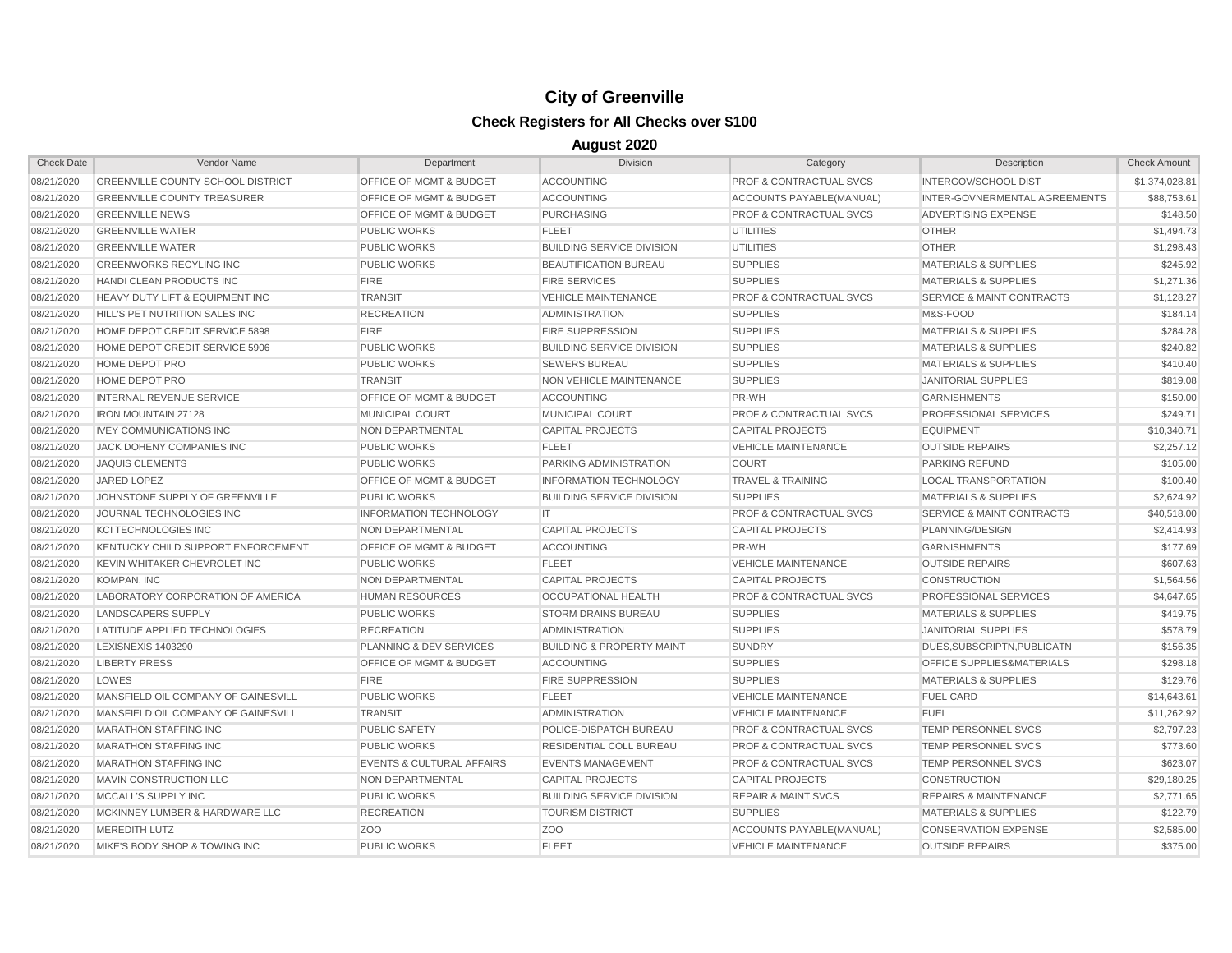| <b>Check Date</b> | Vendor Name                         | Department                    | <b>Division</b>                  | Category                           | Description                          | <b>Check Amount</b> |
|-------------------|-------------------------------------|-------------------------------|----------------------------------|------------------------------------|--------------------------------------|---------------------|
| 08/21/2020        | <b>MKSK</b>                         | NON DEPARTMENTAL              | <b>CAPITAL PROJECTS</b>          | <b>CAPITAL PROJECTS</b>            | PLANNING/DESIGN                      | \$77,585.20         |
| 08/21/2020        | MOBILE COMMUNICATIONS AMERICA INC   | <b>PUBLIC WORKS</b>           | <b>STORM DRAINS BUREAU</b>       | <b>COMMUNICATIONS</b>              | <b>OTHER</b>                         | \$343.44            |
| 08/21/2020        | MOBILE COMMUNICATIONS AMERICA INC   | <b>RECREATION</b>             | PARKS MAINTENANCE                | COMMUNICATIONS                     | <b>OTHER</b>                         | \$228.96            |
| 08/21/2020        | MOBILE COMMUNICATIONS AMERICA INC   | <b>PUBLIC WORKS</b>           | RIGHTS-OF-WAY                    | <b>COMMUNICATIONS</b>              | <b>OTHER</b>                         | \$248.04            |
| 08/21/2020        | MOBILE COMMUNICATIONS AMERICA INC   | <b>PUBLIC WORKS</b>           | <b>STREETS BUREAU</b>            | <b>COMMUNICATIONS</b>              | <b>OTHER</b>                         | \$286.20            |
| 08/21/2020        | MOBILE COMMUNICATIONS AMERICA INC   | <b>PUBLIC WORKS</b>           | <b>SEWERS BUREAU</b>             | <b>COMMUNICATIONS</b>              | <b>OTHER</b>                         | \$248.04            |
| 08/21/2020        | MOBILE COMMUNICATIONS AMERICA INC   | <b>PUBLIC WORKS</b>           | RESIDENTIAL COLL BUREAU          | <b>COMMUNICATIONS</b>              | <b>OTHER</b>                         | \$686.88            |
| 08/21/2020        | MOBILE COMMUNICATIONS AMERICA INC   | <b>PUBLIC WORKS</b>           | <b>FLEET</b>                     | <b>COMMUNICATIONS</b>              | <b>OTHER</b>                         | \$152.64            |
| 08/21/2020        | MOBILE COMMUNICATIONS AMERICA INC   | <b>PUBLIC WORKS</b>           | PARKING ADMINISTRATION           | <b>PROF &amp; CONTRACTUAL SVCS</b> | SERVICE & MAINT CONTRACTS            | \$114.48            |
| 08/21/2020        | MOBILITY WORKS LLC                  | <b>TRANSIT</b>                | <b>VEHICLE MAINTENANCE</b>       | <b>VEHICLE MAINTENANCE</b>         | <b>SMALL PARTS</b>                   | \$172.50            |
| 08/21/2020        | MORRIS BUSINESS SOLUTIONS           | <b>INFORMATION TECHNOLOGY</b> | IT                               | <b>PROF &amp; CONTRACTUAL SVCS</b> | <b>EQUIPMENT RENTAL</b>              | \$4,953.91          |
| 08/21/2020        | MOTOROLA SOLUTIONS INC              | NON DEPARTMENTAL              | <b>CAPITAL PROJECTS</b>          | <b>CAPITAL PROJECTS</b>            | <b>EQUIPMENT</b>                     | \$17,574.24         |
| 08/21/2020        | MOTOROLA SOLUTIONS INC              | <b>PUBLIC SAFETY</b>          | POLICE-DISPATCH BUREAU           | <b>REPAIR &amp; MAINT SVCS</b>     | <b>RADIO MAINTENANCE</b>             | \$30,142.82         |
| 08/21/2020        | MUNICIPAL EMERGENCY SERVICES INC    | <b>FIRE</b>                   | <b>FIRE SUPPRESSION</b>          | <b>SUPPLIES</b>                    | <b>MATERIALS &amp; SUPPLIES</b>      | \$134.62            |
| 08/21/2020        | <b>NAPA</b>                         | <b>PUBLIC WORKS</b>           | <b>FLEET</b>                     | <b>VEHICLE MAINTENANCE</b>         | <b>PARTS</b>                         | \$66,331.98         |
| 08/21/2020        | <b>NAPA</b>                         | <b>PUBLIC WORKS</b>           | <b>FLEET</b>                     | <b>VEHICLE MAINTENANCE</b>         | PARTS MANAGEMENT FEES                | \$16,317.32         |
| 08/21/2020        | NAPA AUTO PARTS                     | <b>TRANSIT</b>                | <b>VEHICLE MAINTENANCE</b>       | <b>VEHICLE MAINTENANCE</b>         | <b>SMALL PARTS</b>                   | \$162.98            |
| 08/21/2020        | <b>NAPA AUTO PARTS</b>              | <b>FIRE</b>                   | <b>FIRE SUPPRESSION</b>          | <b>VEHICLE MAINTENANCE</b>         | <b>PARTS</b>                         | \$1,056.57          |
| 08/21/2020        | NICHOLAS RUSSO                      | ZO <sub>O</sub>               | Z <sub>OO</sub>                  | ACCOUNTS PAYABLE(MANUAL)           | <b>CONSERVATION EXPENSE</b>          | \$865.00            |
| 08/21/2020        | NORFOLK SOUTHERN RAILWAY COMPANY    | <b>RECREATION</b>             | PARKS MAINTENANCE                | <b>PROF &amp; CONTRACTUAL SVCS</b> | RENTAL OF REAL PROPERTY              | \$324.49            |
| 08/21/2020        | OFFICE DEPOT BSD                    | <b>FIRE</b>                   | <b>FIRE SUPPRESSION</b>          | <b>SUPPLIES</b>                    | <b>OFFICE SUPPLIES&amp;MATERIALS</b> | \$294.17            |
| 08/21/2020        | OKLAHOMA ZOOLOGICAL SOCIETY         | ZO <sub>O</sub>               | Z <sub>O</sub> O                 | ACCOUNTS PAYABLE(MANUAL)           | <b>CONSERVATION EXPENSE</b>          | \$2,585.00          |
| 08/21/2020        | ORANGUTAN OUTREACH INC              | Z <sub>O</sub> O              | Z <sub>O</sub> O                 | ACCOUNTS PAYABLE(MANUAL)           | <b>CONSERVATION EXPENSE</b>          | \$10,000.00         |
| 08/21/2020        | OVERHEAD DOOR COMPANY OF GREENVILLE | <b>FIRE</b>                   | <b>FIRE SUPPRESSION</b>          | <b>REPAIR &amp; MAINT SVCS</b>     | <b>REPAIRS &amp; MAINTENANCE</b>     | \$341.85            |
| 08/21/2020        | OZONE COLLISION CENTER LLC          | <b>PUBLIC WORKS</b>           | <b>FLEET</b>                     | <b>VEHICLE MAINTENANCE</b>         | <b>OUTSIDE REPAIRS</b>               | \$3,974.37          |
| 08/21/2020        | PAN AFRICAN SANTUARY ALLIANCE PASA  | Z <sub>O</sub> O              | Z <sub>OO</sub>                  | ACCOUNTS PAYABLE(MANUAL)           | <b>CONSERVATION EXPENSE</b>          | \$2,585.00          |
| 08/21/2020        | PANAGAKOS ASPHALT INC               | <b>PUBLIC WORKS</b>           | <b>STREETS BUREAU</b>            | <b>SUPPLIES</b>                    | <b>MATERIALS &amp; SUPPLIES</b>      | \$135.68            |
| 08/21/2020        | PETERBILT STORE OF GREENVILLE, THE  | <b>TRANSIT</b>                | <b>VEHICLE MAINTENANCE</b>       | <b>VEHICLE MAINTENANCE</b>         | <b>PARTS</b>                         | \$1,471.44          |
| 08/21/2020        | PIEDMONT NATURAL GAS CO INC         | <b>FIRE</b>                   | <b>FIRE SERVICES</b>             | <b>UTILITIES</b>                   | GAS                                  | \$361.47            |
| 08/21/2020        | PIEDMONT NATURAL GAS CO INC         | <b>PUBLIC WORKS</b>           | <b>BUILDING SERVICE DIVISION</b> | <b>UTILITIES</b>                   | GAS                                  | \$156.62            |
| 08/21/2020        | PRESORT PLUS INC                    | <b>COMMUNICATION</b>          | PUBLIC INFORMATION               | <b>PRINTING</b>                    | PRINTING & BINDING                   | \$840.40            |
| 08/21/2020        | PRESORT PLUS INC                    | <b>RECREATION</b>             | <b>PUBLIC SERVICES</b>           | <b>PRINTING</b>                    | <b>PRINTING &amp; BINDING</b>        | \$530.55            |
| 08/21/2020        | PROFORMA RHINO GRAPHICS             | <b>NON DEPARTMENTAL</b>       | <b>CAPITAL PROJECTS</b>          | <b>CAPITAL PROJECTS</b>            | <b>PROJECT EXPENSE</b>               | \$128.79            |
| 08/21/2020        | PSYCHEMEDICS CORPORATION            | <b>HUMAN RESOURCES</b>        | <b>OCCUPATIONAL HEALTH</b>       | <b>PROF &amp; CONTRACTUAL SVCS</b> | PROFESSIONAL SERVICES                | \$1,697.00          |
| 08/21/2020        | <b>RED WING SHOE STORE</b>          | <b>PUBLIC WORKS</b>           | TREE MAINTENANCE BUREAU          | <b>SUPPLIES</b>                    | <b>CLOTHING &amp; UNIFORMS</b>       | \$200.00            |
| 08/21/2020        | <b>RED WING SHOE STORE</b>          | <b>PUBLIC WORKS</b>           | <b>FLEET</b>                     | <b>SUPPLIES</b>                    | <b>CLOTHING &amp; UNIFORMS</b>       | \$303.09            |
| 08/21/2020        | <b>RED WING SHOE STORE</b>          | <b>PUBLIC WORKS</b>           | <b>BUILDING SERVICE DIVISION</b> | <b>SUPPLIES</b>                    | <b>SAFETY CLOTHING</b>               | \$458.95            |
| 08/21/2020        | <b>RED WING SHOE STORE</b>          | <b>PUBLIC WORKS</b>           | <b>ENGINEERING</b>               | <b>SUPPLIES</b>                    | <b>CLOTHING &amp; UNIFORMS</b>       | \$669.08            |
| 08/21/2020        | <b>RED WING SHOE STORE</b>          | <b>PUBLIC WORKS</b>           | <b>TRAFFIC ENGINEERING</b>       | <b>SUPPLIES</b>                    | <b>CLOTHING &amp; UNIFORMS</b>       | \$513.16            |
| 08/21/2020        | <b>RED WING SHOE STORE</b>          | <b>PUBLIC WORKS</b>           | <b>BEAUTIFICATION BUREAU</b>     | <b>SUPPLIES</b>                    | <b>CLOTHING &amp; UNIFORMS</b>       | \$176.48            |
| 08/21/2020        | <b>RED WING SHOE STORE</b>          | <b>PUBLIC WORKS</b>           | <b>MAINTENANCE</b>               | <b>SUPPLIES</b>                    | <b>CLOTHING &amp; UNIFORMS</b>       | \$138.32            |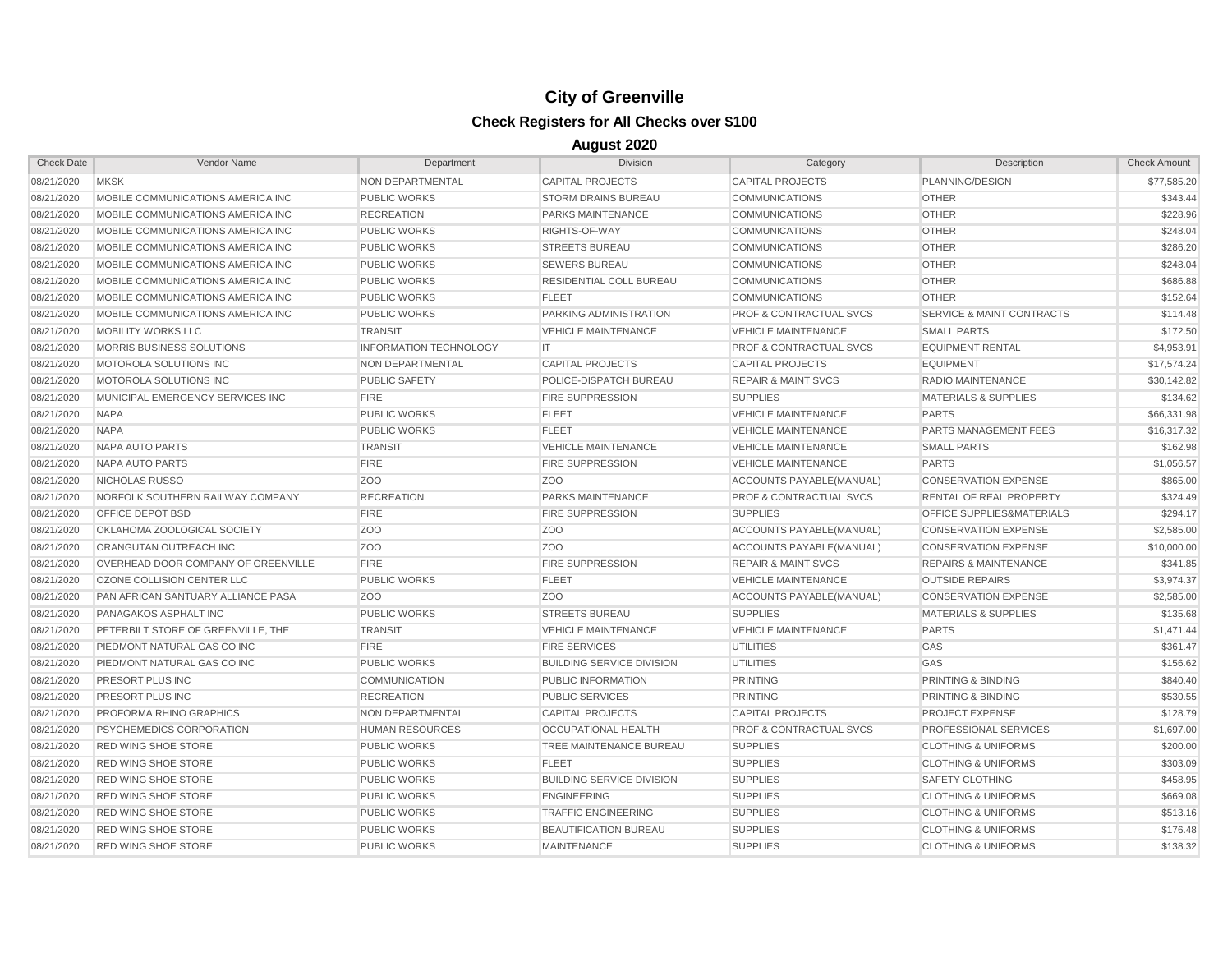| <b>Check Date</b> | Vendor Name                                  | Department                         | <b>Division</b>                      | Category                           | Description                          | <b>Check Amount</b> |
|-------------------|----------------------------------------------|------------------------------------|--------------------------------------|------------------------------------|--------------------------------------|---------------------|
| 08/21/2020        | <b>RED WING SHOE STORE</b>                   | <b>PUBLIC WORKS</b>                | RIGHTS-OF-WAY                        | <b>SUPPLIES</b>                    | <b>CLOTHING &amp; UNIFORMS</b>       | \$189.20            |
| 08/21/2020        | <b>RED WING SHOE STORE</b>                   | <b>PUBLIC WORKS</b>                | <b>CONSTRUCTION &amp; INSPECTION</b> | <b>SUPPLIES</b>                    | <b>CLOTHING &amp; UNIFORMS</b>       | \$479.09            |
| 08/21/2020        | <b>RED WING SHOE STORE</b>                   | <b>RECREATION</b>                  | <b>TOURISM DISTRICT</b>              | <b>SUPPLIES</b>                    | <b>CLOTHING &amp; UNIFORMS</b>       | \$434.04            |
| 08/21/2020        | <b>RED WING SHOE STORE</b>                   | <b>PUBLIC WORKS</b>                | RESIDENTIAL COLL BUREAU              | <b>SUPPLIES</b>                    | <b>CLOTHING &amp; UNIFORMS</b>       | \$788.85            |
| 08/21/2020        | <b>RED WING SHOE STORE</b>                   | <b>RECREATION</b>                  | PARKS MAINTENANCE                    | <b>SUPPLIES</b>                    | <b>CLOTHING &amp; UNIFORMS</b>       | \$821.98            |
| 08/21/2020        | <b>RED WING SHOE STORE</b>                   | <b>PUBLIC WORKS</b>                | <b>ENFORCEMENT</b>                   | <b>SUPPLIES</b>                    | <b>CLOTHING &amp; UNIFORMS</b>       | \$153.16            |
| 08/21/2020        | <b>RED WING SHOE STORE</b>                   | <b>PUBLIC WORKS</b>                | <b>STORM DRAINS BUREAU</b>           | <b>SUPPLIES</b>                    | <b>CLOTHING &amp; UNIFORMS</b>       | \$524.67            |
| 08/21/2020        | <b>RED WING SHOE STORE</b>                   | <b>PUBLIC WORKS</b>                | STORMWATER MANAGEMENT                | <b>SUPPLIES</b>                    | <b>CLOTHING &amp; UNIFORMS</b>       | \$684.67            |
| 08/21/2020        | <b>RED WING SHOE STORE</b>                   | <b>PUBLIC WORKS</b>                | <b>STREETS BUREAU</b>                | <b>SUPPLIES</b>                    | <b>CLOTHING &amp; UNIFORMS</b>       | \$1,213.03          |
| 08/21/2020        | <b>RESTOCON CORPORATION</b>                  | NON DEPARTMENTAL                   | <b>CAPITAL PROJECTS</b>              | <b>CAPITAL PROJECTS</b>            | <b>CONSTRUCTION</b>                  | \$174,801.42        |
| 08/21/2020        | RIVER STREET DEVELOPMENT INC                 | <b>PUBLIC WORKS</b>                | <b>PUBLIC WORKS</b>                  | <b>PROF &amp; CONTRACTUAL SVCS</b> | <b>SERVICE &amp; MAINT CONTRACTS</b> | \$140.00            |
| 08/21/2020        | <b>S C DEPARTMENT OF REVENUE</b>             | <b>OFFICE OF MGMT &amp; BUDGET</b> | <b>ACCOUNTING</b>                    | PR-WH                              | <b>GARNISHMENTS</b>                  | \$115.55            |
| 08/21/2020        | <b>S C RETIREMENT SYSTEM</b>                 | OFFICE OF MGMT & BUDGET            | <b>ACCOUNTING</b>                    | PR-WH                              | <b>RETIREMENT SVS PURCHASE</b>       | \$1,346.19          |
| 08/21/2020        | <b>SAFE INDUSTRIES</b>                       | <b>FIRE</b>                        | <b>FIRE SERVICES</b>                 | <b>SUPPLIES</b>                    | <b>CLOTHING &amp; UNIFORMS</b>       | \$1,987.32          |
| 08/21/2020        | <b>SAFE INDUSTRIES</b>                       | <b>FIRE</b>                        | <b>FIRE SUPPRESSION</b>              | <b>SUPPLIES</b>                    | <b>MATERIALS &amp; SUPPLIES</b>      | \$2,860.70          |
| 08/21/2020        | <b>SAFE INDUSTRIES</b>                       | <b>FIRE</b>                        | <b>FIRE SUPPRESSION</b>              | <b>SUPPLIES</b>                    | <b>CLOTHING &amp; UNIFORMS</b>       | \$1,747.00          |
| 08/21/2020        | <b>SAFE INDUSTRIES</b>                       | <b>FIRE</b>                        | <b>FIRE PREVENTION</b>               | <b>SUPPLIES</b>                    | <b>CLOTHING &amp; UNIFORMS</b>       | \$903.51            |
| 08/21/2020        | SAFETY PRODUCTS INC                          | <b>PUBLIC WORKS</b>                | <b>MAINTENANCE</b>                   | <b>SUPPLIES</b>                    | <b>CLOTHING &amp; UNIFORMS</b>       | \$228.96            |
| 08/21/2020        | <b>SAFETY PRODUCTS INC</b>                   | NON DEPARTMENTAL                   | <b>CAPITAL PROJECTS</b>              | <b>CAPITAL PROJECTS</b>            | <b>PROJECT EXPENSE</b>               | \$248.04            |
| 08/21/2020        | SALUDA RIVER PET FOOD CENTER INC             | <b>PUBLIC SAFETY</b>               | POLICE-PATROL SVS                    | <b>SUPPLIES</b>                    | <b>MATERIALS &amp; SUPPLIES</b>      | \$250.42            |
| 08/21/2020        | <b>SARAH SCHWENZER</b>                       | <b>RECREATION</b>                  | <b>ADMINISTRATION</b>                | <b>SUPPLIES</b>                    | M&S-MEDICINE                         | \$696.95            |
| 08/21/2020        | <b>SC DEPT OF EMPLOYMENT &amp; WORKFORCE</b> | <b>HUMAN RESOURCES</b>             | <b>HUMAN RESOURCES</b>               | <b>BENEFITS</b>                    | UNEMPLOYMENT COMPENSATION            | \$12,650.89         |
| 08/21/2020        | <b>SC STATE DISBURSEMENT UNIT</b>            | <b>OFFICE OF MGMT &amp; BUDGET</b> | <b>ACCOUNTING</b>                    | PR-WH                              | <b>GARNISHMENTS</b>                  | \$2,884.30          |
| 08/21/2020        | <b>SEJ SERVICES LLC</b>                      | <b>FIRE</b>                        | <b>FIRE SERVICES</b>                 | <b>PROF &amp; CONTRACTUAL SVCS</b> | <b>SERVICE &amp; MAINT CONTRACTS</b> | \$300.00            |
| 08/21/2020        | <b>SEJ SERVICES LLC</b>                      | <b>RECREATION</b>                  | <b>TOURISM DISTRICT</b>              | <b>PROF &amp; CONTRACTUAL SVCS</b> | <b>SERVICE &amp; MAINT CONTRACTS</b> | \$17,623.70         |
| 08/21/2020        | <b>SHERWIN WILLIAMS</b>                      | <b>RECREATION</b>                  | <b>COMMUNITY CENTERS</b>             | <b>REPAIR &amp; MAINT SVCS</b>     | <b>REPAIRS &amp; MAINTENANCE</b>     | \$123.67            |
| 08/21/2020        | SIERRA WIRELESS AMERICA INC                  | <b>PUBLIC SAFETY</b>               | POLICE-PATROL SVS                    | PROF & CONTRACTUAL SVCS            | <b>SERVICE &amp; MAINT CONTRACTS</b> | \$594.00            |
| 08/21/2020        | SIMPLIFILE LLC                               | <b>CITY ATTORNEY</b>               | <b>CITY ATTORNEY</b>                 | <b>SUNDRY</b>                      | <b>COURT COSTS</b>                   | \$175.00            |
| 08/21/2020        | <b>SNAP ON INDUSTRIAL</b>                    | <b>FIRE</b>                        | <b>FIRE SERVICES</b>                 | <b>SUPPLIES</b>                    | <b>MATERIALS &amp; SUPPLIES</b>      | \$434.12            |
| 08/21/2020        | SNIDER FLEET SOLUTIONS                       | <b>PUBLIC WORKS</b>                | <b>FLEET</b>                         | <b>VEHICLE MAINTENANCE</b>         | <b>OUTSIDE REPAIRS</b>               | \$1,908.71          |
| 08/21/2020        | SODFATHER INC                                | <b>PUBLIC WORKS</b>                | <b>STREETS BUREAU</b>                | <b>PROF &amp; CONTRACTUAL SVCS</b> | <b>SERVICE &amp; MAINT CONTRACTS</b> | \$476.83            |
| 08/21/2020        | SODFATHER INC                                | <b>PUBLIC WORKS</b>                | <b>SEWERS BUREAU</b>                 | <b>PROF &amp; CONTRACTUAL SVCS</b> | MAINTENANCE CONTRACTS                | \$476.83            |
| 08/21/2020        | SODFATHER INC                                | <b>PUBLIC WORKS</b>                | <b>FLEET</b>                         | <b>PROF &amp; CONTRACTUAL SVCS</b> | <b>SERVICE &amp; MAINT CONTRACTS</b> | \$476.83            |
| 08/21/2020        | SODFATHER INC                                | <b>PUBLIC WORKS</b>                | <b>STORM DRAINS BUREAU</b>           | <b>PROF &amp; CONTRACTUAL SVCS</b> | <b>SERVICE &amp; MAINT CONTRACTS</b> | \$476.83            |
| 08/21/2020        | SODFATHER INC                                | <b>RECREATION</b>                  | <b>PARKS MAINTENANCE</b>             | <b>PROF &amp; CONTRACTUAL SVCS</b> | <b>SERVICE &amp; MAINT CONTRACTS</b> | \$1,696.84          |
| 08/21/2020        | SOUTHEASTERN PAPER GROUP                     | <b>RECREATION</b>                  | <b>TOURISM DISTRICT</b>              | <b>SUPPLIES</b>                    | <b>JANITORIAL SUPPLIES</b>           | \$152.58            |
| 08/21/2020        | SPECIALTY VEHICLES                           | <b>TRANSIT</b>                     | <b>TROLLEY</b>                       | <b>VEHICLE MAINTENANCE</b>         | <b>PARTS</b>                         | \$162.65            |
| 08/21/2020        | <b>STATE TREASURER</b>                       | <b>MUNICIPAL COURT</b>             | MUNICIPAL COURT                      | <b>COURT LIABILITY</b>             | COURT-DUI SPINAL CORD SUR            | \$443.25            |
| 08/21/2020        | <b>STATE TREASURER</b>                       | <b>MUNICIPAL COURT</b>             | MUNICIPAL COURT                      | <b>COURT LIABILITY</b>             | COURT-DUI HWY PATRL SURCH            | \$316.51            |
| 08/21/2020        | <b>STATE TREASURER</b>                       | <b>LAW ENFORCEMENT</b>             | <b>LAW ENFORCEMENT</b>               | <b>COURT LIAB-CLAIMS/JUDGMNT</b>   | <b>LEC-CONFISCATED MONIES</b>        | \$295.55            |
| 08/21/2020        | <b>STATE TREASURER</b>                       | <b>MUNICIPAL COURT</b>             | <b>MUNICIPAL COURT</b>               | <b>COURT LIABILITY</b>             | <b>DUS HWY PATROL</b>                | \$248.78            |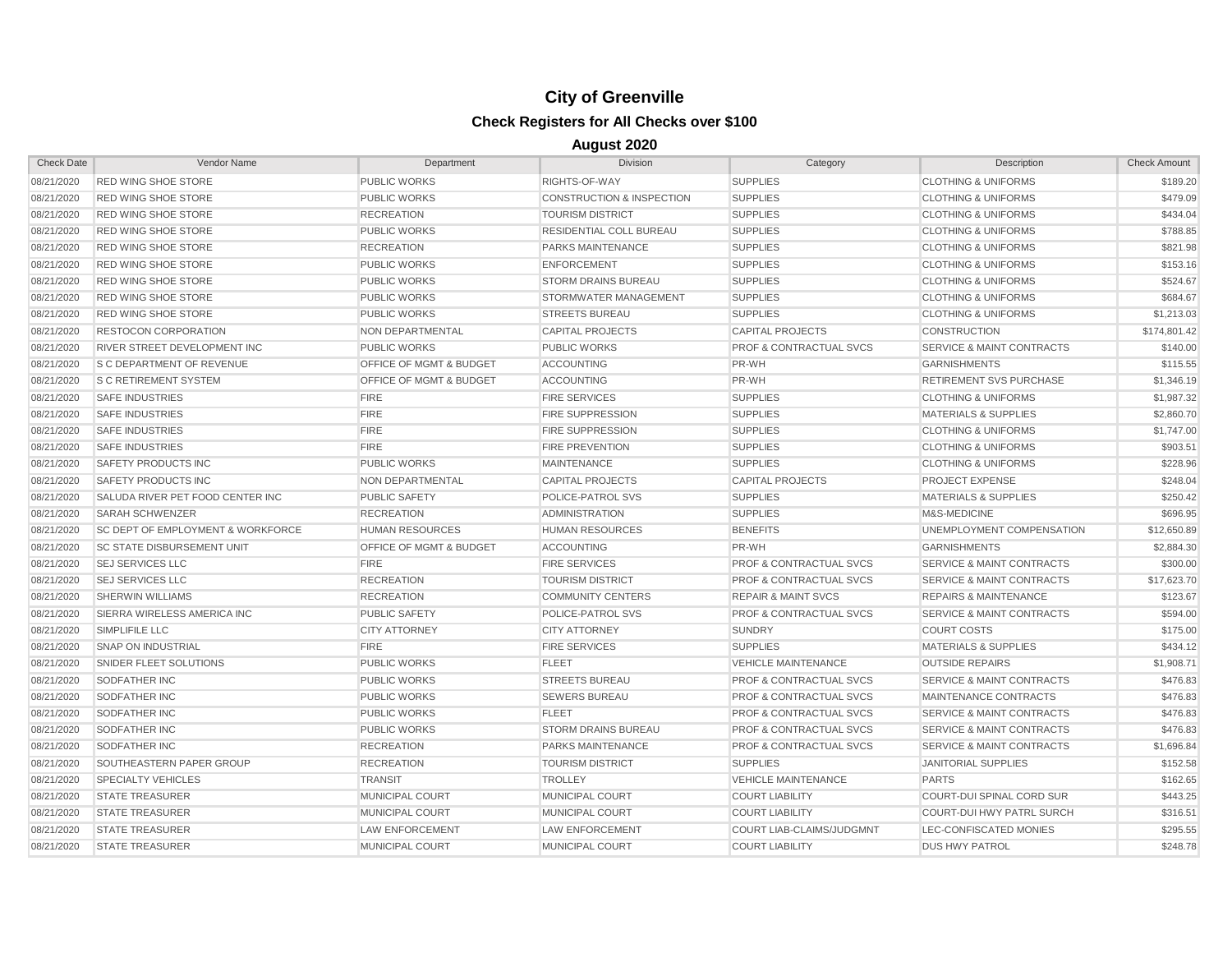| <b>Check Date</b> | Vendor Name                        | Department                  | <b>Division</b>                      | Category                           | Description                     | <b>Check Amount</b> |
|-------------------|------------------------------------|-----------------------------|--------------------------------------|------------------------------------|---------------------------------|---------------------|
| 08/21/2020        | <b>STATE TREASURER</b>             | <b>MUNICIPAL COURT</b>      | MUNICIPAL COURT                      | <b>COURT LIABILITY</b>             | DUI/DUAC BRTHLZR TST SLED       | \$110.79            |
| 08/21/2020        | <b>STATE TREASURER</b>             | MUNICIPAL COURT             | <b>MUNICIPAL COURT</b>               | <b>COURT LIABILITY</b>             | <b>COURT-STATE ASSESSMENT</b>   | \$16,195.23         |
| 08/21/2020        | <b>STATE TREASURER</b>             | <b>MUNICIPAL COURT</b>      | MUNICIPAL COURT                      | <b>COURT LIABILITY</b>             | <b>COURT-TRAFFIC SURCHARGE</b>  | \$9,742.65          |
| 08/21/2020        | <b>STATE TREASURER</b>             | <b>MUNICIPAL COURT</b>      | <b>MUNICIPAL COURT</b>               | <b>COURT LIABILITY</b>             | <b>COURT-DRUG SURCHARGE</b>     | \$2,205.60          |
| 08/21/2020        | SWANA                              | <b>PUBLIC WORKS</b>         | RESIDENTIAL COLL BUREAU              | <b>SUPPLIES</b>                    | <b>MATERIALS &amp; SUPPLIES</b> | \$268.00            |
| 08/21/2020        | TALENT MANAGEMENT SOLUTIONS        | <b>RECREATION</b>           | PARKS MAINTENANCE                    | <b>PROF &amp; CONTRACTUAL SVCS</b> | <b>TEMP PERSONNEL SVCS</b>      | \$4,460.82          |
| 08/21/2020        | <b>TALENT MANAGEMENT SOLUTIONS</b> | <b>HUMAN RESOURCES</b>      | OCCUPATIONAL HEALTH                  | <b>PROF &amp; CONTRACTUAL SVCS</b> | <b>TEMP PERSONNEL SVCS</b>      | \$987.20            |
| 08/21/2020        | TALENT MANAGEMENT SOLUTIONS        | <b>PUBLIC WORKS</b>         | <b>STREETS BUREAU</b>                | PROF & CONTRACTUAL SVCS            | <b>TEMP PERSONNEL SVCS</b>      | \$3,369.60          |
| 08/21/2020        | <b>TALENT MANAGEMENT SOLUTIONS</b> | <b>TRANSIT</b>              | <b>FIXED ROUTE</b>                   | <b>PROF &amp; CONTRACTUAL SVCS</b> | TEMP PERSONNEL SVCS             | \$3,328.58          |
| 08/21/2020        | <b>TALENT MANAGEMENT SOLUTIONS</b> | <b>COMMUNICATION</b>        | PUBLIC INFORMATION                   | <b>SALARIES</b>                    | REGULAR, PART-TIME              | \$270.60            |
| 08/21/2020        | <b>TALENT MANAGEMENT SOLUTIONS</b> | <b>MAYOR</b>                | <b>MAYOR</b>                         | <b>PROF &amp; CONTRACTUAL SVCS</b> | TEMP PERSONNEL SVCS             | \$541.20            |
| 08/21/2020        | <b>TALENT MANAGEMENT SOLUTIONS</b> | <b>RECREATION</b>           | <b>ADMINISTRATION</b>                | <b>PROF &amp; CONTRACTUAL SVCS</b> | TEMP PERSONNEL SVCS             | \$348.96            |
| 08/21/2020        | TD CARD SERVICES                   | <b>PUBLIC WORKS</b>         | <b>BUILDING SERVICE DIVISION</b>     | <b>SUPPLIES</b>                    | <b>MATERIALS &amp; SUPPLIES</b> | \$1,558.20          |
| 08/21/2020        | <b>TD CARD SERVICES</b>            | <b>COMMUNICATION</b>        | PUBLIC INFORMATION                   | <b>SUNDRY</b>                      | <b>MISCELLANEOUS</b>            | \$286.00            |
| 08/21/2020        | <b>TD CARD SERVICES</b>            | <b>RECREATION</b>           | <b>ADMINISTRATION</b>                | <b>SUPPLIES</b>                    | M&S-GROUNDS                     | \$350.78            |
| 08/21/2020        | TD CARD SERVICES                   | <b>PUBLIC SAFETY</b>        | POLICE-PATROL SVS                    | <b>TRAVEL &amp; TRAINING</b>       | <b>TRAVEL &amp; TRAINING</b>    | \$5,764.03          |
| 08/21/2020        | <b>TD CARD SERVICES</b>            | C.D. DIVISION               | <b>CDBG PROJECTS</b>                 | <b>TRAVEL &amp; TRAINING</b>       | <b>TRAVEL &amp; TRAINING</b>    | \$1,425.00          |
| 08/21/2020        | <b>TD CARD SERVICES</b>            | <b>PUBLIC WORKS</b>         | <b>SEWERS BUREAU</b>                 | <b>SUPPLIES</b>                    | <b>MATERIALS &amp; SUPPLIES</b> | \$400.88            |
| 08/21/2020        | <b>TD CARD SERVICES</b>            | <b>PUBLIC SAFETY</b>        | POLICE-PATROL SVS                    | <b>SUNDRY</b>                      | <b>RECRUITMENT ADS</b>          | \$4,272.00          |
| 08/21/2020        | <b>TD CARD SERVICES</b>            | PUBLIC SAFETY               | POLICE-PATROL SVS                    | <b>SUNDRY</b>                      | <b>MISCELLANEOUS</b>            | \$341.36            |
| 08/21/2020        | <b>TD CARD SERVICES</b>            | <b>TRANSIT</b>              | <b>ADMINISTRATION</b>                | <b>SUPPLIES</b>                    | <b>MATERIALS &amp; SUPPLIES</b> | \$253.86            |
| 08/21/2020        | <b>TD CARD SERVICES</b>            | <b>RECREATION</b>           | <b>ADMINISTRATION</b>                | <b>SUNDRY</b>                      | <b>RESTRD DONATION EXPENSE</b>  | \$228.63            |
| 08/21/2020        | <b>TD CARD SERVICES</b>            | <b>PUBLIC WORKS</b>         | <b>CBD TIF CREW</b>                  | <b>SUPPLIES</b>                    | <b>MATERIALS &amp; SUPPLIES</b> | \$2,489.02          |
| 08/21/2020        | <b>TD CARD SERVICES</b>            | <b>COMMUNICATION</b>        | PUBLIC INFORMATION                   | <b>COMMUNICATIONS</b>              | CABLE TELEVISION/INTERNET       | \$1,229.00          |
| 08/21/2020        | <b>TD CARD SERVICES</b>            | <b>ECONOMIC DEVELOPMENT</b> | <b>ECONOMIC DEVELOPMENT</b>          | <b>SUPPLIES</b>                    | <b>MATERIALS &amp; SUPPLIES</b> | \$237.80            |
| 08/21/2020        | <b>TD CARD SERVICES</b>            | PUBLIC WORKS                | <b>STREETS BUREAU</b>                | <b>SUPPLIES</b>                    | MATERIALS & SUPPLIES            | \$572.16            |
| 08/21/2020        | <b>TD CARD SERVICES</b>            | <b>TRANSIT</b>              | <b>FIXED ROUTE</b>                   | <b>SUPPLIES</b>                    | <b>MATERIALS &amp; SUPPLIES</b> | \$391.34            |
| 08/21/2020        | <b>TD CARD SERVICES</b>            | <b>HUMAN RESOURCES</b>      | <b>HUMAN RESOURCES</b>               | <b>SUNDRY</b>                      | <b>RECRUITMENT ADS</b>          | \$295.00            |
| 08/21/2020        | <b>TD CARD SERVICES</b>            | NON DEPARTMENTAL            | <b>CAPITAL PROJECTS</b>              | <b>CAPITAL PROJECTS</b>            | PLANNING/DESIGN                 | \$937.08            |
| 08/21/2020        | <b>TD CARD SERVICES</b>            | PLANNING & DEV SERVICES     | <b>BUILDING &amp; PROPERTY MAINT</b> | <b>SUPPLIES</b>                    | OFFICE SUPPLIES&MATERIALS       | \$255.86            |
| 08/21/2020        | TD CARD SERVICES                   | <b>PUBLIC SAFETY</b>        | FED EQUITABLE SHAR DOJ               | <b>SUPPLIES</b>                    | <b>MATERIALS &amp; SUPPLIES</b> | \$544.26            |
| 08/21/2020        | <b>TD CARD SERVICES</b>            | <b>PUBLIC SAFETY</b>        | POLICE-PATROL SVS                    | <b>SUPPLIES</b>                    | <b>CLOTHING &amp; UNIFORMS</b>  | \$831.90            |
| 08/21/2020        | <b>TD CARD SERVICES</b>            | NON DEPARTMENTAL            | <b>CAPITAL PROJECTS</b>              | <b>CAPITAL PROJECTS</b>            | <b>CONSTRUCTION</b>             | \$648.86            |
| 08/21/2020        | TD CARD SERVICES                   | <b>PUBLIC WORKS</b>         | <b>ENGINEERING</b>                   | <b>SUNDRY</b>                      | DUES, SUBSCRIPTN, PUBLICATN     | \$123.79            |
| 08/21/2020        | <b>TD CARD SERVICES</b>            | <b>PUBLIC WORKS</b>         | <b>BUILDING SERVICE DIVISION</b>     | <b>REPAIR &amp; MAINT SVCS</b>     | <b>FOUNTAIN REPAIR</b>          | \$112.32            |
| 08/21/2020        | <b>TD CARD SERVICES</b>            | <b>PUBLIC WORKS</b>         | <b>BROAD STREET GARAGE</b>           | <b>SUPPLIES</b>                    | <b>MATERIALS &amp; SUPPLIES</b> | \$595.52            |
| 08/21/2020        | <b>TD CARD SERVICES</b>            | <b>PUBLIC SAFETY</b>        | POLICE-PATROL SVS                    | <b>SUPPLIES</b>                    | <b>MATERIALS &amp; SUPPLIES</b> | \$4,128.03          |
| 08/21/2020        | <b>TD CARD SERVICES</b>            | <b>PUBLIC WORKS</b>         | <b>SEWERS BUREAU</b>                 | <b>SUNDRY</b>                      | DUES.SUBSCRIPTN.PUBLICATN       | \$181.58            |
| 08/21/2020        | <b>TD CARD SERVICES</b>            | <b>RECREATION</b>           | PARKS AND RECREATION                 | <b>SUNDRY</b>                      | DUES, SUBSCRIPTN, PUBLICATN     | \$139.00            |
| 08/21/2020        | <b>TD CARD SERVICES</b>            | <b>PUBLIC WORKS</b>         | <b>BEAUTIFICATION BUREAU</b>         | <b>SUPPLIES</b>                    | <b>MATERIALS &amp; SUPPLIES</b> | \$237.64            |
| 08/21/2020        | <b>TD CARD SERVICES</b>            | <b>CITY ATTORNEY</b>        | <b>CITY ATTORNEY</b>                 | <b>SUNDRY</b>                      | DUES.SUBSCRIPTN.PUBLICATN       | \$225.00            |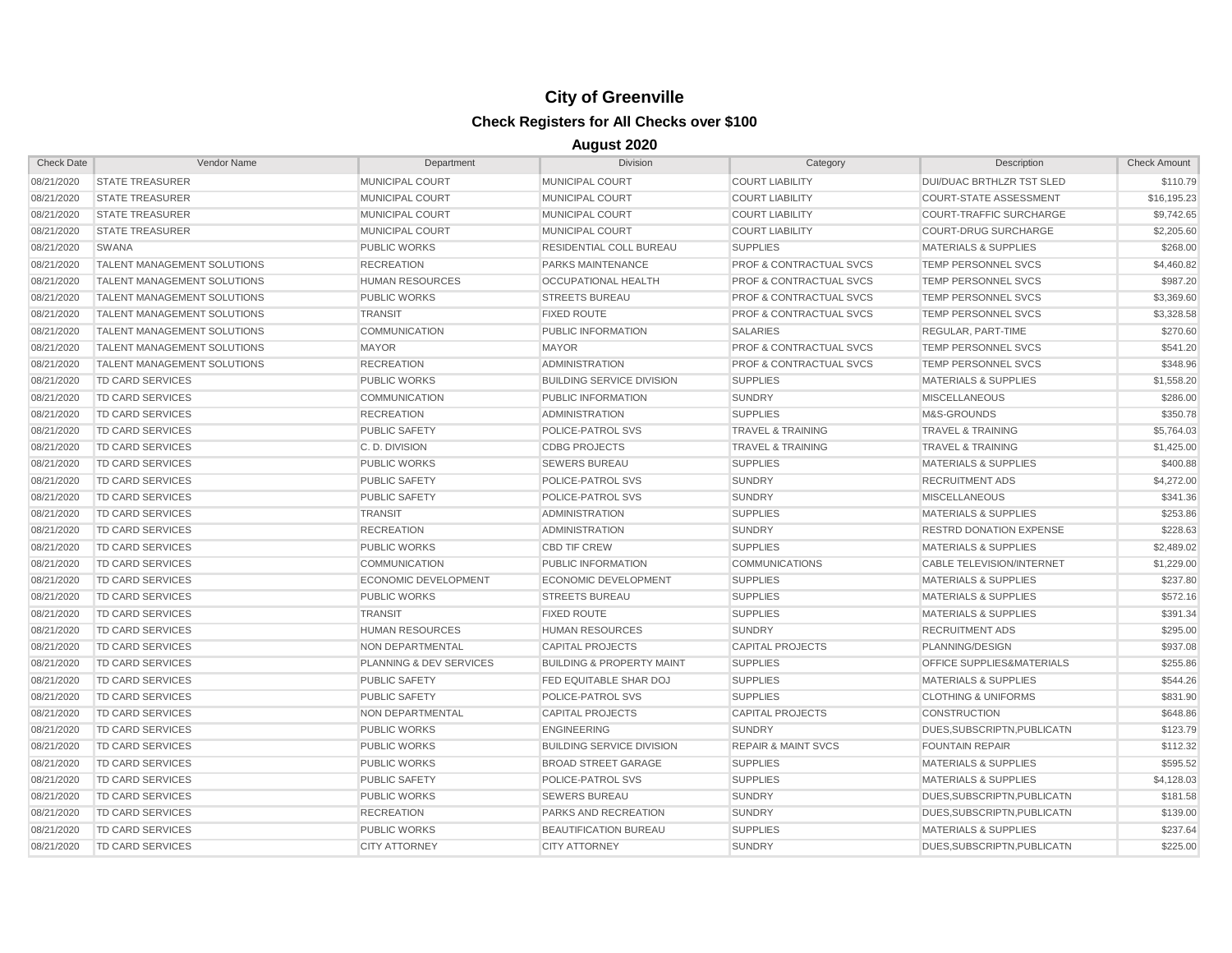| <b>Check Date</b> | Vendor Name                         | Department                    | <b>Division</b>                  | Category                           | Description                      | <b>Check Amount</b> |
|-------------------|-------------------------------------|-------------------------------|----------------------------------|------------------------------------|----------------------------------|---------------------|
| 08/21/2020        | <b>TD CARD SERVICES</b>             | <b>PUBLIC WORKS</b>           | STORMWATER MANAGEMENT            | <b>TRAVEL &amp; TRAINING</b>       | <b>TRAVEL &amp; TRAINING</b>     | \$350.00            |
| 08/21/2020        | TEC UTILITIES SUPPLY INC            | <b>FIRE</b>                   | <b>FIRE SUPPRESSION</b>          | <b>VEHICLE MAINTENANCE</b>         | <b>PARTS</b>                     | \$493.85            |
| 08/21/2020        | TEMPURE SCIENTIFIC LLC              | <b>HUMAN RESOURCES</b>        | <b>OCCUPATIONAL HEALTH</b>       | <b>SUPPLIES</b>                    | <b>MATERIALS &amp; SUPPLIES</b>  | \$1,472.00          |
| 08/21/2020        | <b>THOMSON REUTERS - WEST</b>       | <b>CITY ATTORNEY</b>          | <b>CITY ATTORNEY</b>             | <b>SUNDRY</b>                      | DUES.SUBSCRIPTN.PUBLICATN        | \$2,644.48          |
| 08/21/2020        | <b>THOMSON REUTERS - WEST</b>       | <b>PUBLIC SAFETY</b>          | POLICE-PATROL SVS                | <b>PROF &amp; CONTRACTUAL SVCS</b> | PROFESSIONAL SERVICES            | \$426.28            |
| 08/21/2020        | <b>TIFFANY YI-LIN CHEN</b>          | ZO <sub>O</sub>               | Z <sub>O</sub> O                 | ACCOUNTS PAYABLE(MANUAL)           | <b>CONSERVATION EXPENSE</b>      | \$865.00            |
| 08/21/2020        | <b>TRANE</b>                        | <b>PUBLIC WORKS</b>           | <b>BUILDING SERVICE DIVISION</b> | <b>SUPPLIES</b>                    | <b>MATERIALS &amp; SUPPLIES</b>  | \$208.04            |
| 08/21/2020        | <b>ULINE INC</b>                    | <b>RECREATION</b>             | <b>ADMINISTRATION</b>            | <b>SUPPLIES</b>                    | M&S-MAINTENANCE                  | \$301.90            |
| 08/21/2020        | <b>ULINE INC</b>                    | <b>RECREATION</b>             | <b>ADMINISTRATION</b>            | <b>REPAIR &amp; MAINT SVCS</b>     | <b>REPAIRS &amp; MAINTENANCE</b> | \$718.19            |
| 08/21/2020        | <b>UNIFIRST</b>                     | <b>TRANSIT</b>                | <b>VEHICLE MAINTENANCE</b>       | <b>SUPPLIES</b>                    | <b>CLOTHING &amp; UNIFORMS</b>   | \$122.83            |
| 08/21/2020        | UNITED WAY OF GREENVILLE COUNTY     | OFFICE OF MGMT & BUDGET       | <b>ACCOUNTING</b>                | PR-WH                              | UNITED WAY                       | \$2,153.34          |
| 08/21/2020        | USI INSURANCE SERVICES              | <b>HUMAN RESOURCES</b>        | <b>HEALTH CARE</b>               | <b>PROF &amp; CONTRACTUAL SVCS</b> | PROFESSIONAL SERVICES            | \$6,000.00          |
| 08/21/2020        | VAUGHN EXCAVATING LLC               | <b>PUBLIC SAFETY</b>          | POLICE-PATROL SVS                | MACHINERY AND EQUIPMENT            | MACHINERY AND EQUIPMENT          | \$2,400.00          |
| 08/21/2020        | <b>VERIZON WIRELESS</b>             | <b>INFORMATION TECHNOLOGY</b> | IT.                              | <b>COMMUNICATIONS</b>              | TELECOMMUNICATIONS/WIRELE        | \$102.95            |
| 08/21/2020        | <b>VERIZON WIRELESS</b>             | <b>PUBLIC SAFETY</b>          | POLICE-PATROL SVS                | <b>COMMUNICATIONS</b>              | <b>OTHER</b>                     | \$20,173.98         |
| 08/21/2020        | <b>VERIZON WIRELESS</b>             | <b>FIRE</b>                   | <b>FIRE</b>                      | <b>COMMUNICATIONS</b>              | <b>OTHER</b>                     | \$3,547.99          |
| 08/21/2020        | <b>VERIZON WIRELESS</b>             | <b>PUBLIC SAFETY</b>          | POLICE-PATROL SVS                | <b>SUNDRY</b>                      | <b>MISCELLANEOUS</b>             | \$114.03            |
| 08/21/2020        | <b>VORTEX SERVICES LLC</b>          | NON DEPARTMENTAL              | <b>CAPITAL PROJECTS</b>          | <b>CAPITAL PROJECTS</b>            | <b>CONSTRUCTION</b>              | \$601,861.95        |
| 08/21/2020        | VPA OF THE CAROLINAS INC            | NON DEPARTMENTAL              | <b>CAPITAL PROJECTS</b>          | <b>CAPITAL PROJECTS</b>            | PLANNING/DESIGN                  | \$3,500.00          |
| 08/21/2020        | VULCAN CONSTRUCTION MATERIALS LLC   | <b>PUBLIC WORKS</b>           | <b>SEWERS BUREAU</b>             | <b>SUPPLIES</b>                    | <b>MATERIALS &amp; SUPPLIES</b>  | \$557.54            |
| 08/21/2020        | W BENJAMIN MCCLAIN JR LLC           | LAW ENFORCEMENT               | <b>LAW ENFORCEMENT</b>           | COURT LIAB-CLAIMS/JUDGMNT          | LEC-CONFISCATED MONIES           | \$4,038.88          |
| 08/21/2020        | W N WATSON-WEST TIRE & AUTOMOTIVE   | <b>FIRE</b>                   | <b>FIRE SUPPRESSION</b>          | <b>VEHICLE MAINTENANCE</b>         | <b>OUTSIDE REPAIRS</b>           | \$196.23            |
| 08/21/2020        | WALMART COMMUNITY/RFCSLLC           | <b>RECREATION</b>             | <b>COMMUNITY CENTERS</b>         | <b>SUPPLIES</b>                    | <b>SUPPLIES COMMUNITY CENTER</b> | \$339.93            |
| 08/21/2020        | <b>WILDLANDS ENGINEERING INC</b>    | NON DEPARTMENTAL              | <b>CAPITAL PROJECTS</b>          | <b>CAPITAL PROJECTS</b>            | PLANNING/DESIGN                  | \$4,980.09          |
| 08/21/2020        | WORKWELL OCCUPATIONAL HEALTH CENTER | <b>HUMAN RESOURCES</b>        | <b>HEALTH CARE</b>               | <b>SUNDRY</b>                      | <b>WELLNESS ACTIVITIES</b>       | \$1,696.00          |
| 08/21/2020        | ZOOLOGICAL SOCIETY OF LONDON        | Z <sub>O</sub> O              | Z <sub>O</sub> O                 | ACCOUNTS PAYABLE(MANUAL)           | <b>CONSERVATION EXPENSE</b>      | \$12,500.00         |
| 08/28/2020        | 13TH CIRCUIT ASSET FORFEITURES      | <b>LAW ENFORCEMENT</b>        | <b>LAW ENFORCEMENT</b>           | COURT LIAB-CLAIMS/JUDGMNT          | LEC-CONFISCATED MONIES           | \$699.66            |
| 08/28/2020        | 420 LAURENS ROAD LLC                | NON DEPARTMENTAL              | <b>CAPITAL PROJECTS</b>          | <b>CAPITAL PROJECTS</b>            | <b>CONSTRUCTION</b>              | \$8,900.00          |
| 08/28/2020        | ADVANCE AUTO PARTS                  | <b>TRANSIT</b>                | <b>VEHICLE MAINTENANCE</b>       | <b>VEHICLE MAINTENANCE</b>         | <b>SMALL PARTS</b>               | \$673.24            |
| 08/28/2020        | ADVANCE AUTO PARTS                  | <b>TRANSIT</b>                | <b>VEHICLE MAINTENANCE</b>       | <b>VEHICLE MAINTENANCE</b>         | <b>PARTS</b>                     | \$225.00            |
| 08/28/2020        | ADVANCED DOOR SYSTEMS INC           | <b>PUBLIC WORKS</b>           | <b>BUILDING SERVICE DIVISION</b> | <b>REPAIR &amp; MAINT SVCS</b>     | <b>REPAIRS &amp; MAINTENANCE</b> | \$200.00            |
| 08/28/2020        | ALDRIDGE FAMILY PRODUCE             | <b>RECREATION</b>             | <b>ADMINISTRATION</b>            | <b>SUPPLIES</b>                    | M&S-FOOD                         | \$806.12            |
| 08/28/2020        | ALL TRAFFIC SOLUTIONS INC           | <b>PUBLIC WORKS</b>           | <b>SEWERS BUREAU</b>             | MACHINERY AND EQUIPMENT            | MACHINERY AND EQUIPMENT          | \$43,841.60         |
| 08/28/2020        | ALTEC INDUSTRIES                    | <b>PUBLIC WORKS</b>           | <b>FLEET</b>                     | <b>VEHICLE MAINTENANCE</b>         | <b>OUTSIDE REPAIRS</b>           | \$872.97            |
| 08/28/2020        | ASSA ABLOY ENTRANCE SYSTEMS GREENVI | <b>PUBLIC WORKS</b>           | <b>BUILDING SERVICE DIVISION</b> | <b>REPAIR &amp; MAINT SVCS</b>     | <b>REPAIRS &amp; MAINTENANCE</b> | \$430.40            |
| 08/28/2020        | <b>AT &amp; T MOBILITY</b>          | <b>PUBLIC SAFETY</b>          | POLICE-PATROL SVS                | <b>SUNDRY</b>                      | <b>MISCELLANEOUS</b>             | \$319.92            |
| 08/28/2020        | BAYNE'S PALLETS SALES & REPAIR INC  | <b>PUBLIC WORKS</b>           | <b>RECYCLING</b>                 | <b>SUPPLIES</b>                    | <b>MATERIALS &amp; SUPPLIES</b>  | \$150.00            |
| 08/28/2020        | <b>BEAU WELLING DESIGN</b>          | PLANNING & DEV SERVICES       | ECONOMIC DEVELOPMENT             | <b>PROF &amp; CONTRACTUAL SVCS</b> | <b>PROFESSIONAL SERVICES</b>     | \$2,225.00          |
| 08/28/2020        | <b>BLANCHARD MACHINERY CO</b>       | <b>PUBLIC SAFETY</b>          | POLICE-PATROL SVS                | <b>SUNDRY</b>                      | <b>CONTINGENCY</b>               | \$4,393.30          |
| 08/28/2020        | <b>BOUND TREE MEDICAL LLC</b>       | <b>FIRE</b>                   | <b>FIRE SUPPRESSION</b>          | <b>SUPPLIES</b>                    | <b>DRUG SUPPLIES</b>             | \$198.60            |
| 08/28/2020        | <b>BOUND TREE MEDICAL LLC</b>       | <b>FIRE</b>                   | <b>FIRE SUPPRESSION</b>          | <b>SUPPLIES</b>                    | OTHER MEDICAL SUPPLIES           | \$306.28            |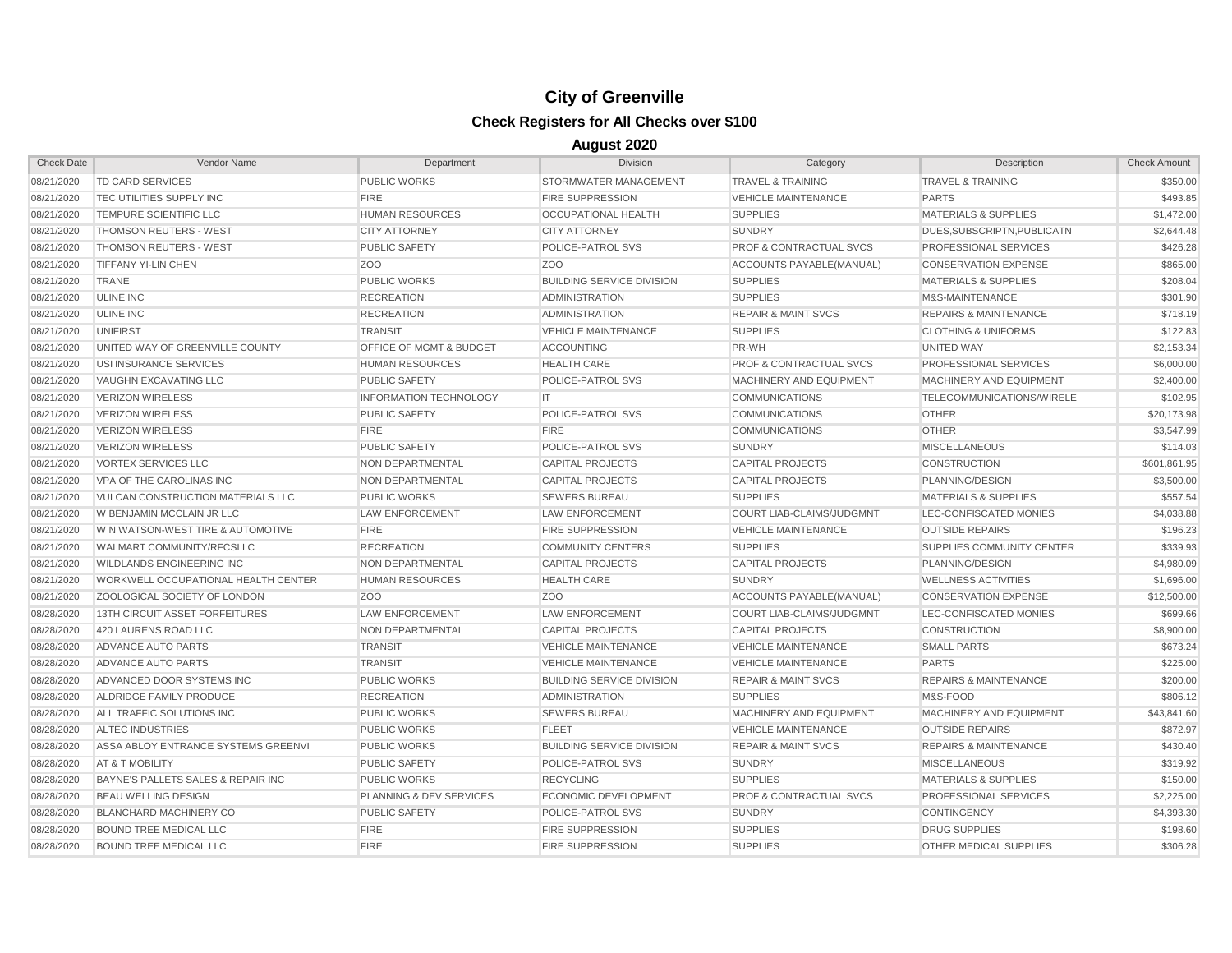| <b>Check Date</b> | Vendor Name                         | Department                    | Division                         | Category                           | Description                          | <b>Check Amount</b> |
|-------------------|-------------------------------------|-------------------------------|----------------------------------|------------------------------------|--------------------------------------|---------------------|
| 08/28/2020        | <b>BRAD KUYKENDALL</b>              | <b>FIRE</b>                   | <b>FIRE SUPPRESSION</b>          | <b>TRAVEL &amp; TRAINING</b>       | <b>TRAVEL &amp; TRAINING</b>         | \$237.00            |
| 08/28/2020        | <b>BRAGG WASTE SERVICES INC</b>     | <b>RECREATION</b>             | PARKS MAINTENANCE                | <b>PROF &amp; CONTRACTUAL SVCS</b> | <b>SERVICE &amp; MAINT CONTRACTS</b> | \$156.78            |
| 08/28/2020        | <b>BRAVO1 PROTECTION</b>            | <b>PUBLIC WORKS</b>           | <b>PARKING ADMINISTRATION</b>    | <b>PROF &amp; CONTRACTUAL SVCS</b> | <b>SERVICE &amp; MAINT CONTRACTS</b> | \$1,806.00          |
| 08/28/2020        | <b>BRYAN PETHEL</b>                 | <b>FIRE</b>                   | <b>FIRE SUPPRESSION</b>          | <b>TRAVEL &amp; TRAINING</b>       | <b>TRAVEL &amp; TRAINING</b>         | \$237.00            |
| 08/28/2020        | CAMPBELL OIL COMPANY                | <b>PUBLIC WORKS</b>           | <b>FLEET</b>                     | <b>VEHICLE MAINTENANCE</b>         | <b>FUEL</b>                          | \$25,087.45         |
| 08/28/2020        | CAROLINA FLOORING SPECIALISTS INC   | <b>PUBLIC WORKS</b>           | <b>FLEET</b>                     | <b>REPAIR &amp; MAINT SVCS</b>     | <b>REPAIRS &amp; MAINTENANCE</b>     | \$2,782.00          |
| 08/28/2020        | CAROLINA LAWN & TRACTOR INC         | <b>RECREATION</b>             | <b>PARKS MAINTENANCE</b>         | <b>REPAIR &amp; MAINT SVCS</b>     | <b>SMALL ENGINE</b>                  | \$542.90            |
| 08/28/2020        | CAROLINA LAWN & TRACTOR INC         | <b>RECREATION</b>             | PARKS MAINTENANCE                | <b>SUPPLIES</b>                    | <b>MATERIALS &amp; SUPPLIES</b>      | \$551.16            |
| 08/28/2020        | CAROLINA TIME & PARKING GROUP       | <b>PUBLIC WORKS</b>           | S. SPRING STREET GARAGE          | <b>REPAIR &amp; MAINT SVCS</b>     | <b>REPAIRS &amp; MAINTENANCE</b>     | \$180.00            |
| 08/28/2020        | CAROLINA TIME & PARKING GROUP       | <b>PUBLIC WORKS</b>           | RICHARDSON STREET GARAGE         | <b>REPAIR &amp; MAINT SVCS</b>     | <b>REPAIRS &amp; MAINTENANCE</b>     | \$282.25            |
| 08/28/2020        | <b>CHARLES PRODUCTS</b>             | <b>RECREATION</b>             | <b>PUBLIC SERVICES</b>           | <b>SUPPLIES</b>                    | <b>SALE GIFTS</b>                    | \$1,198.23          |
| 08/28/2020        | CHARTER COMMUNICATIONS              | <b>INFORMATION TECHNOLOGY</b> | IT                               | <b>COMMUNICATIONS</b>              | CABLE TELEVISION/INTERNET            | \$1,406.02          |
| 08/28/2020        | CHARTER COMMUNICATIONS              | <b>PUBLIC SAFETY</b>          | POLICE-PATROL SVS                | <b>SUNDRY</b>                      | <b>MISCELLANEOUS</b>                 | \$189.96            |
| 08/28/2020        | CHEM-AQUA INC                       | <b>PUBLIC WORKS</b>           | <b>BUILDING SERVICE DIVISION</b> | <b>PROF &amp; CONTRACTUAL SVCS</b> | <b>SERVICE &amp; MAINT CONTRACTS</b> | \$473.82            |
| 08/28/2020        | <b>CHRISTOPHER PUSTIZZI</b>         | <b>PUBLIC SAFETY</b>          | NARCOTICS FUNDS                  | <b>SUPPLIES</b>                    | <b>MATERIALS &amp; SUPPLIES</b>      | \$114.48            |
| 08/28/2020        | <b>CINTAS</b>                       | <b>PUBLIC WORKS</b>           | <b>BUILDING SERVICE DIVISION</b> | <b>SUPPLIES</b>                    | <b>MATERIALS &amp; SUPPLIES</b>      | \$242.27            |
| 08/28/2020        | <b>CINTAS</b>                       | <b>PUBLIC WORKS</b>           | <b>STREETS BUREAU</b>            | <b>SUPPLIES</b>                    | <b>CLOTHING &amp; UNIFORMS</b>       | \$135.92            |
| 08/28/2020        | <b>CINTAS</b>                       | <b>TRANSIT</b>                | <b>VEHICLE MAINTENANCE</b>       | <b>SUPPLIES</b>                    | <b>CLOTHING &amp; UNIFORMS</b>       | \$150.00            |
| 08/28/2020        | <b>CINTAS</b>                       | <b>PUBLIC WORKS</b>           | <b>SEWERS BUREAU</b>             | <b>SUPPLIES</b>                    | <b>CLOTHING &amp; UNIFORMS</b>       | \$108.33            |
| 08/28/2020        | <b>CINTAS</b>                       | <b>PUBLIC WORKS</b>           | <b>FLEET</b>                     | <b>SUPPLIES</b>                    | <b>CLOTHING &amp; UNIFORMS</b>       | \$196.62            |
| 08/28/2020        | CINTAS FIRE PROTECTION 636525       | <b>PUBLIC WORKS</b>           | <b>BUILDING SERVICE DIVISION</b> | <b>REPAIR &amp; MAINT SVCS</b>     | <b>REPAIRS &amp; MAINTENANCE</b>     | \$2,279.97          |
| 08/28/2020        | CINTAS FIRE PROTECTION 636525       | <b>PUBLIC WORKS</b>           | <b>BUILDING SERVICE DIVISION</b> | <b>PROF &amp; CONTRACTUAL SVCS</b> | <b>SERVICE &amp; MAINT CONTRACTS</b> | \$2,157.80          |
| 08/28/2020        | <b>CITY WELDING SERVICE</b>         | <b>PUBLIC WORKS</b>           | <b>FLEET</b>                     | <b>VEHICLE MAINTENANCE</b>         | <b>OUTSIDE REPAIRS</b>               | \$149.50            |
| 08/28/2020        | <b>CLASSIC ACE HARDWARE - GREER</b> | <b>PUBLIC SAFETY</b>          | POLICE-PATROL SVS                | <b>SUPPLIES</b>                    | <b>MATERIALS &amp; SUPPLIES</b>      | \$117.02            |
| 08/28/2020        | <b>CNT/THE TOOL SHED</b>            | <b>PUBLIC WORKS</b>           | <b>BUILDING SERVICE DIVISION</b> | <b>SUPPLIES</b>                    | <b>MATERIALS &amp; SUPPLIES</b>      | \$236.38            |
| 08/28/2020        | CONCRETE SUPPLY COMPANY LLC         | <b>PUBLIC WORKS</b>           | <b>STORM DRAINS BUREAU</b>       | <b>SUPPLIES</b>                    | <b>CONSTRUCTION &amp; REPAIR</b>     | \$519.40            |
| 08/28/2020        | CONCRETE SUPPLY COMPANY LLC         | <b>PUBLIC WORKS</b>           | <b>STREETS BUREAU</b>            | <b>SUPPLIES</b>                    | <b>MATERIALS &amp; SUPPLIES</b>      | \$363.05            |
| 08/28/2020        | <b>COVETRUS NORTH AMERICA</b>       | <b>RECREATION</b>             | <b>ADMINISTRATION</b>            | <b>SUPPLIES</b>                    | M&S-MEDICINE                         | \$136.85            |
| 08/28/2020        | <b>COWART AWARDS INC</b>            | <b>PUBLIC WORKS</b>           | <b>FLEET</b>                     | <b>SUPPLIES</b>                    | <b>MATERIALS &amp; SUPPLIES</b>      | \$199.28            |
| 08/28/2020        | CREATIONWORKS LANDSCAPING LLC       | <b>PUBLIC WORKS</b>           | RIGHTS-OF-WAY                    | <b>PROF &amp; CONTRACTUAL SVCS</b> | <b>SERVICE &amp; MAINT CONTRACTS</b> | \$1,077.33          |
| 08/28/2020        | CREATIONWORKS LANDSCAPING LLC       | C.D. DIVISION                 | <b>CDBG PROJECTS</b>             | <b>CD PROJECTS</b>                 | <b>LAND ACQUISITION</b>              | \$1,731.60          |
| 08/28/2020        | <b>CREGGER COMPANY</b>              | <b>PUBLIC WORKS</b>           | <b>BUILDING SERVICE DIVISION</b> | <b>SUPPLIES</b>                    | <b>MATERIALS &amp; SUPPLIES</b>      | \$625.78            |
| 08/28/2020        | <b>CROMER'S P-NUTS LLC</b>          | <b>RECREATION</b>             | <b>PUBLIC SERVICES</b>           | <b>SUPPLIES</b>                    | <b>SALE CONCESSIONS</b>              | \$139.77            |
| 08/28/2020        | <b>DANIEL PRONK</b>                 | <b>FIRE</b>                   | <b>FIRE SUPPRESSION</b>          | <b>TRAVEL &amp; TRAINING</b>       | <b>TRAVEL &amp; TRAINING</b>         | \$237.00            |
| 08/28/2020        | DARROHN ENGINEERING LLC             | <b>NON DEPARTMENTAL</b>       | <b>CAPITAL PROJECTS</b>          | <b>CAPITAL PROJECTS</b>            | PLANNING/DESIGN                      | \$5,000.00          |
| 08/28/2020        | <b>DAVID KERN</b>                   | <b>PUBLIC SAFETY</b>          | POLICE-PATROL SVS                | <b>SUPPLIES</b>                    | <b>MATERIALS &amp; SUPPLIES</b>      | \$1,448.20          |
| 08/28/2020        | <b>DELL MARKETING LP</b>            | <b>PUBLIC WORKS</b>           | STORMWATER MANAGEMENT            | <b>SUPPLIES</b>                    | <b>OFFICE SUPPLIES&amp;MATERIALS</b> | \$245.28            |
| 08/28/2020        | <b>DELL MARKETING LP</b>            | <b>INFORMATION TECHNOLOGY</b> | IT.                              | <b>MIS PROJECTS</b>                | PCS/UPGRADES                         | \$5,640.49          |
| 08/28/2020        | <b>DESIGNLAB INC</b>                | <b>PUBLIC SAFETY</b>          | POLICE-PATROL SVS                | <b>SUPPLIES</b>                    | <b>CLOTHING &amp; UNIFORMS</b>       | \$1,260.29          |
| 08/28/2020        | <b>DISYS SOLUTIONS INC</b>          | <b>INFORMATION TECHNOLOGY</b> | IT                               | <b>SUPPLIES</b>                    | <b>MATERIALS &amp; SUPPLIES</b>      | \$396.55            |
| 08/28/2020        | <b>DISYS SOLUTIONS INC</b>          | <b>INFORMATION TECHNOLOGY</b> | IT.                              | <b>PROF &amp; CONTRACTUAL SVCS</b> | <b>SERVICE &amp; MAINT CONTRACTS</b> | \$52.583.21         |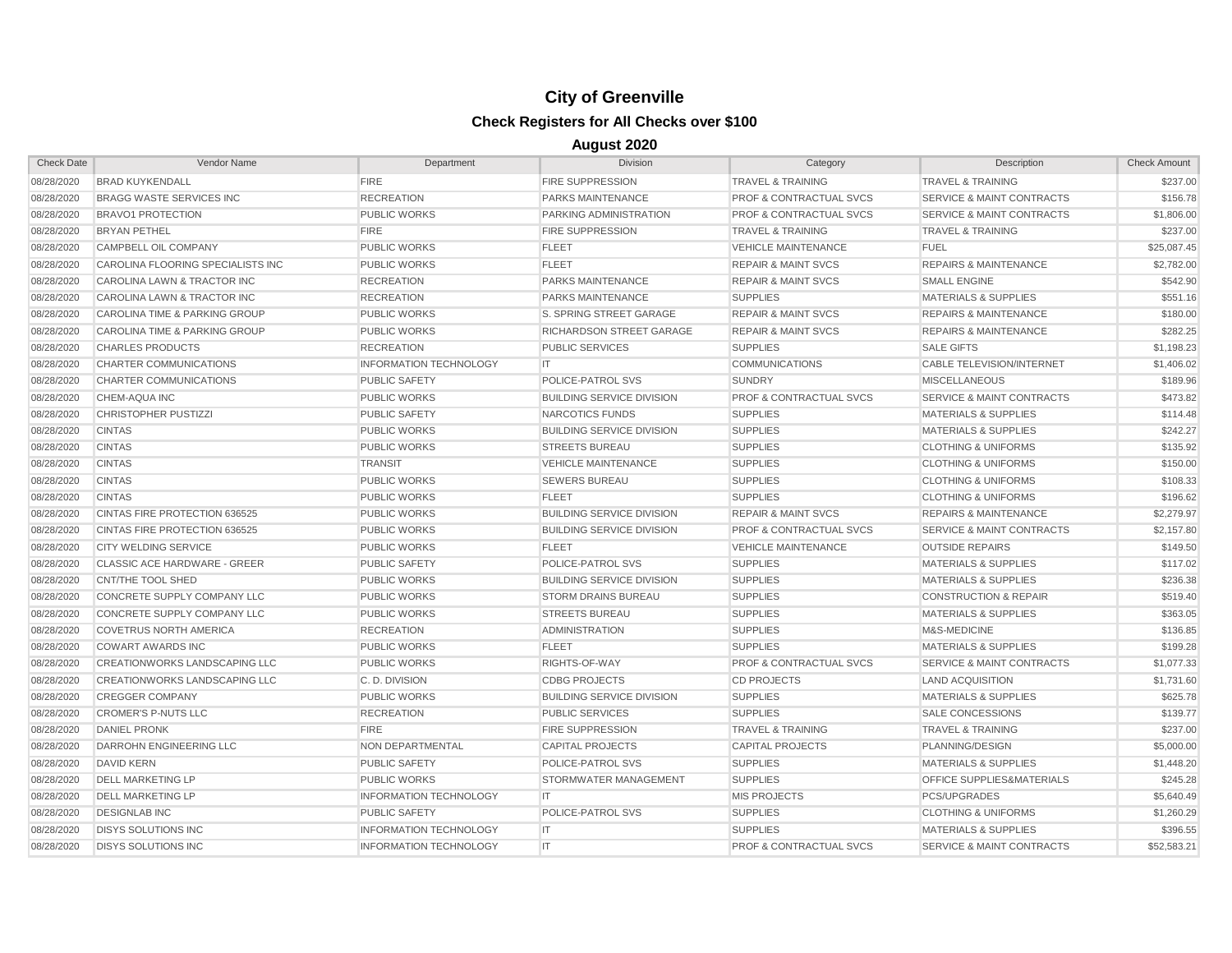| <b>Check Date</b> | Vendor Name                                   | Department              | <b>Division</b>                      | Category                           | Description                          | <b>Check Amount</b> |
|-------------------|-----------------------------------------------|-------------------------|--------------------------------------|------------------------------------|--------------------------------------|---------------------|
| 08/28/2020        | <b>DROP-IN STORE</b>                          | NON DEPARTMENTAL        | <b>CAPITAL PROJECTS</b>              | <b>CAPITAL PROJECTS</b>            | CONSTRUCTION                         | \$10,000.00         |
| 08/28/2020        | <b>DUKE ENERGY</b>                            | <b>PUBLIC WORKS</b>     | <b>FLEET</b>                         | <b>UTILITIES</b>                   | <b>ELECTRICITY</b>                   | \$3,284.82          |
| 08/28/2020        | <b>DUKE ENERGY</b>                            | <b>PUBLIC WORKS</b>     | <b>TRAFFIC ENGINEERING</b>           | UTILITIES                          | <b>ELECTRICITY</b>                   | \$2,600.28          |
| 08/28/2020        | <b>DUKE ENERGY</b>                            | <b>PUBLIC WORKS</b>     | <b>BUILDING SERVICE DIVISION</b>     | <b>UTILITIES</b>                   | <b>ELECTRICITY</b>                   | \$6,000.05          |
| 08/28/2020        | <b>DUKE ENERGY</b>                            | <b>RECREATION</b>       | PARKS MAINTENANCE                    | UTILITIES                          | <b>ELECTRICITY</b>                   | \$3,297.40          |
| 08/28/2020        | <b>EASLEY LAWN AND GARDEN</b>                 | <b>FIRE</b>             | <b>FIRE SUPPRESSION</b>              | <b>VEHICLE MAINTENANCE</b>         | <b>PARTS</b>                         | \$105.80            |
| 08/28/2020        | <b>ENVIROAWMING</b>                           | <b>FIRE</b>             | <b>FIRE SUPPRESSION</b>              | <b>VEHICLE MAINTENANCE</b>         | <b>OUTSIDE REPAIRS</b>               | \$185.00            |
| 08/28/2020        | <b>FAIRWAY FORD INC</b>                       | <b>TRANSIT</b>          | <b>VEHICLE MAINTENANCE</b>           | <b>VEHICLE MAINTENANCE</b>         | <b>PARTS</b>                         | \$115.98            |
| 08/28/2020        | <b>FAIRWAY FORD INC</b>                       | <b>TRANSIT</b>          | <b>VEHICLE MAINTENANCE</b>           | <b>VEHICLE MAINTENANCE</b>         | <b>SMALL PARTS</b>                   | \$148.13            |
| 08/28/2020        | <b>FEDERAL EXPRESS CORP</b>                   | <b>RECREATION</b>       | <b>ADMINISTRATION</b>                | <b>COMMUNICATIONS</b>              | <b>POSTAGE</b>                       | \$283.48            |
| 08/28/2020        | <b>FGP INTERNATIONAL</b>                      | OFFICE OF MGMT & BUDGET | <b>ACCOUNTING</b>                    | <b>PROF &amp; CONTRACTUAL SVCS</b> | TEMP PERSONNEL SVCS                  | \$1,343.12          |
| 08/28/2020        | <b>FLINT EQUIPMENT CO</b>                     | <b>PUBLIC WORKS</b>     | <b>FLEET</b>                         | <b>VEHICLE MAINTENANCE</b>         | <b>OUTSIDE REPAIRS</b>               | \$1,646.31          |
| 08/28/2020        | <b>FORMS &amp; SUPPLY INC</b>                 | <b>PUBLIC WORKS</b>     | <b>CONSTRUCTION &amp; INSPECTION</b> | <b>SUPPLIES</b>                    | <b>OFFICE SUPPLIES&amp;MATERIALS</b> | \$106.11            |
| 08/28/2020        | <b>FORMS &amp; SUPPLY INC</b>                 | OFFICE OF MGMT & BUDGET | <b>PURCHASING</b>                    | <b>SUPPLIES</b>                    | <b>OFFICE SUPPLIES&amp;MATERIALS</b> | \$175.99            |
| 08/28/2020        | <b>FORTILINE</b>                              | <b>PUBLIC WORKS</b>     | <b>SEWERS BUREAU</b>                 | <b>SUPPLIES</b>                    | <b>MATERIALS &amp; SUPPLIES</b>      | \$1,312.24          |
| 08/28/2020        | <b>FROG 911</b>                               | <b>FIRE</b>             | <b>FIRE SUPPRESSION</b>              | <b>VEHICLE MAINTENANCE</b>         | <b>PARTS</b>                         | \$127.20            |
| 08/28/2020        | <b>GANTT FIRE SEWER &amp; POLICE DISTRICT</b> | OFFICE OF MGMT & BUDGET | NON-DEPARTMENTAL                     | ACCOUNTS PAYABLE(MANUAL)           | INTER-GOVNERMENTAL AGREEMENTS        | \$273,147.72        |
| 08/28/2020        | <b>GEORGE COLEMAN FORD INC</b>                | <b>TRANSIT</b>          | <b>VEHICLE MAINTENANCE</b>           | <b>VEHICLE MAINTENANCE</b>         | <b>SMALL PARTS</b>                   | \$151.89            |
| 08/28/2020        | <b>GFOASC</b>                                 | <b>TRANSIT</b>          | <b>ADMINISTRATION</b>                | <b>TRAVEL &amp; TRAINING</b>       | <b>TRAVEL &amp; TRAINING</b>         | \$100.00            |
| 08/28/2020        | <b>GILLIG LLC</b>                             | <b>TRANSIT</b>          | <b>VEHICLE MAINTENANCE</b>           | <b>VEHICLE MAINTENANCE</b>         | <b>SMALL PARTS</b>                   | \$279.20            |
| 08/28/2020        | <b>GILLIG LLC</b>                             | <b>TRANSIT</b>          | <b>VEHICLE MAINTENANCE</b>           | <b>VEHICLE MAINTENANCE</b>         | <b>PARTS</b>                         | \$1,247.77          |
| 08/28/2020        | <b>GOVERNMENT TRAINING INSTITUTE INC</b>      | <b>PUBLIC SAFETY</b>    | <b>POLICE-PATROL SVS</b>             | <b>TRAVEL &amp; TRAINING</b>       | <b>TRAVEL &amp; TRAINING</b>         | \$1,150.00          |
| 08/28/2020        | GRAINGER 803858620                            | <b>TRANSIT</b>          | NON VEHICLE MAINTENANCE              | <b>REPAIR &amp; MAINT SVCS</b>     | <b>REPAIRS &amp; MAINTENANCE</b>     | \$460.00            |
| 08/28/2020        | GRAINGER 803858620                            | <b>TRANSIT</b>          | <b>NON VEHICLE MAINTENANCE</b>       | <b>SUPPLIES</b>                    | <b>JANITORIAL SUPPLIES</b>           | \$563.75            |
| 08/28/2020        | GRAINGER 803858935                            | <b>PUBLIC WORKS</b>     | <b>BUILDING SERVICE DIVISION</b>     | <b>SUPPLIES</b>                    | <b>MATERIALS &amp; SUPPLIES</b>      | \$1,481.12          |
| 08/28/2020        | GRAINGER 803858935                            | <b>PUBLIC WORKS</b>     | <b>COMMONS GARAGE</b>                | <b>SUPPLIES</b>                    | <b>MATERIALS &amp; SUPPLIES</b>      | \$244.73            |
| 08/28/2020        | GRAINGER 803858935                            | <b>PUBLIC WORKS</b>     | <b>CHURCH STREET GARAGE</b>          | <b>SUPPLIES</b>                    | <b>MATERIALS &amp; SUPPLIES</b>      | \$502.57            |
| 08/28/2020        | GRAINGER 803858935                            | <b>FIRE</b>             | <b>FIRE SUPPRESSION</b>              | <b>VEHICLE MAINTENANCE</b>         | <b>PARTS</b>                         | \$1,221.97          |
| 08/28/2020        | <b>GRAYSHIFT</b>                              | <b>PUBLIC SAFETY</b>    | POLICE-PATROL SVS                    | <b>PROF &amp; CONTRACTUAL SVCS</b> | <b>SOFTWARE LICENSES</b>             | \$18,000.00         |
| 08/28/2020        | <b>GREENVILLE CHAMBER OF COMMERCE</b>         | <b>CITY MANAGER</b>     | NON-DEPARTMENTAL                     | <b>SUNDRY</b>                      | <b>MISCELLANEOUS</b>                 | \$3,000.00          |
| 08/28/2020        | <b>GREENVILLE COUNTY</b>                      | <b>LAW ENFORCEMENT</b>  | <b>LAW ENFORCEMENT</b>               | COURT LIAB-CLAIMS/JUDGMNT          | LEC-CONFISCATED MONIES               | \$445.50            |
| 08/28/2020        | <b>GREENVILLE INDUSTRIAL RUBBER &amp;</b>     | <b>FIRE</b>             | <b>FIRE SUPPRESSION</b>              | <b>REPAIR &amp; MAINT SVCS</b>     | <b>REPAIRS &amp; MAINTENANCE</b>     | \$492.90            |
| 08/28/2020        | <b>GREENVILLE NEWS SUBSCRIPTIONS</b>          | <b>PUBLIC WORKS</b>     | <b>TRAFFIC ENGINEERING</b>           | <b>SUNDRY</b>                      | DUES.SUBSCRIPTN.PUBLICATN            | \$348.61            |
| 08/28/2020        | GREENVILLE OFFICE SUPPLY CO INC               | <b>PUBLIC WORKS</b>     | PARKING ADMINISTRATION               | <b>SUPPLIES</b>                    | OFFICE SUPPLIES&MATERIALS            | \$298.50            |
| 08/28/2020        | <b>GREENVILLE TURF &amp; TRACTOR</b>          | <b>RECREATION</b>       | PARKS MAINTENANCE                    | <b>SUPPLIES</b>                    | <b>MATERIALS &amp; SUPPLIES</b>      | \$162.48            |
| 08/28/2020        | <b>GREENVILLE ZOO FOUNDATION</b>              | ZO <sub>O</sub>         | Z <sub>OO</sub>                      | ACCOUNTS PAYABLE(MANUAL)           | <b>CONSERVATION EXPENSE</b>          | \$1,730.00          |
| 08/28/2020        | <b>GREENVILLE ZOO PETTY CASH</b>              | <b>RECREATION</b>       | <b>ADMINISTRATION</b>                | <b>SUPPLIES</b>                    | M&S-FOOD                             | \$281.39            |
| 08/28/2020        | <b>GREENWORKS RECYLING INC</b>                | <b>PUBLIC WORKS</b>     | <b>TREE MAINTENANCE BUREAU</b>       | <b>PROF &amp; CONTRACTUAL SVCS</b> | PROFESSIONAL SERVICES                | \$5,212.50          |
| 08/28/2020        | <b>HAJOCA CORPORATION</b>                     | <b>PUBLIC WORKS</b>     | <b>BUILDING SERVICE DIVISION</b>     | <b>SUPPLIES</b>                    | <b>MATERIALS &amp; SUPPLIES</b>      | \$296.01            |
| 08/28/2020        | HANDI CLEAN PRODUCTS INC                      | <b>FIRE</b>             | <b>FIRE SUPPRESSION</b>              | <b>SUPPLIES</b>                    | <b>JANITORIAL SUPPLIES</b>           | \$411.55            |
| 08/28/2020        | HOME DEPOT CREDIT SERVICE 5906                | <b>PUBLIC WORKS</b>     | <b>BUILDING SERVICE DIVISION</b>     | <b>SUPPLIES</b>                    | <b>MATERIALS &amp; SUPPLIES</b>      | \$1,540.74          |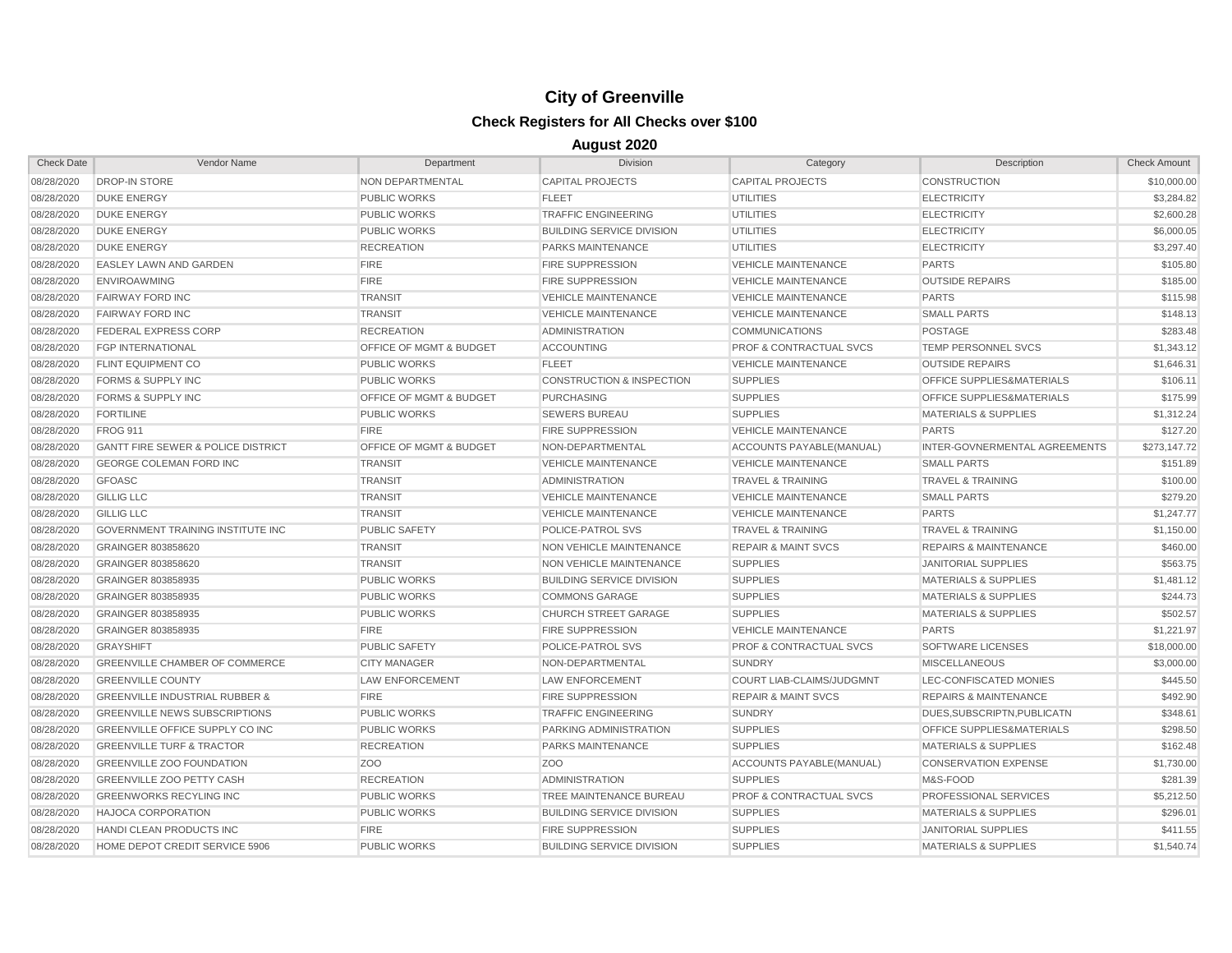| <b>Check Date</b> | Vendor Name                         | Department                         | <b>Division</b>                  | Category                           | Description                          | <b>Check Amount</b> |
|-------------------|-------------------------------------|------------------------------------|----------------------------------|------------------------------------|--------------------------------------|---------------------|
| 08/28/2020        | HOME DEPOT CREDIT SERVICE 9599      | <b>PUBLIC SAFETY</b>               | POLICE-PATROL SVS                | MACHINERY AND EQUIPMENT            | MACHINERY AND EQUIPMENT              | \$210.94            |
| 08/28/2020        | HOME DEPOT CREDIT SERVICE 9599      | <b>PUBLIC SAFETY</b>               | POLICE-PATROL SVS                | <b>SUPPLIES</b>                    | <b>MATERIALS &amp; SUPPLIES</b>      | \$769.72            |
| 08/28/2020        | <b>IVEY COMMUNICATIONS INC</b>      | <b>INFORMATION TECHNOLOGY</b>      | IT.                              | <b>REPAIR &amp; MAINT SVCS</b>     | <b>REPAIRS &amp; MAINTENANCE</b>     | \$157.50            |
| 08/28/2020        | <b>IVEY COMMUNICATIONS INC</b>      | <b>PUBLIC WORKS</b>                | <b>RICHARDSON STREET GARAGE</b>  | <b>SUPPLIES</b>                    | <b>MATERIALS &amp; SUPPLIES</b>      | \$151.00            |
| 08/28/2020        | <b>IVEY COMMUNICATIONS INC</b>      | NON DEPARTMENTAL                   | <b>CAPITAL PROJECTS</b>          | <b>CAPITAL PROJECTS</b>            | <b>EQUIPMENT</b>                     | \$4,302.22          |
| 08/28/2020        | <b>IVEY COMMUNICATIONS INC</b>      | <b>INFORMATION TECHNOLOGY</b>      | IT.                              | <b>SUPPLIES</b>                    | <b>MATERIALS &amp; SUPPLIES</b>      | \$2,270.14          |
| 08/28/2020        | <b>IVEY COMMUNICATIONS INC</b>      | <b>PUBLIC WORKS</b>                | <b>BUILDING SERVICE DIVISION</b> | <b>REPAIR &amp; MAINT SVCS</b>     | <b>REPAIRS &amp; MAINTENANCE</b>     | \$412.50            |
| 08/28/2020        | JACK DOHENY COMPANIES INC           | <b>PUBLIC WORKS</b>                | <b>FLEET</b>                     | <b>VEHICLE MAINTENANCE</b>         | <b>OUTSIDE REPAIRS</b>               | \$300.00            |
| 08/28/2020        | JACKIE MAULDIN'S INC                | <b>PUBLIC WORKS</b>                | <b>FLEET</b>                     | <b>VEHICLE MAINTENANCE</b>         | <b>OUTSIDE REPAIRS</b>               | \$180.00            |
| 08/28/2020        | JET-VAC SEWER EQUIPMENT CO          | <b>PUBLIC WORKS</b>                | <b>SEWERS BUREAU</b>             | <b>SUPPLIES</b>                    | <b>MATERIALS &amp; SUPPLIES</b>      | \$1,937.66          |
| 08/28/2020        | JET-VAC SEWER EQUIPMENT CO          | <b>PUBLIC WORKS</b>                | <b>FLEET</b>                     | <b>VEHICLE MAINTENANCE</b>         | <b>OUTSIDE REPAIRS</b>               | \$2,622.51          |
| 08/28/2020        | <b>JOEVA REEDER</b>                 | <b>RECREATION</b>                  | <b>COMMUNITY CENTERS</b>         | <b>COMMUNITY CENTERS</b>           | RENTAL REFUND COMM CTR               | \$160.00            |
| 08/28/2020        | JOHNSON CONTROLS SECURITY SOLUTIONS | <b>PUBLIC WORKS</b>                | <b>TRAFFIC ENGINEERING</b>       | <b>PROF &amp; CONTRACTUAL SVCS</b> | <b>SERVICE &amp; MAINT CONTRACTS</b> | \$337.66            |
| 08/28/2020        | JOHNSTONE SUPPLY OF GREENVILLE      | <b>PUBLIC WORKS</b>                | <b>BUILDING SERVICE DIVISION</b> | <b>SUPPLIES</b>                    | <b>MATERIALS &amp; SUPPLIES</b>      | \$135.25            |
| 08/28/2020        | <b>JOSEPH DOYLE</b>                 | <b>FIRE</b>                        | <b>FIRE SUPPRESSION</b>          | <b>TRAVEL &amp; TRAINING</b>       | <b>TRAVEL &amp; TRAINING</b>         | \$237.00            |
| 08/28/2020        | <b>JOSH YALE</b>                    | <b>FIRE</b>                        | <b>FIRE SUPPRESSION</b>          | <b>TRAVEL &amp; TRAINING</b>       | <b>TRAVEL &amp; TRAINING</b>         | \$237.00            |
| 08/28/2020        | L AND L CONSTRUCTION                | PLANNING & DEV SERVICES            | <b>BUILDING CODES</b>            | <b>BUSINESS LIC &amp; PERMITS</b>  | <b>BUSINESS LIC-CONTRACTOR</b>       | \$354.00            |
| 08/28/2020        | LANDSCAPERS SUPPLY                  | <b>PUBLIC SAFETY</b>               | POLICE-PATROL SVS                | <b>MACHINERY AND EQUIPMENT</b>     | MACHINERY AND EQUIPMENT              | \$1,311.68          |
| 08/28/2020        | LANDSCAPERS SUPPLY                  | <b>RECREATION</b>                  | <b>PARKS MAINTENANCE</b>         | <b>SUPPLIES</b>                    | <b>MATERIALS &amp; SUPPLIES</b>      | \$201.35            |
| 08/28/2020        | LATITUDE APPLIED TECHNOLOGIES       | <b>PUBLIC WORKS</b>                | <b>ONE GARAGE</b>                | <b>SUPPLIES</b>                    | <b>MATERIALS &amp; SUPPLIES</b>      | \$407.89            |
| 08/28/2020        | LATITUDE APPLIED TECHNOLOGIES       | <b>PUBLIC WORKS</b>                | RIVERPLACE GARAGE                | <b>SUPPLIES</b>                    | <b>MATERIALS &amp; SUPPLIES</b>      | \$1,336.24          |
| 08/28/2020        | LEADER COMPANIES LTD CO             | <b>PLANNING &amp; DEV SERVICES</b> | <b>BUILDING CODES</b>            | <b>BUSINESS LIC &amp; PERMITS</b>  | <b>BUSINESS LIC-CONTRACTOR</b>       | \$921.00            |
| 08/28/2020        | LESLIES POOL SUPPLIES               | <b>PUBLIC WORKS</b>                | <b>BUILDING SERVICE DIVISION</b> | <b>REPAIR &amp; MAINT SVCS</b>     | <b>FOUNTAIN REPAIR</b>               | \$1,110.35          |
| 08/28/2020        | LEVEL 3 COMMUNICATIONS LLC          | <b>INFORMATION TECHNOLOGY</b>      | IT                               | <b>COMMUNICATIONS</b>              | TELECOMMUNICATIONS/WIRELE            | \$1,181.11          |
| 08/28/2020        | LONG TRAILER & BODY SERVICE INC     | <b>PUBLIC WORKS</b>                | <b>FLEET</b>                     | <b>VEHICLE MAINTENANCE</b>         | <b>OUTSIDE REPAIRS</b>               | \$280.52            |
| 08/28/2020        | LOWES                               | <b>FIRE</b>                        | <b>FIRE SUPPRESSION</b>          | <b>SUPPLIES</b>                    | <b>MATERIALS &amp; SUPPLIES</b>      | \$134.30            |
| 08/28/2020        | <b>LS3P ASSOCIATES LTD</b>          | <b>RECREATION</b>                  | <b>COMMUNITY CENTERS</b>         | <b>PROF &amp; CONTRACTUAL SVCS</b> | PROFESSIONAL SERVICES                | \$3,848.54          |
| 08/28/2020        | <b>MAGPUL INDUSTRIES</b>            | <b>PUBLIC SAFETY</b>               | POLICE-PATROL SVS                | <b>SUPPLIES</b>                    | <b>MATERIALS &amp; SUPPLIES</b>      | \$2,338.75          |
| 08/28/2020        | <b>MARATHON STAFFING INC</b>        | <b>PUBLIC WORKS</b>                | <b>RESIDENTIAL COLL BUREAU</b>   | <b>PROF &amp; CONTRACTUAL SVCS</b> | TEMP PERSONNEL SVCS                  | \$773.60            |
| 08/28/2020        | <b>MARATHON STAFFING INC</b>        | <b>PUBLIC SAFETY</b>               | POLICE-DISPATCH BUREAU           | <b>PROF &amp; CONTRACTUAL SVCS</b> | <b>TEMP PERSONNEL SVCS</b>           | \$1,250.04          |
| 08/28/2020        | MARCO'S AUTO DETAIL SHOP            | <b>PUBLIC WORKS</b>                | <b>FLEET</b>                     | <b>VEHICLE MAINTENANCE</b>         | <b>OUTSIDE REPAIRS</b>               | \$225.00            |
| 08/28/2020        | MARIETTA LAWN & GARDEN INC          | <b>RECREATION</b>                  | PARKS MAINTENANCE                | <b>REPAIR &amp; MAINT SVCS</b>     | <b>SMALL ENGINE</b>                  | \$420.78            |
| 08/28/2020        | MERUS REFRESHMENT SERVICES INC      | <b>PUBLIC WORKS</b>                | <b>FLEET</b>                     | <b>SUPPLIES</b>                    | <b>MATERIALS &amp; SUPPLIES</b>      | \$214.12            |
| 08/28/2020        | MIKE'S BODY SHOP & TOWING INC       | <b>PUBLIC WORKS</b>                | <b>FLEET</b>                     | <b>VEHICLE MAINTENANCE</b>         | <b>OUTSIDE REPAIRS</b>               | \$2,520.80          |
| 08/28/2020        | <b>MINUTEMAN PRESS</b>              | <b>PUBLIC WORKS</b>                | <b>RECYCLING</b>                 | <b>PRINTING</b>                    | PRINTING & BINDING                   | \$1,957.61          |
| 08/28/2020        | MOBILE COMMUNICATIONS AMERICA INC   | <b>PUBLIC WORKS</b>                | <b>SEWERS BUREAU</b>             | <b>COMMUNICATIONS</b>              | <b>OTHER</b>                         | \$248.04            |
| 08/28/2020        | MOBILE COMMUNICATIONS AMERICA INC   | <b>RECREATION</b>                  | <b>PARKS MAINTENANCE</b>         | <b>COMMUNICATIONS</b>              | <b>OTHER</b>                         | \$200.34            |
| 08/28/2020        | MOBILE COMMUNICATIONS AMERICA INC   | <b>PUBLIC WORKS</b>                | RIGHTS-OF-WAY                    | <b>COMMUNICATIONS</b>              | <b>OTHER</b>                         | \$248.04            |
| 08/28/2020        | MOBILE COMMUNICATIONS AMERICA INC   | <b>TRANSIT</b>                     | <b>VEHICLE MAINTENANCE</b>       | <b>VEHICLE MAINTENANCE</b>         | <b>OUTSIDE REPAIRS</b>               | \$155.90            |
| 08/28/2020        | MOBILE COMMUNICATIONS AMERICA INC   | <b>PUBLIC WORKS</b>                | <b>STREETS BUREAU</b>            | <b>COMMUNICATIONS</b>              | <b>OTHER</b>                         | \$286.20            |
| 08/28/2020        | MOBILE COMMUNICATIONS AMERICA INC   | <b>PUBLIC WORKS</b>                | <b>STORM DRAINS BUREAU</b>       | <b>COMMUNICATIONS</b>              | <b>OTHER</b>                         | \$343.44            |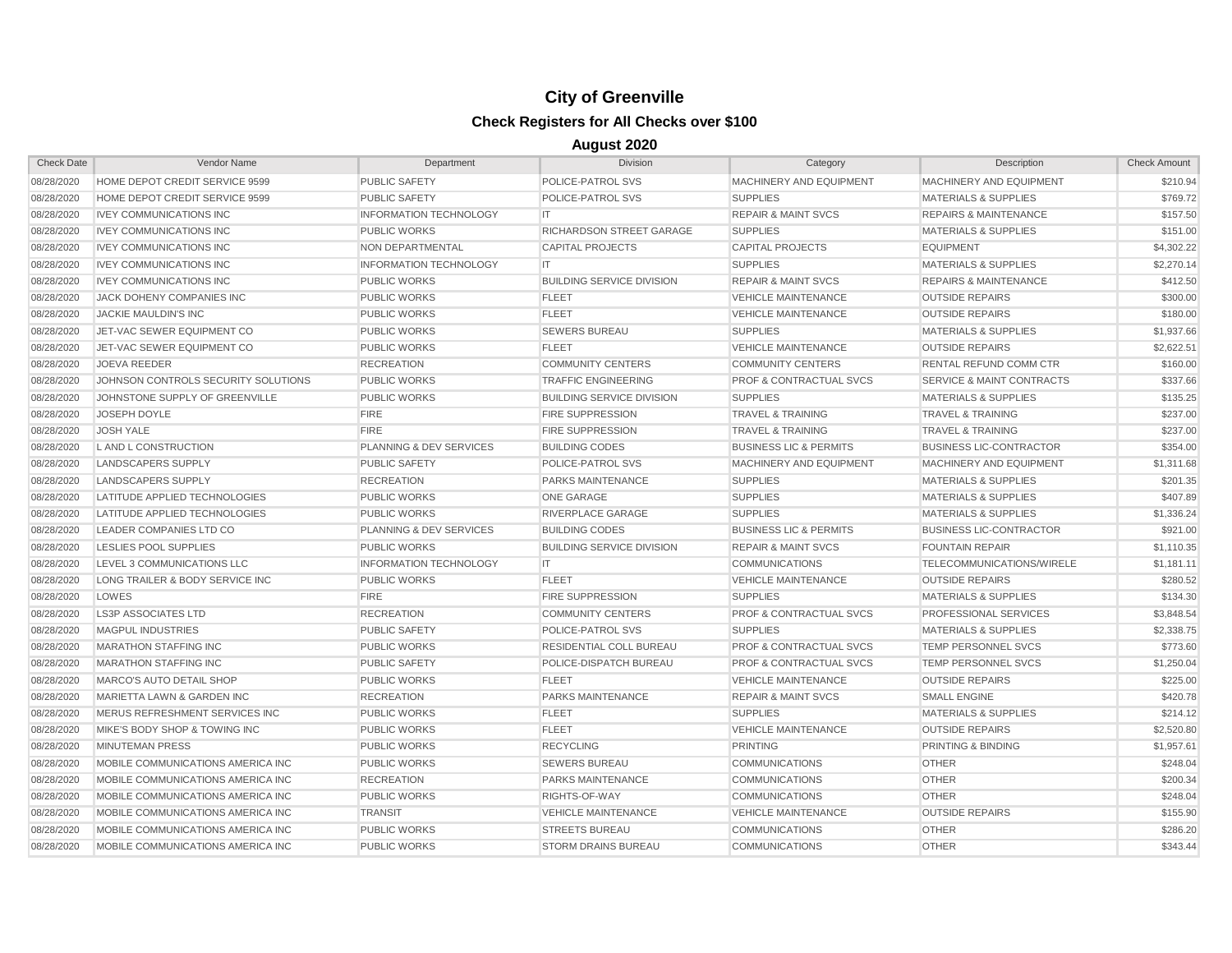| <b>Check Date</b> | Vendor Name                                    | Department                         | <b>Division</b>                  | Category                           | Description                          | <b>Check Amount</b> |
|-------------------|------------------------------------------------|------------------------------------|----------------------------------|------------------------------------|--------------------------------------|---------------------|
| 08/28/2020        | MOBILE COMMUNICATIONS AMERICA INC              | <b>PUBLIC WORKS</b>                | <b>FLEET</b>                     | <b>COMMUNICATIONS</b>              | <b>OTHER</b>                         | \$133.56            |
| 08/28/2020        | MOBILE COMMUNICATIONS AMERICA INC              | <b>PUBLIC WORKS</b>                | RESIDENTIAL COLL BUREAU          | <b>COMMUNICATIONS</b>              | <b>OTHER</b>                         | \$686.88            |
| 08/28/2020        | MOBILE COMMUNICATIONS AMERICA INC              | <b>TRANSIT</b>                     | <b>TROLLEY</b>                   | <b>VEHICLE MAINTENANCE</b>         | <b>OUTSIDE REPAIRS</b>               | \$190.00            |
| 08/28/2020        | MOTOROLA SOLUTIONS INC                         | <b>PUBLIC SAFETY</b>               | POLICE-DISPATCH BUREAU           | <b>REPAIR &amp; MAINT SVCS</b>     | RADIO MAINTENANCE                    | \$11,751.81         |
| 08/28/2020        | MOTOROLA-PALMETTO 800                          | <b>TRANSIT</b>                     | <b>FIXED ROUTE</b>               | <b>COMMUNICATIONS</b>              | <b>OTHER</b>                         | \$1,172.12          |
| 08/28/2020        | NAPA AUTO PARTS                                | <b>FIRE</b>                        | <b>FIRE SUPPRESSION</b>          | <b>VEHICLE MAINTENANCE</b>         | <b>PARTS</b>                         | \$1,808.87          |
| 08/28/2020        | NEIGHBORHOOD NETWORKS PUBLISHING               | <b>RECREATION</b>                  | <b>PUBLIC SERVICES</b>           | <b>SUPPLIES</b>                    | <b>SUPPLIES PROMOTIONS</b>           | \$100.00            |
| 08/28/2020        | <b>NGLIC</b>                                   | <b>HUMAN RESOURCES</b>             | <b>HEALTH CARE</b>               | <b>OTHER INSURANCE</b>             | VISION - SUPERIOR                    | \$9,355.01          |
| 08/28/2020        | NORRIS SUPPLY CO                               | <b>PUBLIC WORKS</b>                | <b>STORM DRAINS BUREAU</b>       | <b>SUPPLIES</b>                    | <b>CONSTRUCTION &amp; REPAIR</b>     | \$680.42            |
| 08/28/2020        | NORTHERN SAFETY CO INC                         | <b>RECREATION</b>                  | PARKS MAINTENANCE                | <b>SUPPLIES</b>                    | <b>MATERIALS &amp; SUPPLIES</b>      | \$663.53            |
| 08/28/2020        | <b>OGLETREE DEAKINS NASH SMOAK &amp; STEWA</b> | <b>CITY ATTORNEY</b>               | <b>CITY ATTORNEY</b>             | <b>PROF &amp; CONTRACTUAL SVCS</b> | <b>PROFESSIONAL SERVICES</b>         | \$229.50            |
| 08/28/2020        | <b>OGLETREE DEAKINS NASH SMOAK &amp; STEWA</b> | <b>HUMAN RESOURCES</b>             | <b>HUMAN RESOURCES</b>           | <b>PROF &amp; CONTRACTUAL SVCS</b> | <b>PROFESSIONAL SERVICES</b>         | \$400.00            |
| 08/28/2020        | OVERHEAD DOOR COMPANY OF GREENVILLE            | <b>PUBLIC WORKS</b>                | <b>BUILDING SERVICE DIVISION</b> | <b>REPAIR &amp; MAINT SVCS</b>     | <b>REPAIRS &amp; MAINTENANCE</b>     | \$481.45            |
| 08/28/2020        | OZONE COLLISION CENTER LLC                     | <b>PUBLIC WORKS</b>                | <b>FLEET</b>                     | <b>VEHICLE MAINTENANCE</b>         | <b>OUTSIDE REPAIRS</b>               | \$3,265.41          |
| 08/28/2020        | PALMETTO SOLUTIONS                             | <b>ECONOMIC DEVELOPMENT</b>        | <b>ECONOMIC DEVELOPMENT</b>      | <b>PROF &amp; CONTRACTUAL SVCS</b> | <b>SERVICE &amp; MAINT CONTRACTS</b> | \$1,830.00          |
| 08/28/2020        | PANAGAKOS ASPHALT INC                          | <b>PUBLIC WORKS</b>                | <b>STREETS BUREAU</b>            | <b>SUPPLIES</b>                    | <b>MATERIALS &amp; SUPPLIES</b>      | \$373.12            |
| 08/28/2020        | PANAGAKOS ASPHALT INC                          | <b>PUBLIC WORKS</b>                | <b>STORM DRAINS BUREAU</b>       | <b>SUPPLIES</b>                    | <b>MATERIALS &amp; SUPPLIES</b>      | \$186.56            |
| 08/28/2020        | PANAGAKOS ASPHALT INC                          | <b>PUBLIC WORKS</b>                | <b>SEWERS BUREAU</b>             | <b>SUPPLIES</b>                    | <b>MATERIALS &amp; SUPPLIES</b>      | \$186.56            |
| 08/28/2020        | PARKER POE ADAMS & BERNSTEIN LLP               | <b>CITY ATTORNEY</b>               | <b>CITY ATTORNEY</b>             | <b>PROF &amp; CONTRACTUAL SVCS</b> | <b>PROFESSIONAL SERVICES</b>         | \$906.50            |
| 08/28/2020        | PEPSI-COLA BOTTLING CO                         | <b>RECREATION</b>                  | <b>PUBLIC SERVICES</b>           | <b>SUPPLIES</b>                    | <b>SALE CONCESSIONS</b>              | \$865.95            |
| 08/28/2020        | PHILLIPS INTERNATIONAL INC DBA                 | <b>RECREATION</b>                  | <b>PUBLIC SERVICES</b>           | <b>SUPPLIES</b>                    | <b>SALE GIFTS</b>                    | \$1,068.01          |
| 08/28/2020        | PIEDMONT NATURAL GAS CO INC                    | <b>FIRE</b>                        | <b>FIRE SERVICES</b>             | <b>UTILITIES</b>                   | GAS                                  | \$140.27            |
| 08/28/2020        | PIEDMONT TECHNICAL COLLEGE                     | <b>PUBLIC WORKS</b>                | <b>FLEET</b>                     | <b>TRAVEL &amp; TRAINING</b>       | <b>TRAVEL &amp; TRAINING</b>         | \$500.00            |
| 08/28/2020        | <b>PRAXAIR DISTRIBUTION INC.</b>               | <b>PUBLIC WORKS</b>                | <b>FLEET</b>                     | <b>SUPPLIES</b>                    | <b>MATERIALS &amp; SUPPLIES</b>      | \$237.78            |
| 08/28/2020        | PROFORMA RHINO GRAPHICS                        | <b>PUBLIC SAFETY</b>               | POLICE-PATROL SVS                | <b>PRINTING</b>                    | <b>PRINTING &amp; BINDING</b>        | \$203.76            |
| 08/28/2020        | PROFORMA RHINO GRAPHICS                        | <b>RECREATION</b>                  | <b>TOURISM DISTRICT</b>          | <b>SUPPLIES</b>                    | <b>MATERIALS &amp; SUPPLIES</b>      | \$102.71            |
| 08/28/2020        | PROFORMA RHINO GRAPHICS                        | <b>COMMUNICATION</b>               | PUBLIC INFORMATION               | <b>PRINTING</b>                    | <b>PRINTING &amp; BINDING</b>        | \$988.98            |
| 08/28/2020        | <b>PROFORMA RHINO GRAPHICS</b>                 | <b>RECREATION</b>                  | <b>PUBLIC SERVICES</b>           | <b>PRINTING</b>                    | <b>PRINTING &amp; BINDING</b>        | \$457.28            |
| 08/28/2020        | <b>PROFORMA RHINO GRAPHICS</b>                 | <b>CITY MANAGER</b>                | <b>CITY MANAGER</b>              | <b>SUNDRY</b>                      | <b>MISCELLANEOUS</b>                 | \$905.30            |
| 08/28/2020        | PROFORMA RHINO GRAPHICS                        | <b>COMMUNICATION</b>               | PUBLIC INFORMATION               | <b>PRINTING</b>                    | <b>OTHER</b>                         | \$3,303.89          |
| 08/28/2020        | <b>PROFORMA RHINO GRAPHICS</b>                 | <b>RECREATION</b>                  | <b>COMMUNITY CENTERS</b>         | <b>SUPPLIES</b>                    | SUPPLIES RECREATION                  | \$788.24            |
| 08/28/2020        | <b>QUEEN ST BAPTIST</b>                        | <b>OFFICE OF MGMT &amp; BUDGET</b> | <b>REVENUE</b>                   | <b>FEES &amp; CHARGES</b>          | <b>REFUND FALSE BURGLAR ALARM</b>    | \$450.00            |
| 08/28/2020        | <b>RED WING SHOE STORE</b>                     | <b>TRANSIT</b>                     | NON VEHICLE MAINTENANCE          | <b>SUPPLIES</b>                    | <b>CLOTHING &amp; UNIFORMS</b>       | \$350.00            |
| 08/28/2020        | <b>REFLIGHT LLC</b>                            | <b>CITY MANAGER</b>                | <b>DONATIONS</b>                 | CONTRIBUTIONS/DONATIONS            | <b>GRAVITY/POLICE</b>                | \$400.00            |
| 08/28/2020        | <b>RILEY POPE &amp; LANEY, LLC</b>             | <b>CITY MANAGER</b>                | <b>CITY MANAGER</b>              | <b>PROF &amp; CONTRACTUAL SVCS</b> | <b>PROFESSIONAL SERVICES</b>         | \$3,450.00          |
| 08/28/2020        | <b>RIVERPLACE DEVELOPMENT II LLC</b>           | <b>PUBLIC WORKS</b>                | RIVERPLACE GARAGE                | <b>UTILITIES</b>                   | <b>ELECTRICITY</b>                   | \$238.06            |
| 08/28/2020        | <b>S C WORKERS COMPENSATION COMMISSION</b>     | <b>OFFICE OF MGMT &amp; BUDGET</b> | <b>RISK MANAGEMENT</b>           | <b>RISK MANAGEMENT</b>             | <b>WC SELF INSURANCE TAX</b>         | \$26,480.51         |
| 08/28/2020        | <b>SAFE INDUSTRIES</b>                         | <b>FIRE</b>                        | <b>FIRE SUPPRESSION</b>          | <b>SUPPLIES</b>                    | <b>CLOTHING &amp; UNIFORMS</b>       | \$19,798.68         |
| 08/28/2020        | <b>SAFE INDUSTRIES</b>                         | <b>FIRE</b>                        | <b>FIRE SERVICES</b>             | <b>SUPPLIES</b>                    | <b>MATERIALS &amp; SUPPLIES</b>      | \$2,476.74          |
| 08/28/2020        | <b>SAFETY PRODUCTS INC</b>                     | <b>PUBLIC WORKS</b>                | <b>TRAFFIC ENGINEERING</b>       | <b>SUPPLIES</b>                    | <b>CLOTHING &amp; UNIFORMS</b>       | \$512.78            |
| 08/28/2020        | <b>SAFETY PRODUCTS INC</b>                     | <b>PUBLIC WORKS</b>                | <b>MAINTENANCE</b>               | <b>SUPPLIES</b>                    | <b>MATERIALS &amp; SUPPLIES</b>      | \$198.75            |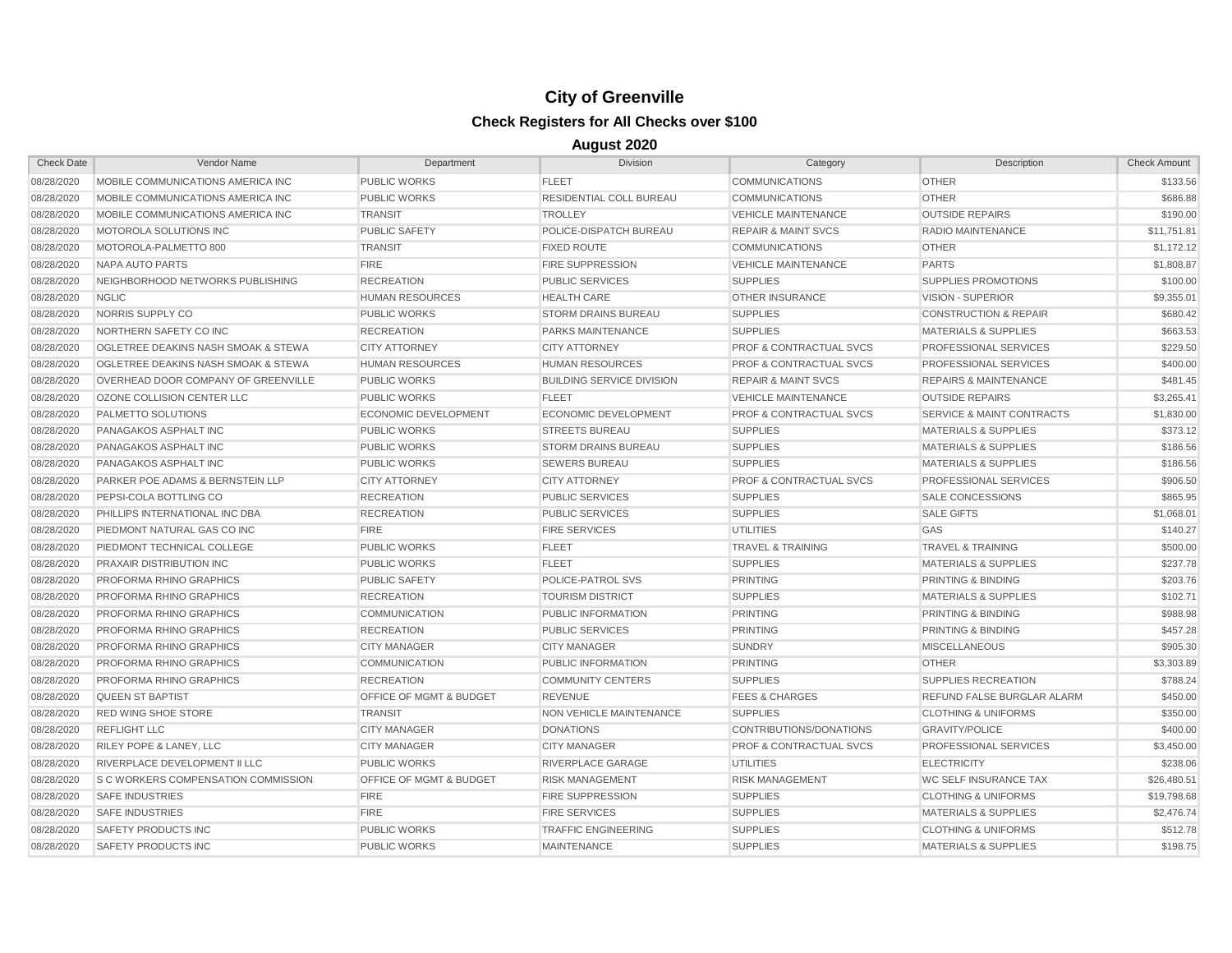| <b>Check Date</b> | Vendor Name                        | Department                           | <b>Division</b>                  | Category                           | Description                          | <b>Check Amount</b> |
|-------------------|------------------------------------|--------------------------------------|----------------------------------|------------------------------------|--------------------------------------|---------------------|
| 08/28/2020        | <b>SAFETY PRODUCTS INC</b>         | <b>PUBLIC WORKS</b>                  | <b>BUILDING SERVICE DIVISION</b> | <b>SUPPLIES</b>                    | <b>MATERIALS &amp; SUPPLIES</b>      | \$1,190.38          |
| 08/28/2020        | <b>SAM'S CLUB</b>                  | <b>RECREATION</b>                    | <b>PUBLIC SERVICES</b>           | <b>SUPPLIES</b>                    | <b>SALE CONCESSIONS</b>              | \$254.98            |
| 08/28/2020        | <b>SAM'S CLUB</b>                  | <b>RECREATION</b>                    | <b>ADMINISTRATION</b>            | <b>SUPPLIES</b>                    | M&S-FOOD                             | \$106.96            |
| 08/28/2020        | <b>SEASONAL ICE LLC</b>            | <b>EVENTS &amp; CULTURAL AFFAIRS</b> | <b>EVENTS MANAGEMENT</b>         | <b>PROF &amp; CONTRACTUAL SVCS</b> | <b>SHOW MANAGEMENT EXP</b>           | \$22,913.75         |
| 08/28/2020        | <b>SEJ SERVICES LLC</b>            | <b>PUBLIC WORKS</b>                  | <b>TRAFFIC ENGINEERING</b>       | <b>PROF &amp; CONTRACTUAL SVCS</b> | <b>SERVICE &amp; MAINT CONTRACTS</b> | \$348.00            |
| 08/28/2020        | <b>SEJ SERVICES LLC</b>            | <b>PUBLIC WORKS</b>                  | <b>BUILDING SERVICE DIVISION</b> | <b>PROF &amp; CONTRACTUAL SVCS</b> | <b>SERVICE &amp; MAINT CONTRACTS</b> | \$6,000.00          |
| 08/28/2020        | <b>SEJ SERVICES LLC</b>            | MUNICIPAL COURT                      | MUNICIPAL COURT                  | <b>PROF &amp; CONTRACTUAL SVCS</b> | <b>SERVICE &amp; MAINT CONTRACTS</b> | \$1,400.00          |
| 08/28/2020        | <b>SEJ SERVICES LLC</b>            | <b>PUBLIC WORKS</b>                  | <b>FLEET</b>                     | <b>PROF &amp; CONTRACTUAL SVCS</b> | <b>SERVICE &amp; MAINT CONTRACTS</b> | \$550.00            |
| 08/28/2020        | <b>SEJ SERVICES LLC</b>            | <b>PUBLIC WORKS</b>                  | <b>STORM DRAINS BUREAU</b>       | <b>PROF &amp; CONTRACTUAL SVCS</b> | <b>SERVICE &amp; MAINT CONTRACTS</b> | \$550.00            |
| 08/28/2020        | <b>SEJ SERVICES LLC</b>            | <b>PUBLIC WORKS</b>                  | <b>STREETS BUREAU</b>            | <b>PROF &amp; CONTRACTUAL SVCS</b> | <b>SERVICE &amp; MAINT CONTRACTS</b> | \$550.00            |
| 08/28/2020        | <b>SEJ SERVICES LLC</b>            | <b>PUBLIC SAFETY</b>                 | POLICE-PATROL SVS                | <b>PROF &amp; CONTRACTUAL SVCS</b> | <b>SERVICE &amp; MAINT CONTRACTS</b> | \$1,150.00          |
| 08/28/2020        | <b>SEJ SERVICES LLC</b>            | <b>PUBLIC WORKS</b>                  | RESIDENTIAL COLL BUREAU          | <b>PROF &amp; CONTRACTUAL SVCS</b> | MAINTENANCE CONTRACTS                | \$550.00            |
| 08/28/2020        | <b>SEJ SERVICES LLC</b>            | <b>RECREATION</b>                    | PARKS MAINTENANCE                | <b>PROF &amp; CONTRACTUAL SVCS</b> | SERVICE & MAINT CONTRACTS            | \$11,923.70         |
| 08/28/2020        | <b>SEJ SERVICES LLC</b>            | <b>PUBLIC WORKS</b>                  | <b>SEWERS BUREAU</b>             | <b>PROF &amp; CONTRACTUAL SVCS</b> | MAINTENANCE CONTRACTS                | \$550.00            |
| 08/28/2020        | <b>SEJ SERVICES LLC</b>            | <b>RECREATION</b>                    | <b>TOURISM DISTRICT</b>          | <b>PROF &amp; CONTRACTUAL SVCS</b> | <b>SERVICE &amp; MAINT CONTRACTS</b> | \$10,145.50         |
| 08/28/2020        | <b>SEJ SERVICES LLC</b>            | <b>FIRE</b>                          | <b>FIRE SERVICES</b>             | <b>PROF &amp; CONTRACTUAL SVCS</b> | SERVICE & MAINT CONTRACTS            | \$1,050.00          |
| 08/28/2020        | <b>SHERWIN WILLIAMS</b>            | <b>RECREATION</b>                    | <b>COMMUNITY CENTERS</b>         | <b>REPAIR &amp; MAINT SVCS</b>     | <b>REPAIRS &amp; MAINTENANCE</b>     | \$152.17            |
| 08/28/2020        | <b>SHERWIN WILLIAMS</b>            | <b>PUBLIC WORKS</b>                  | <b>CBD TIF CREW</b>              | <b>SUPPLIES</b>                    | <b>MATERIALS &amp; SUPPLIES</b>      | \$279.94            |
| 08/28/2020        | SNIDER FLEET SOLUTIONS             | <b>PUBLIC WORKS</b>                  | <b>FLEET</b>                     | <b>VEHICLE MAINTENANCE</b>         | <b>OUTSIDE REPAIRS</b>               | \$6,992.57          |
| 08/28/2020        | SOUTHEASTERN PAPER GROUP           | <b>PUBLIC WORKS</b>                  | <b>BUILDING SERVICE DIVISION</b> | <b>SUPPLIES</b>                    | <b>JANITORIAL SUPPLIES</b>           | \$426.72            |
| 08/28/2020        | SQUIRE PATTON BOGGS LLP            | <b>CITY MANAGER</b>                  | <b>CITY MANAGER</b>              | <b>PROF &amp; CONTRACTUAL SVCS</b> | <b>PROFESSIONAL SERVICES</b>         | \$5,000.00          |
| 08/28/2020        | <b>STAND UP STATIONS</b>           | <b>COMMUNICATION</b>                 | PUBLIC INFORMATION               | <b>SUPPLIES</b>                    | <b>MATERIALS &amp; SUPPLIES</b>      | \$17,475.00         |
| 08/28/2020        | <b>STAPLES ADVANTAGE</b>           | <b>INFORMATION TECHNOLOGY</b>        | IT.                              | <b>SUPPLIES</b>                    | <b>MATERIALS &amp; SUPPLIES</b>      | \$153.42            |
| 08/28/2020        | STONE AVE NURSERY LLC              | <b>PUBLIC WORKS</b>                  | <b>BEAUTIFICATION BUREAU</b>     | <b>SUPPLIES</b>                    | <b>MATERIALS &amp; SUPPLIES</b>      | \$157.50            |
| 08/28/2020        | <b>SUNBELT RENTALS INC</b>         | <b>PUBLIC SAFETY</b>                 | POLICE-PATROL SVS                | <b>SUNDRY</b>                      | <b>CONTINGENCY</b>                   | \$394.52            |
| 08/28/2020        | <b>T2 SYSTEMS CANADA INC</b>       | <b>PUBLIC WORKS</b>                  | <b>ENFORCEMENT</b>               | <b>PROF &amp; CONTRACTUAL SVCS</b> | <b>SERVICE &amp; MAINT CONTRACTS</b> | \$106.00            |
| 08/28/2020        | <b>TALENT MANAGEMENT SOLUTIONS</b> | <b>PUBLIC WORKS</b>                  | STORMWATER MANAGEMENT            | <b>PROF &amp; CONTRACTUAL SVCS</b> | TEMP PERSONNEL SVCS                  | \$586.17            |
| 08/28/2020        | <b>TALENT MANAGEMENT SOLUTIONS</b> | <b>MAYOR</b>                         | <b>MAYOR</b>                     | <b>PROF &amp; CONTRACTUAL SVCS</b> | <b>TEMP PERSONNEL SVCS</b>           | \$580.80            |
| 08/28/2020        | <b>TALENT MANAGEMENT SOLUTIONS</b> | <b>RECREATION</b>                    | <b>ADMINISTRATION</b>            | <b>PROF &amp; CONTRACTUAL SVCS</b> | TEMP PERSONNEL SVCS                  | \$523.44            |
| 08/28/2020        | <b>TALENT MANAGEMENT SOLUTIONS</b> | <b>HUMAN RESOURCES</b>               | <b>OCCUPATIONAL HEALTH</b>       | <b>PROF &amp; CONTRACTUAL SVCS</b> | <b>TEMP PERSONNEL SVCS</b>           | \$987.20            |
| 08/28/2020        | <b>TALENT MANAGEMENT SOLUTIONS</b> | <b>PUBLIC WORKS</b>                  | <b>BEAUTIFICATION BUREAU</b>     | <b>PROF &amp; CONTRACTUAL SVCS</b> | <b>TEMP PERSONNEL SVCS</b>           | \$3,974.00          |
| 08/28/2020        | <b>TALENT MANAGEMENT SOLUTIONS</b> | <b>PUBLIC WORKS</b>                  | <b>GARBAGE DISPOSAL BUREAU</b>   | <b>PROF &amp; CONTRACTUAL SVCS</b> | <b>TEMP PERSONNEL SVCS</b>           | \$198.70            |
| 08/28/2020        | <b>TALENT MANAGEMENT SOLUTIONS</b> | <b>PUBLIC WORKS</b>                  | <b>STREETS BUREAU</b>            | <b>PROF &amp; CONTRACTUAL SVCS</b> | TEMP PERSONNEL SVCS                  | \$3,444.48          |
| 08/28/2020        | <b>TALENT MANAGEMENT SOLUTIONS</b> | <b>RECREATION</b>                    | <b>PARKS MAINTENANCE</b>         | <b>PROF &amp; CONTRACTUAL SVCS</b> | <b>TEMP PERSONNEL SVCS</b>           | \$3,974.00          |
| 08/28/2020        | <b>TALENT MANAGEMENT SOLUTIONS</b> | <b>TRANSIT</b>                       | <b>FIXED ROUTE</b>               | <b>PROF &amp; CONTRACTUAL SVCS</b> | TEMP PERSONNEL SVCS                  | \$3,270.53          |
| 08/28/2020        | TD CARD SERVICES                   | <b>RECREATION</b>                    | <b>ADMINISTRATION</b>            | <b>SUPPLIES</b>                    | M&S-CURATORIAL                       | \$144.78            |
| 08/28/2020        | <b>TD CARD SERVICES</b>            | <b>RECREATION</b>                    | <b>COMMUNITY CENTERS</b>         | <b>SUPPLIES</b>                    | <b>SUPPLIES COMMUNITY CENTER</b>     | \$590.10            |
| 08/28/2020        | <b>TD CARD SERVICES</b>            | <b>RECREATION</b>                    | PARKS AND RECREATION             | <b>SUNDRY</b>                      | AWARDS                               | \$227.40            |
| 08/28/2020        | <b>TD CARD SERVICES</b>            | <b>RECREATION</b>                    | <b>COMMUNITY CENTERS</b>         | <b>REPAIR &amp; MAINT SVCS</b>     | <b>REPAIRS &amp; MAINTENANCE</b>     | \$149.61            |
| 08/28/2020        | <b>TD CARD SERVICES</b>            | <b>PUBLIC WORKS</b>                  | <b>FLEET</b>                     | <b>TRAVEL &amp; TRAINING</b>       | <b>TRAVEL &amp; TRAINING</b>         | \$331.59            |
| 08/28/2020        | <b>TD CARD SERVICES</b>            | <b>RECREATION</b>                    | <b>ADMINISTRATION</b>            | <b>SUPPLIES</b>                    | M&S-FOOD                             | \$151.91            |